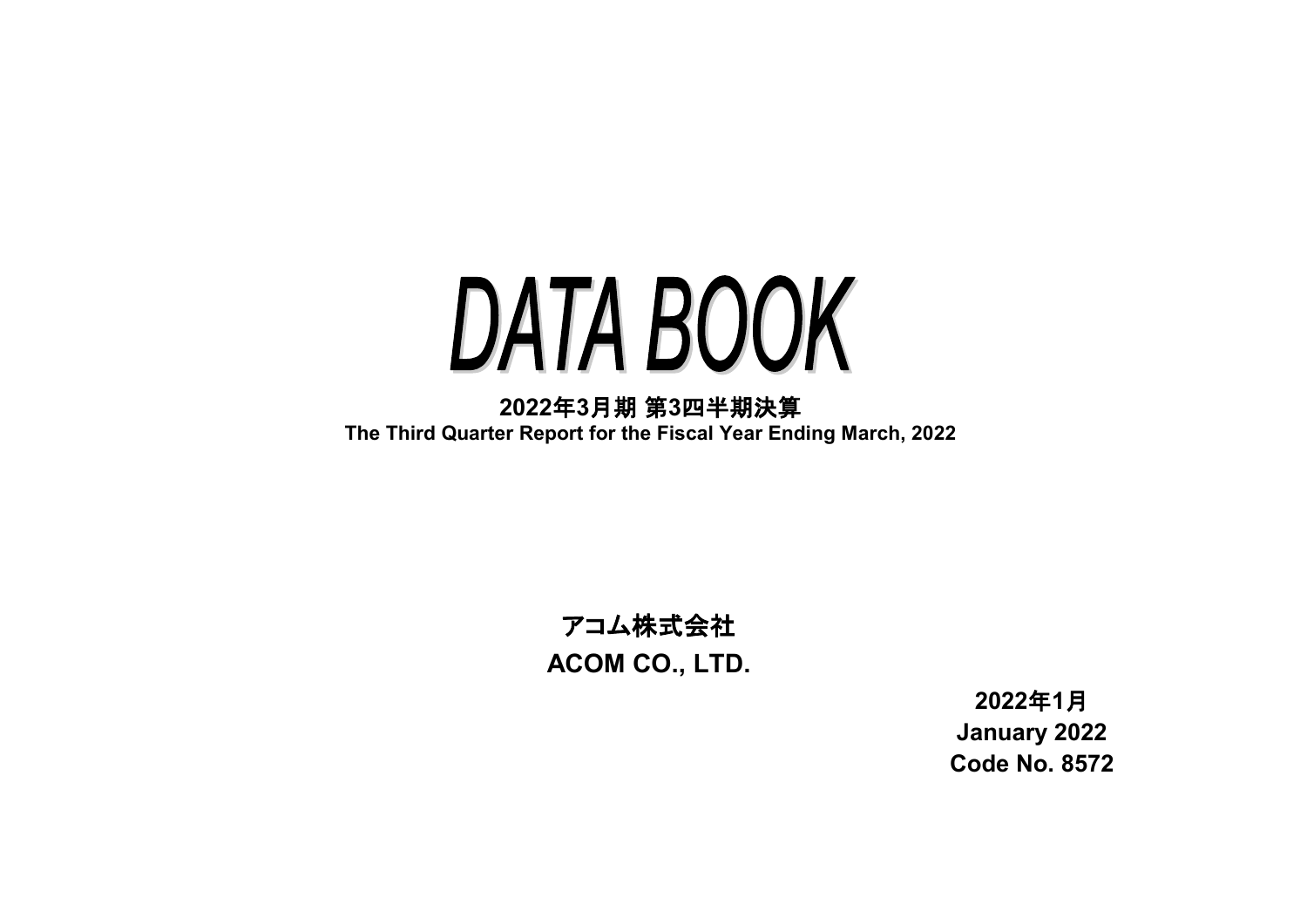# < 目 次 > **Contents**

|                                       |                                                                                                           | Pages |
|---------------------------------------|-----------------------------------------------------------------------------------------------------------|-------|
| データブックに関する注意事項                        | <b>Notes to DATA BOOK</b>                                                                                 |       |
| 実績推移と今期の見通し(連結)                       | <b>Trend in Actual Results and Estimates (Consolidated)</b>                                               |       |
| 1. アコムグループー覧                          | <b>ACOM Group</b>                                                                                         | 2     |
| 2. 貸借対照表                              | <b>Balance Sheet</b>                                                                                      | 3     |
| 3. 損益計算書                              | Income Statement                                                                                          | 4     |
| 4. セグメント情報                            | Segment Information                                                                                       | 5     |
| 5. 事業別営業債権残高                          | Receivables Outstanding by Segment                                                                        | 6     |
| 6. 事業別利用者数                            | Number of Customer Accounts by Segment                                                                    | 6     |
| 7. その他の指標                             | Other Indices                                                                                             | 6     |
| 実績推移と今期の見通し(単体)                       | Trend in Actual Results and Estimates (Non-consolidated)                                                  |       |
| 8. 貸借対照表                              | <b>Balance Sheet</b>                                                                                      | 7     |
| 9. 損益計算書                              | Income Statement                                                                                          | 8     |
| 10. 事業別営業収益                           | Operating Revenue by Segment                                                                              | 9     |
| 10-2. 営業収益の事業別構成比                     | Composition Ratio of Operating Revenue by Segment                                                         | 9     |
| 11. 営業費用                              | <b>Operating Expenses</b>                                                                                 | 10    |
| 11-2. 営業収益営業費用率                       | Ratio of Operating Expenses to Operating Revenue                                                          | 10    |
| 12. 事業別営業債権残高                         | Receivables Outstanding by Segment                                                                        | 11    |
| 13. 利用者数                              | Number of Customer Accounts                                                                               | 11    |
| 14. ローン事業新規申込数、新客数及び新規貸付率             | Number of Applicants, New Loan Customers and Lending Ratio                                                | 12    |
| 15. ローン事業店舗数                          | Number of Loan Business Outlets                                                                           | 12    |
| 16. 自動契約機                             | <b>Automatic Contract Machines</b>                                                                        | 12    |
| 17. ATM                               | ATMs                                                                                                      | 12    |
| 18. 社員数                               | Employees                                                                                                 | 12    |
| 19. 期中平均利回り                           | Average Loan Yield                                                                                        | 13    |
| 20. 貸付金利別残高構成 [消費者向け無担保ローン]           | Accounts Receivable-operating Loans by Interest Rate [Unsecured Loans for Consumers]                      | 13    |
| 20-2. 貸付金利別口座数構成 [消費者向け無担保ローン]        | Number of Accounts by Interest Rate [Unsecured Loans for Consumers]                                       | 13    |
| 21. 貸付金額別残高構成 [消費者向け無担保ローン]           | Accounts Receivable-operating Loans by Classified Receivables Outstanding [Unsecured Loans for Consumers] | 14    |
| 21-2. 貸付金額別口座数構成 [消費者向け無担保ローン]        | Number of Accounts by Classified Receivables Outstanding [Unsecured Loans for Consumers]                  | 14    |
| 22. 顧客年収別件数構成比 [消費者向け無担保ローン]          | Composition Ratio of Customer Accounts by Annual Income [Unsecured Loans for Consumers]                   | 15    |
| 23. 顧客年代別件数構成比 [消費者向け無担保ローン]          | Composition Ratio of Customer Accounts by Age [Unsecured Loans for Consumers]                             | 15    |
| 24. 顧客性別件数構成比 [消費者向け無担保ローン]           | Composition Ratio of Customer Accounts by Gender [Unsecured Loans for Consumers]                          | 15    |
| 25. 貸倒損失                              | <b>Bad Debt Expenses</b>                                                                                  | 16    |
| 25-2. 無担保ローン貸倒損失理由別状況                 | Bad Debt Expenses of Unsecured Loans by Reasons                                                           | 16    |
| 26. 不良債権の状況                           | Non-performing Loans                                                                                      | 17    |
| 26-2. 3カ月未満の延滞債権 [本社管理債権を除く]          | Loans in Arrears for Less Than 3 Months [excluding balance held by headquarters' collection department]   | 17    |
| 27. 貸倒引当金                             | Allowance for Doubtful Accounts                                                                           | 17    |
| 28. 利息返還損失引当金                         | Provision for Loss on Interest Repayment                                                                  | 17    |
| 29. 資金調達                              | <b>Funds Procurement</b>                                                                                  | 18    |
| 30. クレジットカード事業                        | <b>Credit Card Business</b>                                                                               | 19    |
| 31. 信用保証事業                            | <b>Guarantee Business</b>                                                                                 | 19    |
| 32. 財務指標                              | <b>Financial Ratios</b>                                                                                   | 20    |
| 33. 1株当たり指標                           | Per Share Data                                                                                            | 21    |
| 34. 発行済株式総数                           | Shares Issued                                                                                             | 21    |
| 実績推移と今期の見通し(海外連結子会社)                  | Trend in Actual Results and Estimates (Overseas Consolidated Subsidiaries)                                |       |
| 35. EASY BUY Public Company Limited   | EASY BUY Public Company Limited                                                                           | 22    |
| 36. ACOM CONSUMER FINANCE CORPORATION | ACOM CONSUMER FINANCE CORPORATION                                                                         | 22    |
| (参考)不良債権の状況に関する分類基準                   | (Reference) Category criteria concerning situations of non-performing loans                               | 23    |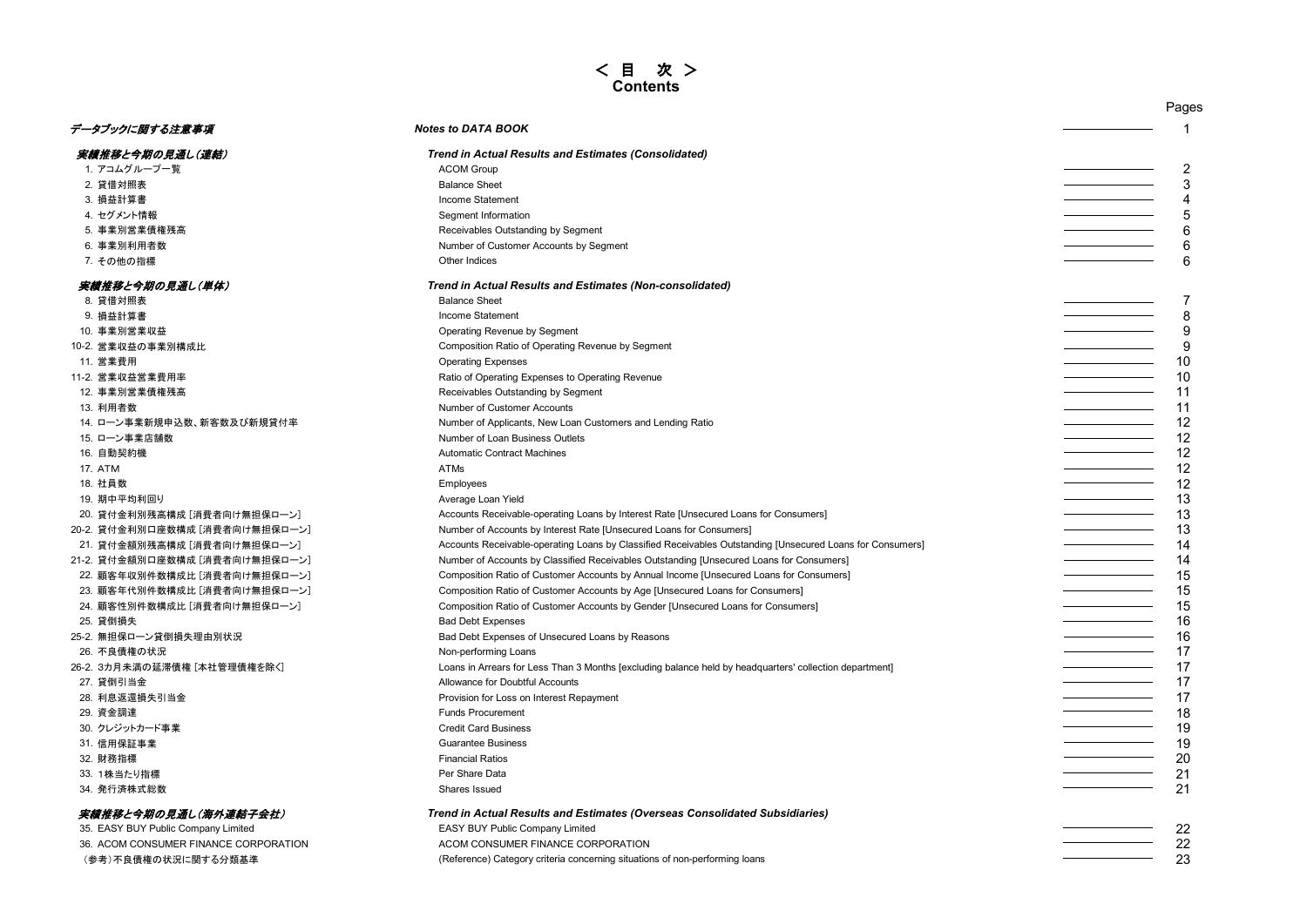### データブックに関する注意事項 *Notes to DATA BOOK*

### (注1) 業績予想に関する注音事項

このデータブックの数値のうち、過去の事実以外の当社グループの計画、方針その他の記載にかかわるものは、本 資料の発表日現在において入手可能な情報等に基づいて作成したものです。しかしながら、当社グループの事業展 開上リスクとなる可能性がある要素が複数存在しております。特に新型コロナウイルス感染症拡大の影響により停 滞している経済活動が、徐々に回復していくことを前提に計画を策定していることから、新型コロナウイルス感染症 の収束状況によって、実際の業績等は大きく異なる可能性があります。 また、利息返還請求の動向は、外部環境の変化等に影響を受けやすいことから特に不確実性が高く、その影響とし て利息返還損失引当金繰入額を計上する場合があります。 最終の業績はこれらのリスクを含むさまざまな要因によって予想数値と異なる可能性があります。

(注2) : 2. 数値については金額の単位未満切り捨て、比率の単位未満は四捨五入にて表示しております。

- (注3)1株当たり指標は単位未満四捨五入にて表示しております。 とんどう しょうしん しょうしん しゅうしん しゅうしん いんしょう いっこう
- (注4) : 4. 表中における項目の内数は内訳とは異なる場合があります。

(注5)・単位未満の値を含む実績値、または増減値が0である場合は「-」で表示。 ・単位未満の値を含む実績値、または増減値が0超である場合は「0」で表示。 ・増減率が1,000%を超える場合は「-」で表示。 ・非開示とされている数値がある場合は、実績値、増減値及び増減率は「-」で表示。 ・過去において非開示であり増減比較できない場合は、増減値及び増減率は「-」で表示。 ・増減比較の基となる数値の一方、または両方がマイナスの場合は、増減値のみを表示。 ・前期実績値が0超、かつ当期実績値が0である場合は、増減値のみを表示。

Notes: 1. Forward Looking Statements

The figures contained in this DATA BOOK with respect to ACOM Group's plans and strategies and other statements that are not historical facts are based on information available at the date of announcement of this DATA BOOK. However, there are some potential risk factors in the Group's business management. In particular, the plans formulated by the Company rest on the assumption that the stagnant economic activities on the impact of the spread of COVID-19 will gradually recover. Therefore, the actual results may differ significantly based the converges of COVID-19 infection.

The trend of requests for interest repayment is also highly uncertain, due to its sensitivity to changes in external environmental changes. The Group may have to make additional provision for loss on interest repayment. Actual results may differ from forecast values due to various risk factors, not limited to those mentioned above.

- All amounts less than one million have been truncated. Percentage figures have been as a result of rounding.
- : 3. The amounts of adjusted per share data have been as a result of rounding.
- : 4. The total amounts shown in the tables may not necessarily aggregate up with the sums of the individual amounts.
- : 5. · "-" is shown in results and "yoy" when these amounts, including those less than one million, are zero. ・ "0" is shown in results and "yoy" when these amounts exceed zero, but are less than one million.
	- ・ "-" is shown in "yoy%" when percentage changes exceed 1,000%.
	- ・ "-" is shown in "yoy%," "yoy," and the results when the figures were not disclosed in the past and/or are not currently disclosed.
	- ・ "-" is shown in "yoy%," and "yoy" when the figures were not disclosed in the past, thus, cannot be compared.
	- ・ Only "yoy" is shown when the results in two terms changed from positive to negative, or from negative to positive.
	- ・ Only "yoy" is shown when both results in two terms are negative.
	- ・ Only "yoy" is shown when the results in last term exceeded zero, and the results in current term are zero.
- : 6. "(E)" indicates estimates.
- : 7. "yoy p.p." indicates year on year percentage point.
- : 8. "C.R." indicates composition ratio.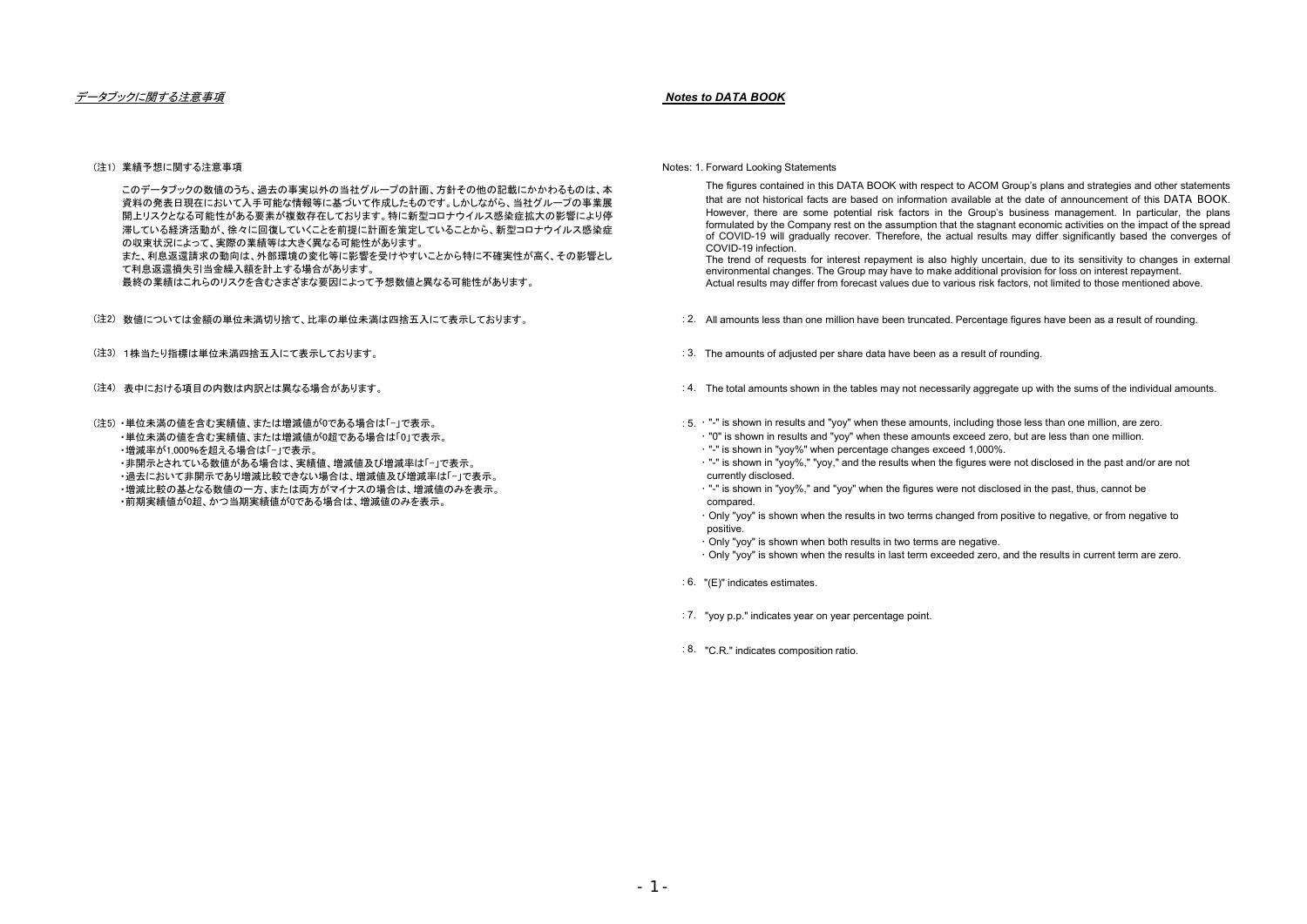# 1. アコムグループ一覧 そうしゃ ACOM Group

| 社員数<br>資本金<br>会 社 名<br>設立年月<br>アコム持分比<br>主な事業内容<br>Summary of Business<br>Number of<br>Capital Stock<br>Equity owned<br>Name of company<br>Incorporated<br>employees<br>by ACOM |
|---------------------------------------------------------------------------------------------------------------------------------------------------------------------------------|
|---------------------------------------------------------------------------------------------------------------------------------------------------------------------------------|

| アコム株式会社 | ACOM CO., LTD. | 1978/10 | 63,832 百万円<br>[63,832 million yen] | $\overline{\phantom{0}}$ | 2,136 名 | ローン事業、クレジットカード事業、信用保証事業<br>Loan Business, Credit Card Business and Guarantee Business |
|---------|----------------|---------|------------------------------------|--------------------------|---------|---------------------------------------------------------------------------------------|
|---------|----------------|---------|------------------------------------|--------------------------|---------|---------------------------------------------------------------------------------------|

|     | 【連結子会社】 国内子会社 2社 海外子会社 3社       |          |                                                                                  |        | [Consolidated Subsidiaries] Domestic: 2 Overseas: 3 |          |         |                                                                                                                  |
|-----|---------------------------------|----------|----------------------------------------------------------------------------------|--------|-----------------------------------------------------|----------|---------|------------------------------------------------------------------------------------------------------------------|
| 国内  | エム・ユー信用保証株式会社                   |          | MU Credit Guarantee Co., LTD.                                                    | 2013/9 | 300 百万円<br>[300 million yen]                        | 100.00 % | 83名     | 信用保証事業<br><b>Guarantee Business</b>                                                                              |
|     | アイ・アール債権回収株式会社                  | Domestic | IR Loan Servicing, Inc.                                                          | 2000/6 | 520 百万円<br>[520 million yen]                        | 100.00 % | 129名    | サービサー事業 (債権管理回収事業)<br>Servicing Business (Loan Servicing Business)                                               |
|     | EASY BUY Public Company Limited |          | EASY BUY Public Company Limited                                                  | 1996/9 | 6,000 百万タイバーツ<br>[6,000 million THB]                | 71.00 %  | 2.817 名 | タイ王国における無担保ローン事業及びインストールメントローン事業<br>Unsecured Loan Business and Installment Loan Business in Kingdom of Thailand |
| 海 外 |                                 |          | ACOM CONSUMER FINANCE CORPORATION   Overseas   ACOM CONSUMER FINANCE CORPORATION | 2017/7 | 1,500 百万フィリピンペソ<br>[1,500 million PHP]              | 80.00 %  | 260 名   | フィリピン共和国における無担保ローン事業<br>Unsecured Loan Business in Republic of the Philippines                                   |
|     | ACOM (M) SDN. BHD.              |          | ACOM (M) SDN. BHD.                                                               | 2021/7 | 2百万マレーシアリンギット<br>[2 million RM]                     | 100.00 % | $-42$   | マレーシアにおける貸金業サービスの提供およびその他の関連事業<br>Money lending service and other related business in Malaysia                   |

| 【持分法適用関連会社】           |                             | [Equity-method Affiliate] |                                    |         |                          |                                                                                            |
|-----------------------|-----------------------------|---------------------------|------------------------------------|---------|--------------------------|--------------------------------------------------------------------------------------------|
| ■エム・ユー・コミュニケーションズ株式会社 | MU Communications Co., Ltd. | 2007/4                    | 1,020 百万円<br>$[1,020$ million yen] | 23.15 % | $\overline{\phantom{0}}$ | ■コンタクトセンターの請負及び人財派遣業務等<br>Contract of Contact Center and Temporary Staffing Business, etc. |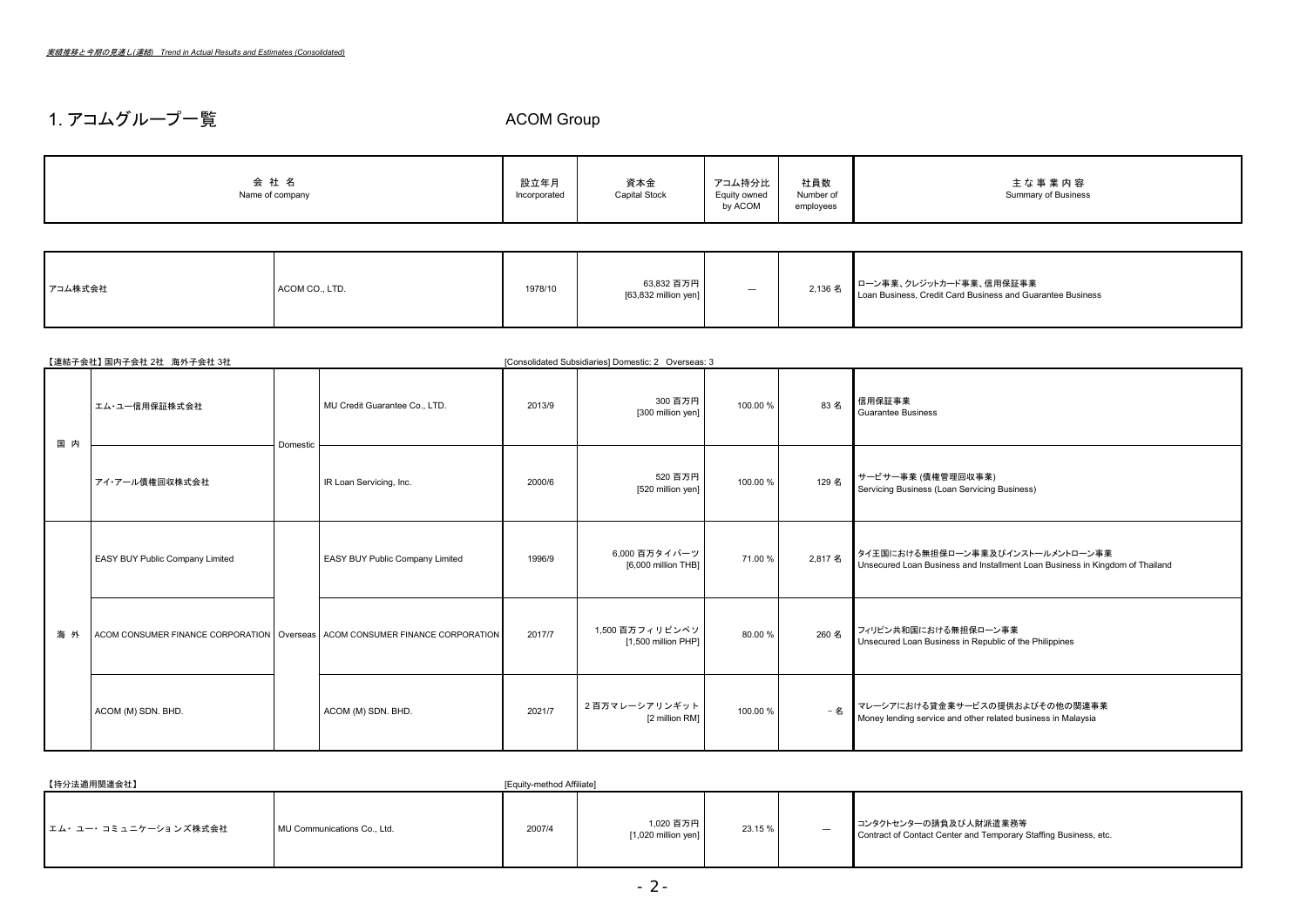# 2. 貸借対照表 (連結) Balance Sheet (Consolidated)

( 単位:百万円/Millions of yen )

|                 |                                            |           |                          |           |           | 2021/3    |           |                          |           |                          |           | 2022/3                   |           |               |        |              |
|-----------------|--------------------------------------------|-----------|--------------------------|-----------|-----------|-----------|-----------|--------------------------|-----------|--------------------------|-----------|--------------------------|-----------|---------------|--------|--------------|
|                 |                                            | 2020/3    | 前期比<br>yoy %             | 2020/6    | 2020/9    | 2020/12   | 2021/3    | 前期比<br>yoy %             | 2021/6    | 前期末比<br>ytd %            | 2021/9    | 前期末比<br>ytd %            | 2021/12   | 前期末比<br>ytd % | 2022/3 | 前期比<br>yoy % |
| 流動資産            | <b>Current Assets</b>                      | 1,213,402 | $-0.8$                   | 1,163,757 | 1,158,196 | 1,140,856 | 1,153,346 | $-4.9$                   | 1,148,565 | $-0.4$                   | 1,143,147 | $-0.9$                   | 1,119,630 | $-2.9$        |        |              |
| 現金及び預金          | Cash and Deposits                          | 82,545    | $-3.5$                   | 77,129    | 81,574    | 75,273    | 83,323    | 0.9                      | 70,353    | $-15.6$                  | 71,162    | $-14.6$                  | 59,024    | $-29.2$       |        |              |
| 営業貸付金           | Accounts Receivable-operating Loans        | 1,041,711 | 4.1                      | 998,757   | 984,553   | 971,425   | 977,152   | $-6.2$                   | 981,248   | 0.4                      | 973,635   | $-0.4$                   | 963,330   | $-1.4$        |        |              |
| 割賦売掛金           | Accounts Receivable-installment            | 75,726    | 18.8                     | 75,854    | 76,277    | 77,756    | 79,423    | 4.9                      | 81,436    | 2.5                      | 83.358    | 5.0                      | 86,016    | 8.3           |        |              |
| 買取債権            | <b>Purchased Receivables</b>               | 9,188     | $-2.6$                   | 8,679     | 8,458     | 9,143     | 8,477     | $-7.7$                   | 7,948     | $-6.2$                   | 7,850     | $-7.4$                   | 7,669     | $-9.5$        |        |              |
| 貸倒引当金           | Allowance for Doubtful Accounts            | $-82,974$ | $\overline{\phantom{a}}$ | $-82,910$ | $-77,306$ | $-74,412$ | $-77,428$ | $\overline{\phantom{a}}$ | $-75,531$ | $\overline{\phantom{a}}$ | $-76,733$ | $\overline{\phantom{a}}$ | $-81,404$ |               |        |              |
| 固定資産            | <b>Noncurrent Assets</b>                   | 68,986    | $-12.8$                  | 68,011    | 64,860    | 64,165    | 65.763    | $-4.7$                   | 63,284    | $-3.8$                   | 62.971    | $-4.2$                   | 62,109    | $-5.6$        |        |              |
| 有形固定資産          | Property, Plant and Equipment              | 15,156    | $-15.2$                  | 14,993    | 14,788    | 14,263    | 13,998    | $-7.6$                   | 13,847    | $-1.1$                   | 14,094    | 0.7                      | 12,540    | $-10.4$       |        |              |
| 無形固定資産          | Intangible Assets                          | 7,542     | $-13.2$                  | 7,328     | 7,025     | 6,891     | 6,803     | $-9.8$                   | 6,726     | $-1.1$                   | 6.895     | 1.4                      | 7,149     | 5.1           |        |              |
| のれん             | Goodwill                                   | 2,436     | $-25.0$                  | 2,232     | 2,029     | 1,899     | 1,770     | $-27.3$                  | 1,640     | $-7.3$                   | 1,511     | $-14.6$                  | 1,381     | $-22.0$       |        |              |
| ソフトウエア          | Software                                   | 5.056     | $-6.1$                   | 5,046     | 4,947     | 4,942     | 4,984     | $-1.4$                   | 5,041     | 1.2                      | 5,340     | 7.1                      | 5,723     | 14.8          |        |              |
| 投資その他の資産        | Investments and Other Assets               | 46,287    | $-11.9$                  | 45,689    | 43,045    | 43,009    | 44,960    | $-2.9$                   | 42,710    | $-5.0$                   | 41,981    | $-6.6$                   | 42,420    | $-5.6$        |        |              |
| 繰延税金資産          | Deferred Tax Assets                        | 33,835    | $-6.3$                   | 33,705    | 31,419    | 30,700    | 29,677    | $-12.3$                  | 27,735    | $-6.5$                   | 27,292    | $-8.0$                   | 27,075    | $-8.8$        |        |              |
| 貸倒引当金           | Allowance for Doubtful Accounts            | $-973$    |                          | $-911$    | $-878$    | $-921$    | $-900$    |                          | $-860$    |                          | $-836$    |                          | $-813$    |               |        |              |
| 資産合計            | <b>Total Assets</b>                        | 1,282,389 | $-1.5$                   | 1,231,768 | 1,223,056 | 1,205,021 | 1,219,109 | $-4.9$                   | 1,211,850 | $-0.6$                   | 1,206,119 | $-1.1$                   | 1,181,740 | $-3.1$        |        |              |
| 流動負債            | <b>Current Liabilities</b>                 | 216,694   | $-33.7$                  | 172,164   | 168,916   | 167,248   | 175,271   | $-19.1$                  | 184,053   | 5.0                      | 166,799   | $-4.8$                   | 186,110   | 6.2           |        |              |
| 短期借入金           | Short-term Loans Payable                   | 15,330    | 32.8                     | 13,181    | 5,963     | 9,822     | 15,992    | 4.3                      | 19,694    | 23.1                     | 18,298    | 14.4                     | 12,605    | $-21.2$       |        |              |
| コマーシャル・ペーパー     | <b>Commercial Papers</b>                   | 29,998    | $-25.0$                  | 11,999    |           |           | 5,000     | $-83.3$                  | 4,000     | $-20.0$                  | 4,000     | $-20.0$                  | 4,000     | $-20.0$       |        |              |
| 1年内返済予定の長期借入金   | Current Portion of Long-term Loans Payable | 91,048    | $-37.9$                  | 81,158    | 77,840    | 78,784    | 69,416    | $-23.8$                  | 65,940    | $-5.0$                   | 63,653    | $-8.3$                   | 88,385    | 27.3          |        |              |
| 1年内償還予定の社債      | <b>Current Portion of Bonds</b>            | 48,026    | 15.7                     | 41,360    | 55,450    | 53,030    | 53,760    | 11.9                     | 67,700    | 25.9                     | 53,760    | $\overline{\phantom{a}}$ | 56,500    | 5.1           |        |              |
| 債務保証損失引当金       | Provision for Loss on Guarantees           | 9.475     | $-1.9$                   | 8,276     | 7,890     | 8,045     | 8,876     | $-6.3$                   | 9,000     | 1.4                      | 8,842     | $-0.4$                   | 9.024     | 1.7           |        |              |
| 固定負債            | Noncurrent Liabilities                     | 623,198   | 5.0                      | 606,321   | 573,422   | 541,635   | 528,710   | $-15.2$                  | 494,503   | $-6.5$                   | 488,709   | $-7.6$                   | 446,113   | $-15.6$       |        |              |
| 社債              | <b>Bonds Payable</b>                       | 196,300   | $-3.2$                   | 181,730   | 169,665   | 168,390   | 155,800   | $-20.6$                  | 125,930   | $-19.2$                  | 142,360   | $-8.6$                   | 138,150   | $-11.3$       |        |              |
| 長期借入金           | Long-term Loans Payable                    | 333,388   | 17.9                     | 338,166   | 324,456   | 302,830   | 309,431   | $-7.2$                   | 312,293   | 0.9                      | 298,188   | $-3.6$                   | 259,851   | $-16.0$       |        |              |
| 利息返還損失引当金       | Provision for Loss on Interest Repayment   | 87,600    | $-14.4$                  | 80,745    | 73,359    | 64,912    | 56,741    | $-35.2$                  | 49,707    | $-12.4$                  | 41,563    | $-26.7$                  | 41,800    | $-26.3$       |        |              |
| 負債合計            | <b>Total Liabilities</b>                   | 839,892   | $-8.7$                   | 778,485   | 742,339   | 708,884   | 703,981   | $-16.2$                  | 678,557   | $-3.6$                   | 655,508   | $-6.9$                   | 632,223   | $-10.2$       |        |              |
| 株主資本            | Shareholders' Equity                       | 409,547   | 15.5                     | 428,025   | 449,919   | 467,902   | 480,578   | 17.3                     | 495,800   | 3.2                      | 515,026   | 7.2                      | 517,763   | 7.7           |        |              |
| 利益剰余金           | <b>Retained Earnings</b>                   | 291,959   | 23.2                     | 310,438   | 332,331   | 350,315   | 362,991   | 24.3                     | 362,106   | $-0.2$                   | 381,332   | 5.1                      | 384,069   | 5.8           |        |              |
| その他の包括利益累計額     | Accumulated Other Comprehensive Income     | 5,775     | 277.9                    | 536       | 3,551     | 848       | 5,105     | $-11.6$                  | 7,310     | 43.2                     | 5,131     | 0.5                      | 2,123     | $-58.4$       |        |              |
| 非支配株主持分         | Non-controlling Interests                  | 27,173    | 7.3                      | 24,721    | 27,246    | 27,386    | 29,443    | 8.4                      | 30,181    | 2.5                      | 30,452    | 3.4                      | 29,630    | 0.6           |        |              |
| 純資産合計           | <b>Total Net Assets</b>                    | 442,496   | 16.0                     | 453,283   | 480,717   | 496,137   | 515,128   | 16.4                     | 533,292   | 3.5                      | 550,610   | 6.9                      | 549,517   | 6.7           |        |              |
| 負債純資産合計         | <b>Total Liabilities and Net Assets</b>    | 1,282,389 | $-1.5$                   | 1,231,768 | 1,223,056 | 1,205,021 | 1,219,109 | $-4.9$                   | 1,211,850 | $-0.6$                   | 1,206,119 | $-1.1$                   | 1,181,740 | $-3.1$        |        |              |
| 信用保証残高 (オフバランス) | Guaranteed Receivables (Off Balance)       | 1,233,228 | 1.7                      | 1,198,129 | 1,178,705 | 1,169,373 | 1,170,094 | $-5.1$                   | 1,166,618 | $-0.3$                   | 1,165,748 | $-0.4$                   | 1,163,645 | $-0.6$        |        |              |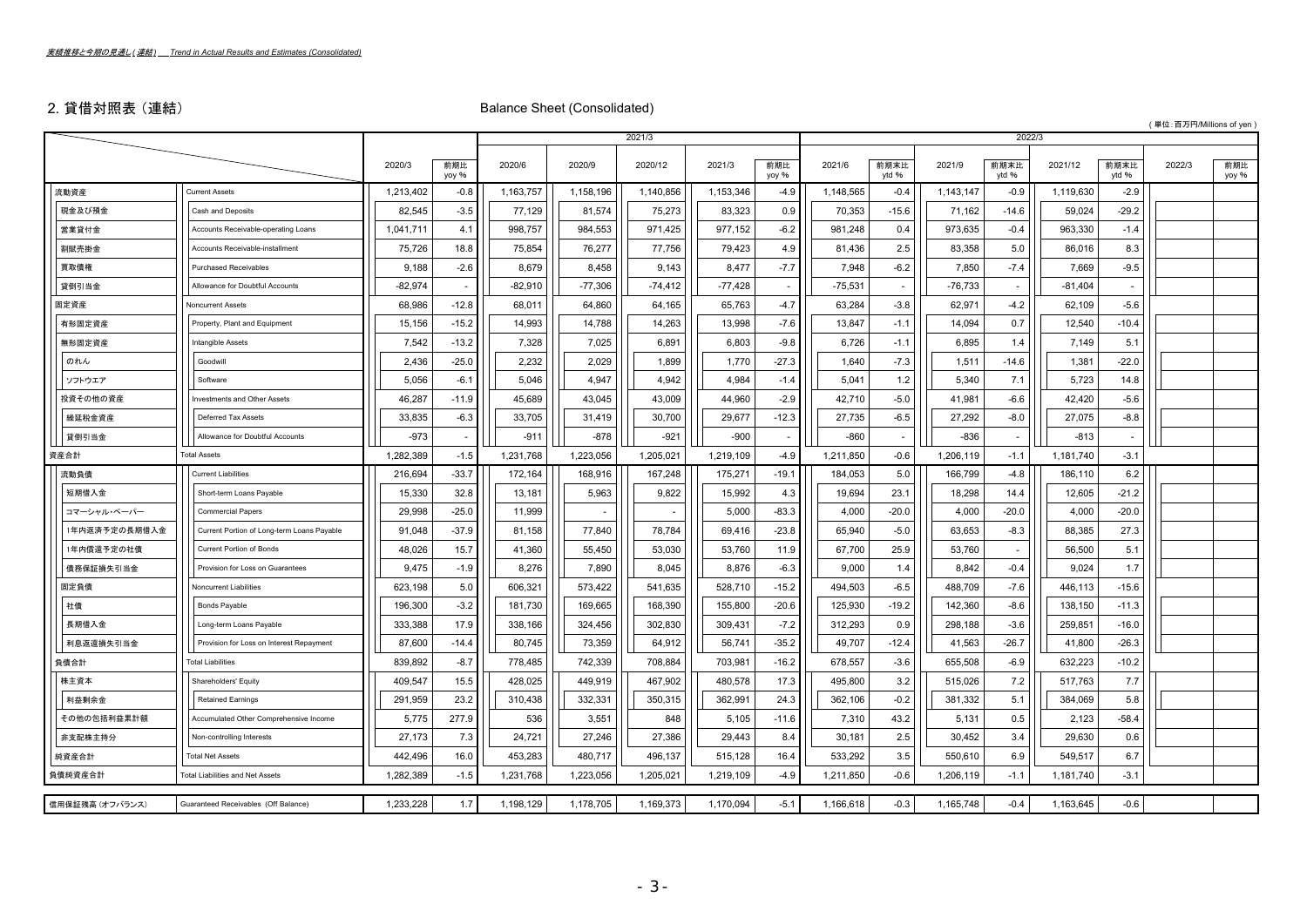# 3. 損益計算書 (連結) Income Statement (Consolidated)

|                 |                                                                  |           |              |                |           |           |           |              |                |                          |           | 2022/3                   |           |                          |        |              | (単位:百万円/Millions of yen |                          |
|-----------------|------------------------------------------------------------------|-----------|--------------|----------------|-----------|-----------|-----------|--------------|----------------|--------------------------|-----------|--------------------------|-----------|--------------------------|--------|--------------|-------------------------|--------------------------|
|                 |                                                                  |           |              |                |           | 2021/3    |           |              |                |                          |           |                          |           |                          |        |              |                         |                          |
|                 |                                                                  | 2020/3    | 前期比<br>yoy % | 2020/6         | 2020/9    | 2020/12   | 2021/3    | 前期比<br>yoy % | 2021/6         | 前年同期比<br>yoy %           | 2021/9    | 前年同期比<br>yoy %           | 2021/12   | 前年同期比<br>yoy %           | 2022/3 | 前期比<br>yoy % | 2022/3見通し(E)            | 前期比<br>yoy %             |
| 営業収益            | <b>Operating Revenue</b>                                         | 279,510   | 0.9          | 67,474         | 134,945   | 201,021   | 266,316   | $-4.7$       | 65,467         | $-3.0$                   | 131,423   | $-2.6$                   | 196,922   | $-2.0$                   |        |              | 260,700                 | $-2.1$                   |
| 営業貸付金利息         | Interest on Operating Loans                                      | 176,286   | 4.1          | 43,819         | 85,897    | 127,381   | 167,833   | $-4.8$       | 41,006         | $-6.4$                   | 82,142    | $-4.4$                   | 123,061   | $-3.4$                   |        |              |                         |                          |
| 銀行業貸出金利息        | Interest on Loans of Banking Business                            | 1,567     | $-74.5$      |                |           |           |           |              |                |                          |           |                          |           |                          |        |              |                         |                          |
| 包括信用購入あっせん収益    | Revenue from Credit Card Business                                | 9,198     | 18.3         | 2.444          | 4,914     | 7,462     | 9,985     | 8.6          | 2,605          | 6.6                      | 5,289     | 7.6                      | 8,062     | 8.0                      |        |              |                         |                          |
| 信用保証収益          | Revenue from Credit Guarantee                                    | 60,142    | $-2.1$       | 14,450         | 28,536    | 42,189    | 55,675    | $-7.4$       | 13,245         | $-8.3$                   | 26,518    | $-7.1$                   | 40,131    | $-4.9$                   |        |              |                         |                          |
| 買取債権回収高         | Collection from Purchased Receivable                             | 4,272     | $-9.8$       | 784            | 1,805     | 2,957     | 4,358     | 2.0          | 1,105          | 40.9                     | 2,182     | 20.9                     | 3,385     | 14.5                     |        |              |                         | $\overline{\phantom{a}}$ |
| 営業費用            | <b>Operating Expenses</b>                                        | 203,873   | $-7.1$       | 41,677         | 80,446    | 119,143   | 167,419   | $-17.9$      | 40,411         | $-3.0$                   | 83,052    | 3.2                      | 136,959   | 15.0                     |        |              | 180,800                 | 8.0                      |
| 金融費用            | <b>Financial Expenses</b>                                        | 8,228     | $-27.3$      | 1,590          | 3,125     | 4,539     | 5,870     | $-28.7$      | 1,567          | $-1.4$                   | 2,888     | $-7.6$                   | 4,050     | $-10.8$                  |        |              | 5,000                   | $-14.8$                  |
| 貸倒関連費用          | Provision for Bad Debts                                          | 81,916    | 7.8          | 19,157         | 32,755    | 46,769    | 66,198    | $-19.2$      | 16,216         | $-15.4$                  | 33,906    | 3.5                      | 56,152    | 20.1                     |        |              | 78,400                  | 18.4                     |
| 貸倒損失            | <b>Bad Debt Expenses</b>                                         | 75,720    | 0.7          | 19,409         | 39,589    | 55,729    | 71,743    | $-5.3$       | 18,460         | $-4.9$                   | 34,760    | $-12.2$                  | 51,445    | $-7.7$                   |        |              |                         | $\overline{\phantom{a}}$ |
| 貸倒引当金増減額        | Increase or Decrease in Allowance for Doubtful Accounts          | 6,383     | $\sim$       | 947            | $-5,248$  | $-7,530$  | $-4,946$  |              | $-2,367$       | $\overline{\phantom{a}}$ | $-819$    | $\overline{\phantom{a}}$ | 4,559     | $\overline{\phantom{a}}$ |        |              |                         |                          |
| 債務保証損失引当金増減額    | Increase or Decrease in Provision for Loss on Guarantees         | $-186$    |              | $-1,199$       | $-1,584$  | $-1,430$  | $-598$    |              | 123            |                          | $-34$     | J.                       | 147       |                          |        |              |                         |                          |
| 利息返還関連費用        | Provision for Loss on Interest Repayment                         | 19,700    | $-50.1$      |                |           |           |           |              |                |                          |           |                          | 7,693     |                          |        |              |                         |                          |
| 利息返還金           | Interest Repayment                                               | 30,686    | $-16.1$      | 6,113          | 12,690    | 20,127    | 27,389    | $-10.7$      | 6,257          | 2.3                      | 13,569    | 6.9                      | 20,200    | 0.4                      |        |              |                         |                          |
| 貸倒損失(債権放棄)      | Bad Debt Expenses (ACOM's Voluntary Waiver of Repayments)        | 3,713     | $-20.3$      | 741            | 1,549     | 2,560     | 3,468     | $-6.6$       | 777            | 4.9                      | 1,608     | 3.8                      | 2,435     | $-4.9$                   |        |              |                         |                          |
| 利息返還損失引当金増減額    | Increase or Decrease in Provision for Loss on Interest Repayment | $-14,700$ | $\sim$       | $-6,854$       | $-14,240$ | $-22,687$ | $-30,858$ |              | $-7,034$       |                          | $-15,177$ | $\sim$                   | $-14,941$ |                          |        |              |                         |                          |
| その他の営業費用        | Other Operating Expenses                                         | 94,028    | 1.5          | 20,929         | 44,565    | 67,834    | 95,350    | 1.4          | 22,628         | 8.1                      | 46,257    | 3.8                      | 69,062    | 1.8                      |        |              | 97,400                  | 2.1                      |
| 営業利益            | <b>Operating Profit</b>                                          | 75,636    | 31.3         | 25,796         | 54,499    | 81,878    | 98,896    | 30.8         | 25,055         | $-2.9$                   | 48,370    | $-11.2$                  | 59,963    | $-26.8$                  |        |              | 79,900                  | $-19.2$                  |
| 営業外収益           | Non-operating Income                                             | 451       | $-37.7$      | 149            | 923       | 1,061     | 1,177     | 161.0        | 94             | $-36.7$                  | 510       | $-44.7$                  | 578       | $-45.5$                  |        |              | 200                     | $-83.0$                  |
| 営業外費用           | Non-operating Expenses                                           | 983       | 676.3        | 19             | 12        | 50        | 60        | $-93.9$      | $\overline{4}$ | $-75.6$                  | 13        | 4.7                      | 22        | $-55.6$                  |        |              |                         | $\overline{a}$           |
| 経常利益            | Ordinary Profit                                                  | 75,104    | 29.0         | 25,926         | 55,410    | 82,889    | 100,014   | 33.2         | 25,145         | $-3.0$                   | 48,868    | $-11.8$                  | 60,519    | $-27.0$                  |        |              | 80,100                  | $-19.9$                  |
| 特別利益            | <b>Extraordinary Income</b>                                      | 9,875     | $\sim$       | $\mathbf 0$    | 0         | 23        | 68        | $-99.3$      | - 0            | $-62.2$                  | 0         | 628.3                    | 25        | 5.7                      |        |              |                         |                          |
| 特別損失            | <b>Extraordinary Losses</b>                                      | 4,969     | 52.5         | $\overline{7}$ | 42        | 369       | 785       | $-84.2$      | 33             | 330.9                    | 164       | 290.3                    | 1,253     | 239.3                    |        |              | 200                     | $-74.5$                  |
| 税金等調整前当期純利益     | Profit Before Income Taxes                                       | 80,011    | 44.6         | 25,918         | 55,368    | 82,543    | 99,297    | 24.1         | 25,112         | $-3.1$                   | 48,704    | $-12.0$                  | 59,291    | $-28.2$                  |        |              | 79,900                  | $-19.5$                  |
| 法人税、住民税及び事業税    | Income Taxes-current                                             | 13,720    | 23.3         | 3,256          | 7,098     | 9,779     | 12,925    | $-5.8$       | 1,852          | $-43.1$                  | 4,710     | $-33.6$                  | 7,421     | $-24.1$                  |        |              |                         | $\overline{\phantom{a}}$ |
| 法人税等調整額         | Income Taxes-deferred                                            | 2,269     | 34.8         | $-228$         | 2,115     | 2,602     | 2,729     | 20.2         | 2,046          | $\sim$                   | 2,394     | 13.2                     | 2,437     | $-6.4$                   |        |              |                         |                          |
| 当期純利益           | Profit                                                           | 64,020    | 50.6         | 22,890         | 46,154    | 70,161    | 83,643    | 30.7         | 21,213         | $-7.3$                   | 41,599    | $-9.9$                   | 49,432    | $-29.5$                  |        |              | 64,800                  | $-22.5$                  |
| 非支配株主に帰属する当期純利益 | Profit Attributable to Non-controlling Interests                 | 4,419     | $-6.8$       | 1,279          | 2,648     | 3,972     | 4,778     | 8.1          | 1,291          | 1.0                      | 2,451     | $-7.4$                   | 2,848     | $-28.3$                  |        |              | 3,800                   | $-20.5$                  |
| 親会社株主に帰属する当期純利益 | Profit Attributable to Owners of Parent                          | 59,600    | 57.8         | 21,611         | 43,505    | 66,188    | 78,864    | 32.3         | 19,921         | $-7.8$                   | 39,147    | $-10.0$                  | 46,584    | $-29.6$                  |        |              | 61,000                  | $-22.7$                  |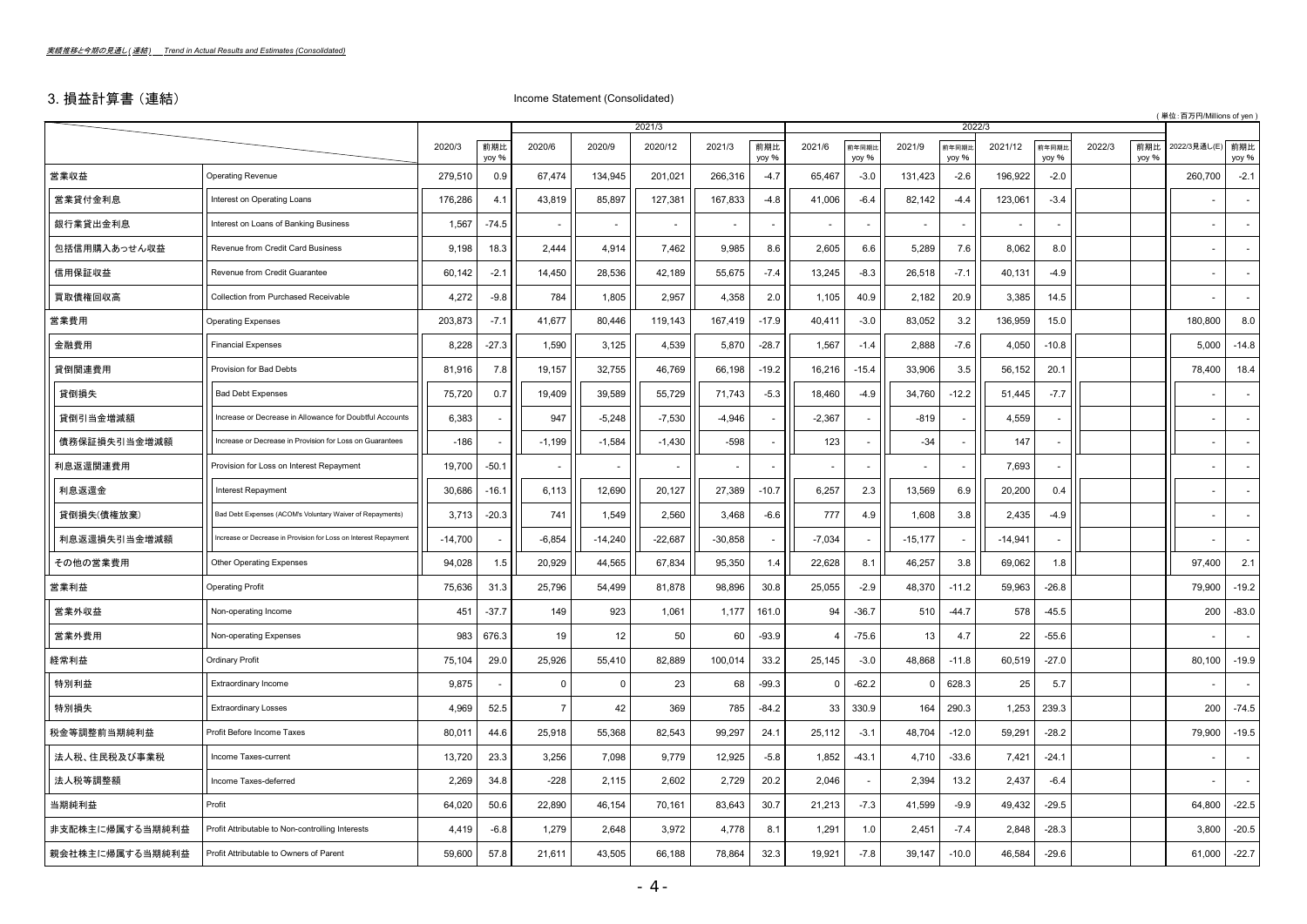# 4. セグメント情報(連結) いちのことについて Segment Information (Consolidated)

( 単位:百万円/Millions of yen )

|                    |                                                          |         |              |        |         | 2021/3  |                          |              |        |                |         | 2022/3         |                          |                |        |              |
|--------------------|----------------------------------------------------------|---------|--------------|--------|---------|---------|--------------------------|--------------|--------|----------------|---------|----------------|--------------------------|----------------|--------|--------------|
|                    |                                                          | 2020/3  | 前期比<br>yoy % | 2020/6 | 2020/9  | 2020/12 | 2021/3                   | 前期比<br>yoy % | 2021/6 | 前年同期比<br>yoy % | 2021/9  | 前年同期比<br>yoy % | 2021/12                  | 前年同期比<br>yoy % | 2022/3 | 前期比<br>yoy % |
| 営業収益               | <b>Operating Revenue</b>                                 | 279,579 | 0.9          | 67,491 | 134,983 | 201,079 | 266,394                  | $-4.7$       | 65,461 | $-3.0$         | 131,433 | $-2.6$         | 196,974                  | $-2.0$         |        |              |
| 外部顧客からの営業収益        | Operating Revenue from External Customers                | 279,510 | 0.9          | 67,474 | 134,945 | 201,021 | 266,316                  | $-4.7$       | 65,467 | $-3.0$         | 131,423 | $-2.6$         | 196,922                  | $-2.0$         |        |              |
| セグメント間の内部営業収益又は振替高 | Revenues from Transactions with Other Operating Segments | 69      | 0.4          | 17     | 37      | 57      | 77                       | 11.9         | $-5$   |                | 10      | $-72.7$        | 51                       | $-10.4$        |        |              |
| ローン・クレジットカード事業     | Loan and Credit Card Business                            | 149,266 | 3.1          | 36,669 | 72,954  | 109,381 | 144.417                  | $-3.2$       | 35,735 | $-2.5$         | 71,428  | $-2.1$         | 107,370                  | $-1.8$         |        |              |
| 信用保証事業             | <b>Guarantee Business</b>                                | 68,569  | $-1.1$       | 16,112 | 32,737  | 48,245  | 64,245                   | $-6.3$       | 15,241 | $-5.4$         | 31,137  | $-4.9$         | 46,754                   | $-3.1$         |        |              |
| 海外金融事業             | <b>Overseas Financial Business</b>                       | 56,314  | $-1.2$       | 13,748 | 26,971  | 39,573  | 52,136                   | $-7.4$       | 12,952 | $-5.8$         | 25,925  | $-3.9$         | 38,336                   | $-3.1$         |        |              |
| 債権管理回収事業           | Loan Servicing Business                                  | 5,358   | $-9.1$       | 944    | 2,286   | 3,827   | 5,504                    | 2.7          | 1,515  | 60.5           | 2,895   | 26.6           | 4,429                    | 15.7           |        |              |
| その他                | Others                                                   | 71      | $-8.7$       | 17     | 34      | 51      | 90                       | 26.9         | 17     | 0.5            | 47      | 37.0           | 83                       | 61.5           |        |              |
| 営業費用               | <b>Operating Expenses</b>                                | 203,593 | $-7.4$       | 41.915 | 80,850  | 119,377 | 168,129                  | $-17.4$      | 40,013 | $-4.5$         | 82.740  | 2.3            | 136.649                  | 14.5           |        |              |
| 連結財務諸表の営業費用        | Operating Expenses in Consolidated Financial Statements  | 203,873 | $-7.1$       | 41,677 | 80,446  | 119,143 | 167,419                  | $-17.9$      | 40,411 | $-3.0$         | 83,052  | 3.2            | 136,959                  | 15.0           |        |              |
| セグメント間取引消去等        | Elimination of Intersegment Transactions, etc.           | $-280$  |              | 237    | 403     | 234     | 710                      |              | $-398$ |                | $-312$  |                | $-309$                   |                |        |              |
| ローン・クレジットカード事業     | Loan and Credit Card Business                            | 121,210 | $-8.9$       | 22,102 | 43,402  | 64,990  | 91,691                   | $-24.4$      | 22,083 | $-0.1$         | 46,294  | 6.7            | 78,315                   | 20.5           |        |              |
| 信用保証事業             | Guarantee Business                                       | 43,569  | $-1.2$       | 10.177 | 19.136  | 28,287  | 39.203                   | $-10.0$      | 10,128 | $-0.5$         | 19,584  | 2.3            | 29.626                   | 4.7            |        |              |
| 海外金融事業             | <b>Overseas Financial Business</b>                       | 33,919  | $-8.8$       | 8,582  | 16,070  | 22,832  | 32,257                   | $-4.9$       | 6,941  | $-19.1$        | 15,009  | $-6.6$         | 25,723                   | 12.7           |        |              |
| 債権管理回収事業           | <b>Loan Servicing Business</b>                           | 4,894   | $-11.1$      | 1,053  | 2,240   | 3,267   | 4,976                    | 1.7          | 860    | $-18.4$        | 1,852   | $-17.3$        | 2,984                    | $-8.7$         |        |              |
| その他                | Others                                                   |         |              |        |         |         | $\overline{\phantom{a}}$ |              |        |                |         |                | $\overline{\phantom{a}}$ |                |        |              |
| セグメント利益            | <b>Segment Profit</b>                                    | 75,986  | 32.6         | 25,576 | 54,133  | 81,701  | 98,264                   | 29.3         | 25,447 | $-0.5$         | 48,692  | $-10.0$        | 60,324                   | $-26.2$        |        |              |
| 連結財務諸表の営業利益        | Operating Profit in Consolidated Financial Statements    | 75,636  | 31.3         | 25,796 | 54,499  | 81,878  | 98,896                   | 30.8         | 25,055 | $-2.9$         | 48,370  | $-11.2$        | 59,963                   | $-26.8$        |        |              |
| セグメント間取引消去等        | Elimination of Intersegment Transactions, etc.           | 350     |              | $-220$ | $-366$  | $-177$  | $-632$                   |              | 392    |                | 322     |                | 360                      |                |        |              |
| ローン・クレジットカード事業     | Loan and Credit Card Business                            | 28,056  | 137.7        | 14,567 | 29,552  | 44,391  | 52,725                   | 87.9         | 13,651 | $-6.3$         | 25,134  | $-14.9$        | 29,054                   | $-34.5$        |        |              |
| 信用保証事業             | <b>Guarantee Business</b>                                | 25,000  | $-1.0$       | 5,935  | 13,600  | 19,957  | 25,041                   | 0.2          | 5,113  | $-13.8$        | 11,553  | $-15.1$        | 17,127                   | $-14.2$        |        |              |
| 海外金融事業             | <b>Overseas Financial Business</b>                       | 22,394  | 13.1         | 5,166  | 10,900  | 16,740  | 19,879                   | $-11.2$      | 6,010  | 16.3           | 10,915  | 0.1            | 12,613                   | $-24.7$        |        |              |
| 債権管理回収事業           | <b>Loan Servicing Business</b>                           | 464     | 18.7         | $-109$ | 45      | 559     | 528                      | 13.8         | 655    |                | 1,042   |                | 1,444                    | 158.1          |        |              |
| その他                | Others                                                   | 71      | $-8.7$       | 17     | 34      | 51      | 90                       | 26.9         | 17     | 0.5            | 47      | 37.0           | 83                       | 61.5           |        |              |

| [営業債権残高営業利益率]  | [Operating Profit to Receivables Outstanding] |                               |               |     |       |                      |          |     |          |     |          | (単位:%) |
|----------------|-----------------------------------------------|-------------------------------|---------------|-----|-------|----------------------|----------|-----|----------|-----|----------|--------|
| ローン・クレジットカード事業 | Loan and Credit Card Business                 | (1.7)                         | $\sim$ $\sim$ | 5.9 | (2.8) | $\sim$ $\sim$<br>ხ.პ | $(-0.2)$ | 5.8 | $(-0.8)$ | 4.D | $(-2.1)$ |        |
| 信用保証事業         | <b>Guarantee Business</b>                     | $\bigcap$ $\bigcap$<br>≔∪. ı. | $\sim$        | 2.0 | (0.1) |                      | $(-0.2)$ | າ ດ | $(-0.2)$ | 1.9 | $(-0.2)$ |        |

(注1)前期比欄には ( )書きで増減値を表示<br>(注2)ローン・クレジットカード事業=セグメント利益/(((期首営業貸付金残高+期首割賦売掛金残高)+(期末営業貸付金残高 Notes : Notes : 1. Figures in brackets indicate year-on-year change in percentage points.<br>(注2)ローン・クレジットカード事業=セグメント利益/(((期首営業貸付金残高+期首割賦

(注2)ローン・クレジットカード事業=セグメント利益/(((期首営業貸付金残高+期首割賦売掛金残高)+(期末営業貸付金残高 : 2. Loan and Credit Card Business = Segment Profit / (((Receivables Outstanding at the beginning of the term + Card Shopping Receivables at the beginning of the term)

: 3. Guarantee Business = Segment Profit / (((Guaranteed Receivables at the beginning of the term + Right to reimbursement at the beginning of the term) + (Guaranteed Receivables at the end of the term + Right to reimbursement at the end of the term)) / 2) x 100

+期末割賦売掛金残高))/2)x100 + (Receivables Outstanding at the end of the term + Card Shopping Receivables at the end of the term) / 2) x 100<br>(注3)慣用保証事業=セグメント利益//(期首信用保証残高+期首求償債権残高)+(期末信用保証残高+期末求償債権残高))/2)x100 → (20) {3 Guarantee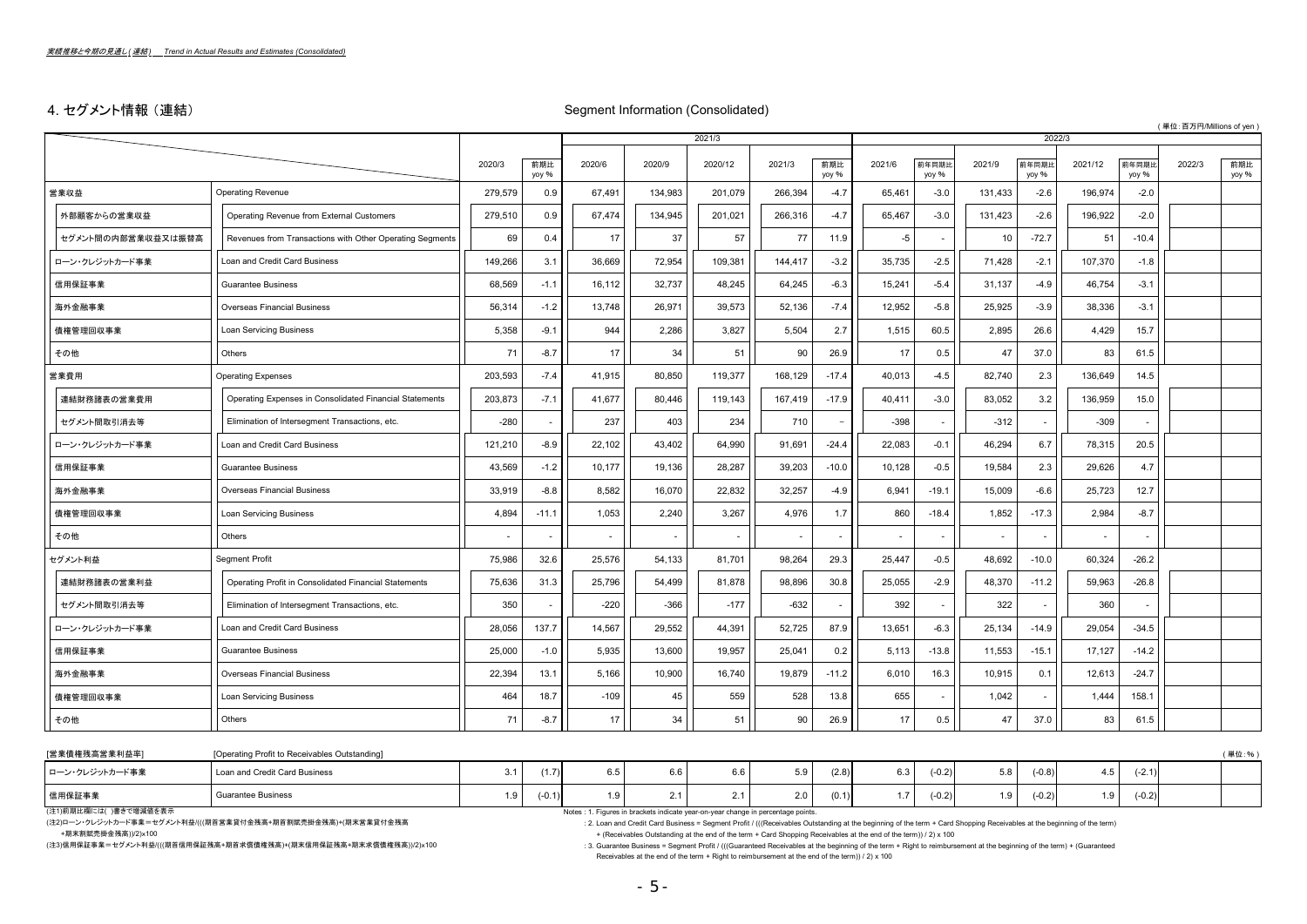$\bar{z}$ 

### 5. 事業別営業債権残高 (連結) Receivables Outstanding by Segment (Consolidated)

|                                   |                                                        |           |              |           |           | 2021/3    |           |              |           |                |           |               | 2022/3    |                     |        |        |              |              |              |
|-----------------------------------|--------------------------------------------------------|-----------|--------------|-----------|-----------|-----------|-----------|--------------|-----------|----------------|-----------|---------------|-----------|---------------------|--------|--------|--------------|--------------|--------------|
|                                   |                                                        | 2020/3    | 前期比<br>yoy % | 2020/6    | 2020/9    | 2020/12   | 2021/3    | 前期比<br>yoy % | 2021/6    | 前年同期比<br>yoy % | 2021/9    | 前年同期<br>yoy % | 2021/12   | 前年同期比 前期末比<br>yoy % | vtd %  | 2022/3 | 前期比<br>yoy % | 2022/3見通し(E) | 前期比<br>yoy % |
| 営業債権残高                            | (百万円) Receivables Outstanding (Millions of yen)        | 1,126,626 | 0.4          | 1,083,291 | 1,069,289 | 1,058,326 | 1,065,053 | $-5.5$       | 1,070,632 | $-1.2$         | 1,064,845 | $-0.4$        | 1,057,016 | $-0.1$              | $-0.8$ |        |              | 1,085,600    | 1.9          |
| ローン・クレジットカード事業                    | Loan and Credit Card Business                          | 915,913   | 3.5          | 888,620   | 870,360   | 864,353   | 862,866   | $-5.8$       | 864,087   | $-2.8$         | 863,194   | $-0.8$        | 864,560   | 0.0                 | 0.2    |        |              | 878,000      | 1.8          |
| ローン事業                             | Loan Business                                          | 840,877   | 2.3          | 813,366   | 794.671   | 787,136   | 784,078   | $-6.8$       | 783,435   | $-3.7$         | 780,549   | $-1.8$        | 779,120   | $-1.0$              | $-0.6$ |        |              | 794,700      | 1.4          |
| DCキャッシュワン(求償債権分)を除く               | Exclude Right to Reimbursement of DC Cash One's Credit | 840,847   | 2.3          | 813,337   | 794.644   | 787,109   | 784,051   | $-6.8$       | 783,409   | $-3.7$         | 780,524   | $-1.8$        | 779,098   | $-1.0$              | $-0.6$ |        |              | 794,700      | 1.4          |
| クレジットカード事業                        | Credit Card Business                                   | 75,035    | 18.8         | 75,253    | 75.688    | 77.216    | 78,788    | 5.0          | 80.652    | 7.2            | 82.644    | 9.2           | 85,439    | 10.6                | 8.4    |        |              | 83,300       | 5.7          |
| 海外金融事業                            | <b>Overseas Financial Business</b>                     | 201,524   | $-11.4$      | 185,991   | 190,470   | 184,828   | 193,709   | $-3.9$       | 198,596   | 6.8            | 193,800   | 1.7           | 184,786   | $-0.0$              | $-4.6$ |        |              | 200,100      | 3.3          |
| EASY BUY Public Company Limited   | EASY BUY Public Company Limited                        | 201,186   | 12.4         | 185,580   | 190,018   | 184,264   | 193,045   | -4.0         | 197.698   | 6.5            | 192,604   | 1.4           | 183,328   | $-0.5$              | $-5.0$ |        |              | 198,100      | 2.6          |
| ローン事業                             | <b>Loan Business</b>                                   | 200,495   | 12.4         | 184,979   | 189,430   | 183,724   | 192,410   | $-4.0$       | 196,915   | 6.5            | 191,890   | 13            | 182,751   | $-0.5$              | $-5.0$ |        |              | 197,400      | 2.6          |
| インストールメントローン事業                    | Installment Loan Business                              | 690       | 14.5         | 601       | 588       | 539       | 635       | $-8.0$       | 783       | 30.4           | 714       | 21.3          | 577       | 6.9                 | $-9.1$ |        |              | 700          | 10.2         |
| ACOM CONSUMER FINANCE CORPORATION | ACOM CONSUMER FINANCE CORPORATION                      | 338       | 696.5        | 411       | 451       | 564       | 664       | 96.2         | 897       | 118.1          | 1,195     | 164.5         | 1,458     | 158.4               | 119.6  |        |              | 2,000        | 201.2        |
| 債権管理回収事業                          | Loan Servicing Business                                | 9,188     | $-2.6$       | 8,679     | 8.458     | 9,143     | 8,477     | $-7.7$       | 7,948     | $-8.4$         | 7,850     | $-7.2$        | 7,669     | $-16.1$             | $-9.5$ |        |              | 7,500        | $-11.5$      |
|                                   |                                                        |           |              |           |           |           |           |              |           |                |           |               |           |                     |        |        |              |              |              |
| 信用保証残高                            | <b>Guaranteed Receivables</b>                          | 1,233,228 | 1.7          | 1,198,129 | 1,178,705 | 1,169,373 | 1,170,094 | $-5.1$       | 1,166,618 | $-2.6$         | 1,165,748 | $-1.1$        | 1,163,645 | $-0.5$              | $-0.6$ |        |              | 1,204,800    | 3.0          |
| アコム                               | ACOM CO., LTD.                                         | 1,071,640 | 1.2          | 1,039,521 | 1,021,717 | 1,012,402 | 1,012,297 | $-5.5$       | 1,007,878 | $-3.0$         | 1,006,560 | $-1.5$        | 1,003,985 | $-0.8$              | $-0.8$ |        |              | 1,039,100    | 2.6          |
| エム・ユー信用保証                         | MU Credit Guarantee Co., Ltd.                          | 161,588   | 5.3          | 158,607   | 156,987   | 156,971   | 157,796   | $-2.3$       | 158,739   | 0.1            | 159,188   | 1.4           | 159.660   | 1.7                 | 1.2    |        |              | 165,700      | 5.0          |

### 6. 事業別利用者数 (連結) Number of Customer Accounts by Segment (Consolidated)

|                                   |                                                          |           |              |          |           | 2021/3    |           |                  |           |                |           |                | 2022/3    |                     |        |        |              |                  |       |
|-----------------------------------|----------------------------------------------------------|-----------|--------------|----------|-----------|-----------|-----------|------------------|-----------|----------------|-----------|----------------|-----------|---------------------|--------|--------|--------------|------------------|-------|
|                                   |                                                          | 2020/3    | 前期比<br>yoy % | 2020/6   | 2020/9    | 2020/12   | 2021/3    | 前期比<br>yoy %     | 2021/6    | 前年同期比<br>yoy % | 2021/9    | 前年同期比<br>yoy % | 2021/12   | 前年同期比 前期末比<br>yoy % | ytd %  | 2022/3 | 前期比<br>yoy % | 2022/3見通し(E) 前期比 | yoy % |
| ローン事業                             | (件) Loan Business                                        | 1,589,340 | 3.2          | .544,713 | 1,512,547 | 1,502,304 | 1,502,730 | $-5.4$           | 1,504,298 | $-2.6$         | 1,504,755 | $-0.5$         | 1,505,602 | 0.2                 |        |        |              | .524,600         | 1.5   |
| DCキャッシュワン(求償債権分)を除く               | Exclude Right to Reimbursement of DC Cash One's Accounts | 1,589,295 | 3.2          | ,544,669 | 1,512,508 | ,502,268  | 1,502,695 | $-5.4$           | 1,504,267 | $-2.6$         | 1,504,724 | $-0.5$         | 1,505,573 | 0.2                 |        |        |              | .524,600         | 1.5   |
| クレジットカード事業                        | (名) Credit Card Business                                 | 465,012   | 9.0          | 457,132  | 454.636   | 455.296   | 456,382   | $-1.9$           | 459,583   | 0.5            | 464.175   | 2.1            | 489.879   | 7.6                 | 7.3    |        |              | 487.400          | 6.8   |
| 海外金融事業                            | (件) Overseas Financial Business                          | 1,450,117 | 0.6          | ,455,127 | 1,436,555 | 1,469,646 | 1,496,517 | 3.2              | 1,481,888 | 1.8            | 1,486,226 | 3.5            | 1,476,905 | 0.5                 | $-1.3$ |        |              | 1,542,700        | 3.1   |
| EASY BUY Public Company Limited   | EASY BUY Public Company Limited                          | 434,890   | 5.1          | ,438,865 | 1,420,237 | 1,451,718 | 1.477.753 | 3.0 <sub>1</sub> | 1,457,729 | $\cdot$ 3      | 1,456,138 | 2.5            | 1.441.795 | $-0.7$              | $-2.4$ |        |              | ,500,600         | 1.5   |
| ローン事業                             | Loan Business                                            | 420,501   | 5.0          | ,424,717 | 1,406,423 | 1,438,066 | 1,463,484 | 3.0              | 1,442,163 |                | 1,440,651 | 2.4            | 1,427,015 | $-0.8$              | $-2.5$ |        |              | 483,600          | 1.4   |
| インストールメントローン事業                    | Installment Loan Business                                | 14.389    | 13.3         | 14.148   | 13.814    | 13.652    | 14,269    | $-0.8$ $  $      | 15.566    | 10.0           | 15.487    | 12.1           | 14.780    | 8.3                 | 3.6    |        |              | 17,000           | 19.1  |
| ACOM CONSUMER FINANCE CORPORATION | ACOM CONSUMER FINANCE CORPORATION                        | 15.227    | 478.3        | 16,262   | 16.318    | 17.928    | 18,764    | 23.2             | 24,159    | 48.6           | 30,088    | 84.4           | 35,110    | 95.8                | 87.1   |        |              | 42,100           | 124.4 |
| 債権管理回収事業                          | (件) Loan Servicing Business                              | 365,986   | 1.8          | 397,159  | 367,689   | 379,067   | 386,824   | 5.7              | 393,391   | $-0.9$         | 393,598   | 7.0            | 395,264   | 4.3                 | 2.2    |        |              |                  |       |

-<br>(注1)ローン事業: 営業貸付金残高を有する口座数<br>(注2)クレジットカード事業: 有効会員数<br>(注4)債権管理回収事業: 債権買取額の残高を有する口座数<br>(注4)債権管理回収事業: 債権買取額の残高を有する口座数

(注1)ローン事業: 営業貸付金残高を有する口座数 Notes : 1. Loan Business: Number of loan accounts with loans receivable.

(注3)インストールメントローン事業:割賦売掛金残高を有する契約件数 : 3. Installment Loan Business: Number of contracts with receivables outstanding. (注4)債権管理回収事業:債権買取額の残高を有する口座数 : 4. Loan Servicing Business: Number of accounts with outstanding purchased receivables.

### 7. その他の指標 (連結) Other Indices (Consolidated)

|           |                                               |        |            |        |        | 2021/3  |        |            |        |             |        |      | 2022/3  |              |        |            |
|-----------|-----------------------------------------------|--------|------------|--------|--------|---------|--------|------------|--------|-------------|--------|------|---------|--------------|--------|------------|
|           |                                               | 2020/3 | 前期比<br>yoy | 2020/6 | 2020/9 | 2020/12 | 2021/3 | 前期比<br>yoy | 2021/6 | 前期末比<br>ytd | 2021/9 | 前期末比 | 2021/12 | 前期末比<br>h-hr | 2022/3 | 前期比<br>yoy |
| 店舗数       | (店) Number of Outlets                         | 1,051  | $-122$     | 1,045  | 1,033  | 1,020   | 1,008  | $-43$      | 995    | $-13$       | 976    | -32  | 969     | -39          |        |            |
| 社員数 (正社員) | (名) Number of Employees (Permanent Employees) | 5,335  | 1,288      | 5,409  | 5,396  | 5,483   | 5,424  | 90         | 5,468  | 44          | 5,445  |      | 5,425   |              |        |            |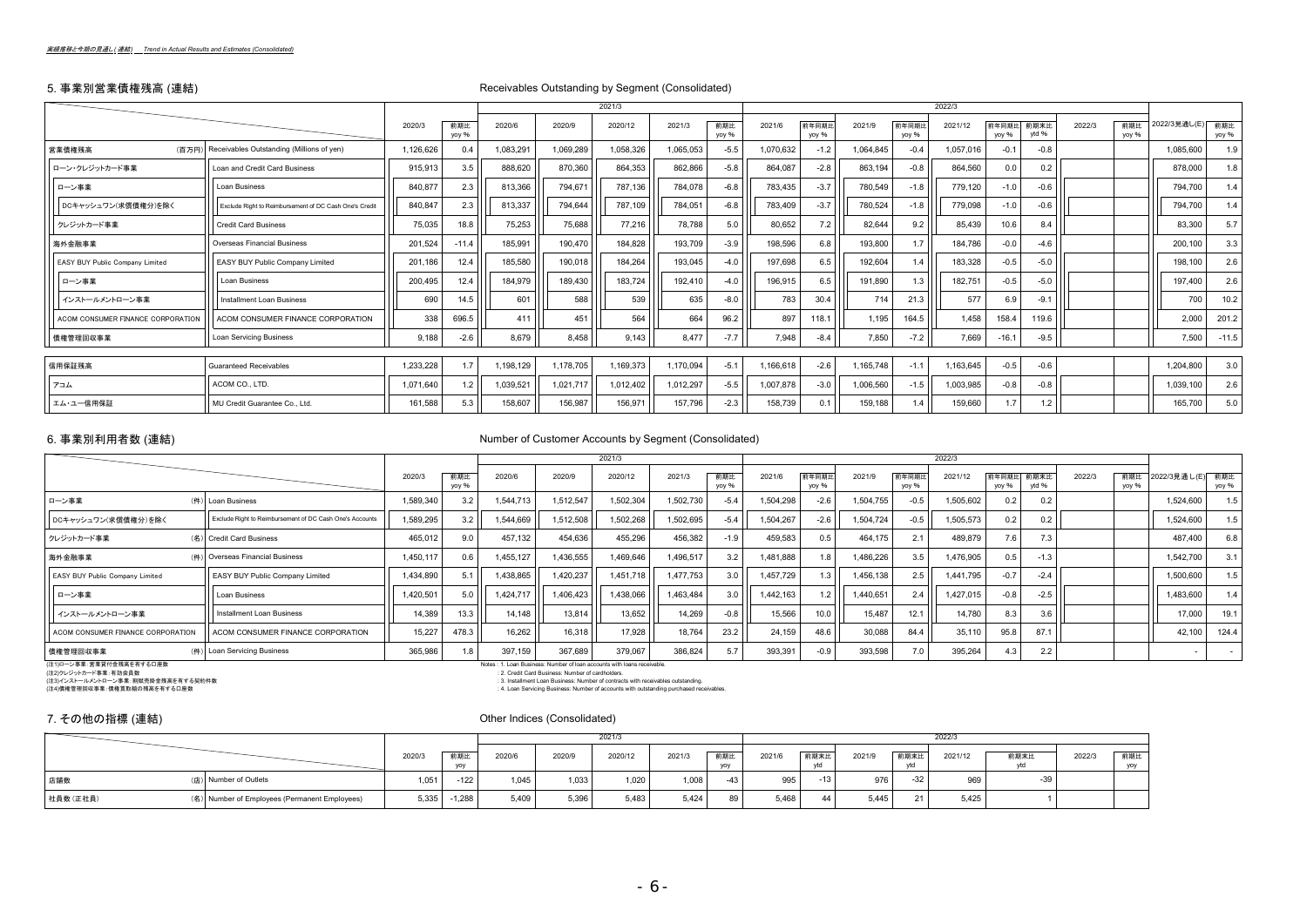# 8. 貸借対照表 (アコム) Balance Sheet (ACOM)

|                 |                                            |           |              |           |           |           |           |                          |           |                |           |               |            |               | (単位:百万円/Millions of yen) |              |
|-----------------|--------------------------------------------|-----------|--------------|-----------|-----------|-----------|-----------|--------------------------|-----------|----------------|-----------|---------------|------------|---------------|--------------------------|--------------|
|                 |                                            |           |              |           |           | 2021/3    |           |                          |           |                |           | 2022/3        |            |               |                          |              |
|                 |                                            | 2020/3    | 前期比<br>yoy % | 2020/6    | 2020/9    | 2020/12   | 2021/3    | 前期比<br>yoy %             | 2021/6    | 前期末比<br>ytd %  | 2021/9    | 前期末比<br>ytd % | 2021/12    | 前期末比<br>ytd % | 2022/3                   | 前期比<br>yoy % |
| 流動資産            | <b>Current Assets</b>                      | 1,006,323 | 3.4          | 975,606   | 959,477   | 949,763   | 954,892   | $-5.1$                   | 948,331   | $-0.7$         | 942,601   | $-1.3$        | 931,469    | $-2.5$        |                          |              |
| 現金及び預金          | Cash and Deposits                          | 78,870    | 8.3          | 77,735    | 76,284    | 70,806    | 78,168    | $-0.9$                   | 71,569    | $-8.4$         | 66,785    | $-14.6$       | 54,633     | $-30.1$       |                          |              |
| 営業貸付金           | Accounts Receivable-operating Loans        | 840,847   | 2.3          | 813,337   | 794,644   | 787,109   | 784,051   | $-6.8$                   | 783,409   | $-0.1$         | 780,524   | $-0.4$        | 779,098    | $-0.6$        |                          |              |
| 割賦売掛金           | Accounts Receivable-installment            | 75,035    | 18.8         | 75,253    | 75,688    | 77,216    | 78,788    | 5.0                      | 80,652    | 2.4            | 82,644    | 4.9           | 85,439     | 8.4           |                          |              |
| 貸倒引当金           | Allowance for Doubtful Accounts            | $-63.470$ |              | $-63,930$ | $-58,740$ | $-55,210$ | $-56.040$ |                          | $-57.070$ | $\blacksquare$ | $-58.300$ |               | $-60.020$  |               |                          |              |
| 固定資産            | <b>Noncurrent Assets</b>                   | 84,028    | $-13.4$      | 84,627    | 81,538    | 80,889    | 79,995    | $-4.8$                   | 78,266    | $-2.2$         | 78,041    | $-2.4$        | 76,660     | $-4.2$        |                          |              |
| 有形固定資産          | Property, Plant and Equipment              | 14,453    | $-14.3$      | 14,370    | 14,182    | 13,659    | 13,354    | $-7.6$                   | 13,239    | $-0.9$         | 13,135    | $-1.6$        | 11,688     | $-12.5$       |                          |              |
| 無形固定資産          | Intangible Assets                          | 6,994     | $-11.3$      | 6,860     | 6,602     | 6,519     | 6,464     | $-7.6$                   | 6,423     | $-0.6$         | 6,626     | 2.5           | 6,911      | 6.9           |                          |              |
| のれん             | Goodwill                                   | 2,436     | $-25.0$      | 2,232     | 2,029     | 1,899     | 1,770     | $-27.3$                  | 1,640     | $-7.3$         | 1,511     | $-14.6$       | 1,381      | $-22.0$       |                          |              |
| ソフトウエア          | Software                                   | 4,515     | $-1.7$       | 4,585     | 4,530     | 4,576     | 4,651     | 3.0                      | 4,744     | 2.0            | 5,077     | 9.2           | 5,491      | 18.1          |                          |              |
| 投資その他の資産        | <b>Investments and Other Assets</b>        | 62,579    | $-13.4$      | 63,396    | 60,752    | 60,710    | 60,176    | -3.8                     | 58,603    | -2.6           | 58,279    | $-3.2$        | 58,060     | $-3.5$        |                          |              |
| 繰延税金資産          | Deferred Tax Assets                        | 33,921    | $-8.1$       | 33,698    | 31,670    | 31,229    | 30,960    | $-8.7$                   | 29,733    | $-4.0$         | 29,685    | $-4.1$        | 28,779     | $-7.0$        |                          |              |
| 貸倒引当金           | Allowance for Doubtful Accounts            | $-930$    |              | $-870$    | $-860$    | $-890$    | $-860$    | $\overline{\phantom{a}}$ | $-830$    |                | $-800$    |               | $-780$     |               |                          |              |
| 資産合計            | <b>Total Assets</b>                        | 1,090,351 | 1.9          | 1,060,233 | 1,041,015 | 1,030,652 | 1,034,887 | $-5.1$                   | 1,026,597 | $-0.8$         | 1,020,642 | $-1.4$        | 1,008,129  | $-2.6$        |                          |              |
| 流動負債            | <b>Current Liabilities</b>                 | 167,751   | $-27.2$      | 124,026   | 121,125   | 125,385   | 128,284   | $-23.5$                  | 131,823   | 2.8            | 121,833   | $-5.0$        | 145,086    | 13.1          |                          |              |
| コマーシャル・ペーパー     | <b>Commercial Papers</b>                   | 29,998    | $-25.0$      | 11,999    |           |           | 5,000     | $-83.3$                  | 4,000     | $-20.0$        | 4,000     | $-20.0$       | 4,000      | $-20.0$       |                          |              |
| 年内返済予定の長期借入金    | Current Portion of Long-term Loans Payable | 79,006    | $-41.4$      | 65,615    | 61,598    | 66,895    | 58,183    | $-26.4$                  | 57,444    | $-1.3$         | 55,397    | $-4.8$        | 80,795     | 38.9          |                          |              |
| 年内償還予定の社債       | <b>Current Portion of Bonds</b>            | 33,000    | 17.9         | 28,000    | 38,000    | 38,000    | 40,000    | 21.2                     | 50,000    | 25.0           | 40,000    |               | 40,000     |               |                          |              |
| 債務保証損失引当金       | Provision for Loss on Guarantees           | 8,640     | $-2.4$       | 7,450     | 7,090     | 7,320     | 8,140     | $-5.8$                   | 8,270     | 1.6            | 8,080     | $-0.7$        | 8,210      | 0.9           |                          |              |
| 固定負債            | Noncurrent Liabilities                     | 562,834   | 6.3          | 557,689   | 523,222   | 493,005   | 483,755   | $-14.1$                  | 456,383   | $-5.7$         | 444,686   | $-8.1$        | 406,810    | $-15.9$       |                          |              |
| 社債              | <b>Bonds Payable</b>                       | 160,000   | $-1.8$       | 150,000   | 140,000   | 140,000   | 130,000   | $-18.8$                  | 110,000   | $-15.4$        | 120,000   | $-7.7$        | 120,000    | $-7.7$        |                          |              |
| 長期借入金           | Long-term Loans Payable                    | 310,339   | 19.9         | 322,188   | 304,968   | 283,512   | 291,254   | $-6.1$                   | 291,110   | $-0.0$         | 277,603   | $-4.7$        | 239,774    | $-17.7$       |                          |              |
| 利息返還損失引当金       | Provision for Loss on Interest Repayment   | 87,600    | $-14.4$      | 80,745    | 73,359    | 64,912    | 56,741    | $-35.2$                  | 49,707    | $-12.4$        | 41,563    | $-26.7$       | 41,800     | $-26.3$       |                          |              |
| 負債合計            | <b>Total Liabilities</b>                   | 730,585   | $-3.8$       | 681,716   | 644,348   | 618,391   | 612,039   | $-16.2$                  | 588,206   | $-3.9$         | 566,520   | $-7.4$        | 551,897    | $-9.8$        |                          |              |
| 株主資本            | Shareholders' Equity                       | 359,765   | 15.8         | 378,517   | 396,667   | 412,254   | 422,847   | 17.5                     | 438,391   | 3.7            | 454,121   | 7.4           | 456,232    | 7.9           |                          |              |
| 利益剰余金           | <b>Retained Earnings</b>                   | 239,716   | 25.7         | 258,468   | 276,618   | 292,205   | 302,798   | 26.3                     | 302,235   | $-0.2$         | 317,966   | 5.0           | 320,077    | 5.7           |                          |              |
| 評価・換算差額等        | Valuation and translation adjustments      | $\Omega$  |              | $\Omega$  | $\Omega$  | 6         |           | 21.1                     | - 0       | 10.7           | $\Omega$  | 12.4          | $^{\circ}$ | 15.1          |                          |              |
| 純資産合計           | <b>Total Net Assets</b>                    | 359,765   | 15.8         | 378,517   | 396,667   | 412,261   | 422,847   | 17.5                     | 438,391   | 3.7            | 454,121   | 7.4           | 456,232    | 7.9           |                          |              |
| 負債純資産合計         | <b>Total Liabilities and Net Assets</b>    | 1,090,351 | 1.9          | 1,060,233 | 1,041,015 | 1,030,652 | 1,034,887 | $-5.1$                   | 1,026,597 | $-0.8$         | 1,020,642 | $-1.4$        | 1,008,129  | $-2.6$        |                          |              |
| 信用保証残高 (オフバランス) | Guaranteed Receivables (Off Balance)       | 1,071,640 | 1.2          | 1,039,521 | 1,021,717 | 1,012,402 | 1,012,297 | $-5.5$                   | 1,007,878 | $-0.4$         | 1,006,560 | $-0.6$        | 1,003,985  | $-0.8$        |                          |              |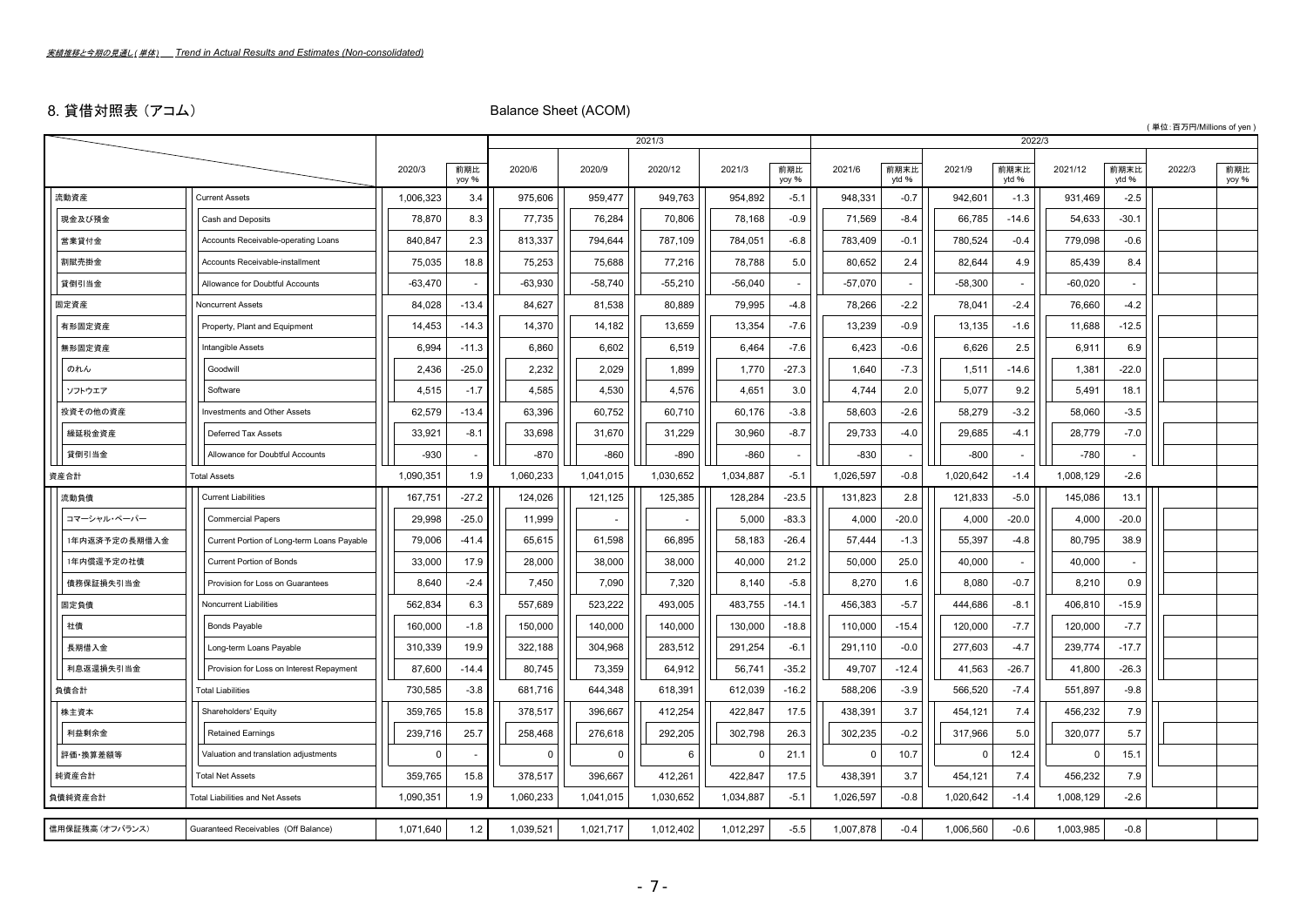# 9. 損益計算書 (アコム) Income Statement (ACOM)

|              |                                                                  |           |              |                |                          | 2021/3                   |           |              |                          |                |                          |                | 2022/3    |                          |        |              | 単位:百万円/Millions of yen)  |              |
|--------------|------------------------------------------------------------------|-----------|--------------|----------------|--------------------------|--------------------------|-----------|--------------|--------------------------|----------------|--------------------------|----------------|-----------|--------------------------|--------|--------------|--------------------------|--------------|
|              |                                                                  | 2020/3    | 前期比<br>yoy % | 2020/6         | 2020/9                   | 2020/12                  | 2021/3    | 前期比<br>yoy % | 2021/6                   | 前年同期比<br>yoy % | 2021/9                   | 前年同期比<br>yoy % | 2021/12   | 前年同期比<br>yoy %           | 2022/3 | 前期比<br>yoy % | 2022/3見通し(E)             | 前期比<br>yoy % |
| 営業収益         | <b>Operating Revenue</b>                                         | 206,968   | 1.6          | 50,046         | 100,268                  | 149,547                  | 197,986   | $-4.3$       | 48,352                   | $-3.4$         | 97,336                   | $-2.9$         | 146,249   | $-2.2$                   |        |              | 193,800                  | $-2.1$       |
| 営業貸付金利息      | Interest on Operating Loans                                      | 126,516   | 2.5          | 31,155         | 61,403                   | 91,550                   | 120,688   | $-4.6$       | 29,379                   | $-5.7$         | 58,769                   | $-4.3$         | 88,308    | $-3.5$                   |        |              | 118,000                  | $-2.2$       |
| 包括信用購入あっせん収益 | Revenue from Credit Card Business                                | 9,198     | 18.3         | 2,444          | 4,914                    | 7,462                    | 9,985     | 8.6          | 2,605                    | 6.6            | 5,289                    | 7.6            | 8,062     | 8.0                      |        |              | 10,500                   | 5.2          |
| 信用保証収益       | Revenue from Credit Guarantee                                    | 49,635    | $-3.1$       | 11,800         | 23,303                   | 34,413                   | 45,382    | $-8.6$       | 10,741                   | $-9.0$         | 21,511                   | $-7.7$         | 32,581    | $-5.3$                   |        |              | 43,900                   | $-3.3$       |
| 営業費用         | <b>Operating Expenses</b>                                        | 157,694   | $-7.2$       | 30,483         | 59,158                   | 88,274                   | 124,047   | $-21.3$      | 30,520                   | 0.1            | 62,384                   | 5.5            | 102,681   | 16.3                     |        |              | 135,000                  | 8.8          |
| 金融費用         | <b>Financial Expenses</b>                                        | 4,648     | $-17.3$      | 1,010          | 1,994                    | 2,935                    | 3,841     | $-17.4$      | 847                      | $-16.2$        | 1,745                    | $-12.5$        | 2,523     | $-14.0$                  |        |              | 3,400                    | $-11.5$      |
| 貸倒関連費用       | Provision for Bad Debts                                          | 61,950    | 8.9          | 13,530         | 22,774                   | 33,018                   | 46,472    | $-25.0$      | 12,447                   | $-8.0$         | 25,211                   | 10.7           | 39,341    | 19.1                     |        |              | 57,000                   | 22.7         |
| 貸倒損失         | <b>Bad Debt Expenses</b>                                         | 57,160    | 1.9          | 14,320         | 29,124                   | 42,638                   | 54,472    | $-4.7$       | 11,317                   | $-21.0$        | 23,071                   | $-20.8$        | 35,371    | $-17.0$                  |        |              | 55,500                   | 1.9          |
| 貸倒引当金増減額     | Increase or Decrease in Allowance for Doubtful Accounts          | 5,000     |              | 400            | $-4,800$                 | $-8,300$                 | $-7,500$  |              | 1,000                    |                | 2,200                    |                | 3,900     | $\blacksquare$           |        |              | 1,300                    |              |
| 債務保証損失引当金増減額 | Increase or Decrease in Provision for Loss on Guarantees         | $-210$    |              | $-1,190$       | $-1,550$                 | $-1,320$                 | $-500$    |              | 130                      |                | $-60$                    |                | 70        | $\blacksquare$           |        |              | 200                      |              |
| 利息返還関連費用     | Provision for Loss on Interest Repayment                         | 19,700    | $-50.1$      |                | $\overline{\phantom{a}}$ | $\overline{\phantom{a}}$ | $\sim$    |              | $\overline{\phantom{a}}$ |                |                          |                | 7,693     | $\overline{\phantom{a}}$ |        |              | ٠                        |              |
| 利息返還金        | Interest Repayment                                               | 30,686    | $-16.1$      | 6,113          | 12,690                   | 20,127                   | 27,389    | $-10.7$      | 6,257                    | 2.3            | 13,569                   | 6.9            | 20,200    | 0.4                      |        |              | $\overline{\phantom{0}}$ |              |
| 貸倒損失(債権放棄)   | Bad Debt Expenses (ACOM's Voluntary Waiver of Repayments)        | 3,713     | $-20.3$      | 741            | 1,549                    | 2,560                    | 3,468     | $-6.6$       | 777                      | 4.9            | 1,608                    | 3.8            | 2,435     | $-4.9$                   |        |              | ÷,                       |              |
| 利息返還損失引当金増減額 | Increase or Decrease in Provision for Loss on Interest Repayment | $-14,700$ |              | $-6,854$       | $-14,240$                | $-22,687$                | $-30,858$ |              | $-7,034$                 |                | $-15,177$                |                | $-14,941$ | $\blacksquare$           |        |              |                          |              |
| その他の営業費用     | Other Operating Expenses                                         | 71,394    | 5.0          | 15,943         | 34,388                   | 52,320                   | 73,733    | 3.3          | 17,226                   | 8.0            | 35,428                   | 3.0            | 53,123    | 1.5                      |        |              | 74,600                   | 1.2          |
| 営業利益         | <b>Operating Profit</b>                                          | 49,273    | 46.5         | 19,562         | 41,109                   | 61,272                   | 73,938    | 50.1         | 17,831                   | $-8.8$         | 34,951                   | $-15.0$        | 43,568    | $-28.9$                  |        |              | 58,800                   | $-20.5$      |
| 営業外収益        | Non-operating Income                                             | 8,048     | 103.2        | 4,647          | 5,415                    | 7,279                    | 7,372     | $-8.4$       | 4,491                    | $-3.3$         | 4,872                    | $-10.0$        | 6,226     | $-14.5$                  |        |              | 6,000                    | $-18.6$      |
| 営業外費用        | Non-operating Expenses                                           | 969       | 681.7        | 17             | 11                       | 48                       | 56        | $-94.2$      | $\overline{4}$           | $-75.9$        | 12                       | 4.6            | 20        | $-58.2$                  |        |              |                          |              |
| 経常利益         | <b>Ordinary Profit</b>                                           | 56,352    | 50.4         | 24,192         | 46,514                   | 68,503                   | 81,254    | 44.2         | 22,319                   | $-7.7$         | 39,811                   | $-14.4$        | 49,774    | $-27.3$                  |        |              | 64,800                   | $-20.3$      |
| 特別利益         | Extraordinary Income                                             | 10,824    |              |                |                          | 23                       | 68        | $-99.4$      | $\overline{\phantom{a}}$ |                | $\overline{\phantom{a}}$ |                | 24        | 3.8                      |        |              |                          |              |
| 特別損失         | <b>Extraordinary Losses</b>                                      | 3,040     | $-6.5$       | $\overline{7}$ | 39                       | 366                      | 780       | $-74.3$      | 33                       | 329.7          | 162                      | 312.2          | 1,247     | 240.3                    |        |              | 200                      | $-74.4$      |
| 税引前当期純利益     | Profit Before Income Taxes                                       | 64,136    | 85.5         | 24,185         | 46,474                   | 68,160                   | 80,542    | 25.6         | 22,286                   | $-7.9$         | 39,649                   | $-14.7$        | 48,551    | $-28.8$                  |        |              | 64,600                   | $-19.8$      |
| 法人税、住民税及び事業税 | Income Taxes-current                                             | 7,464     | 35.9         | 2,077          | 4,189                    | 5,147                    | 6,666     | $-10.7$      | 816                      | $-60.7$        | 2,401                    | $-42.7$        | 3,585     | $-30.3$                  |        |              |                          |              |
| 法人税等調整額      | Income Taxes-deferred                                            | 2,998     |              | 222            | 2,250                    | 2,691                    | 2,960     | $-1.3$       | 1,226                    | 451.2          | 1,275                    | $-43.3$        | 2,181     | $-18.9$                  |        |              |                          |              |
| 当期純利益        | Profit                                                           | 53,673    | 79.3         | 21,884         | 40,034                   | 60,322                   | 70,915    | 32.1         | 20,243                   | $-7.5$         | 35,973                   | $-10.1$        | 42,784    | $-29.1$                  |        |              | 55,400                   | $-21.9$      |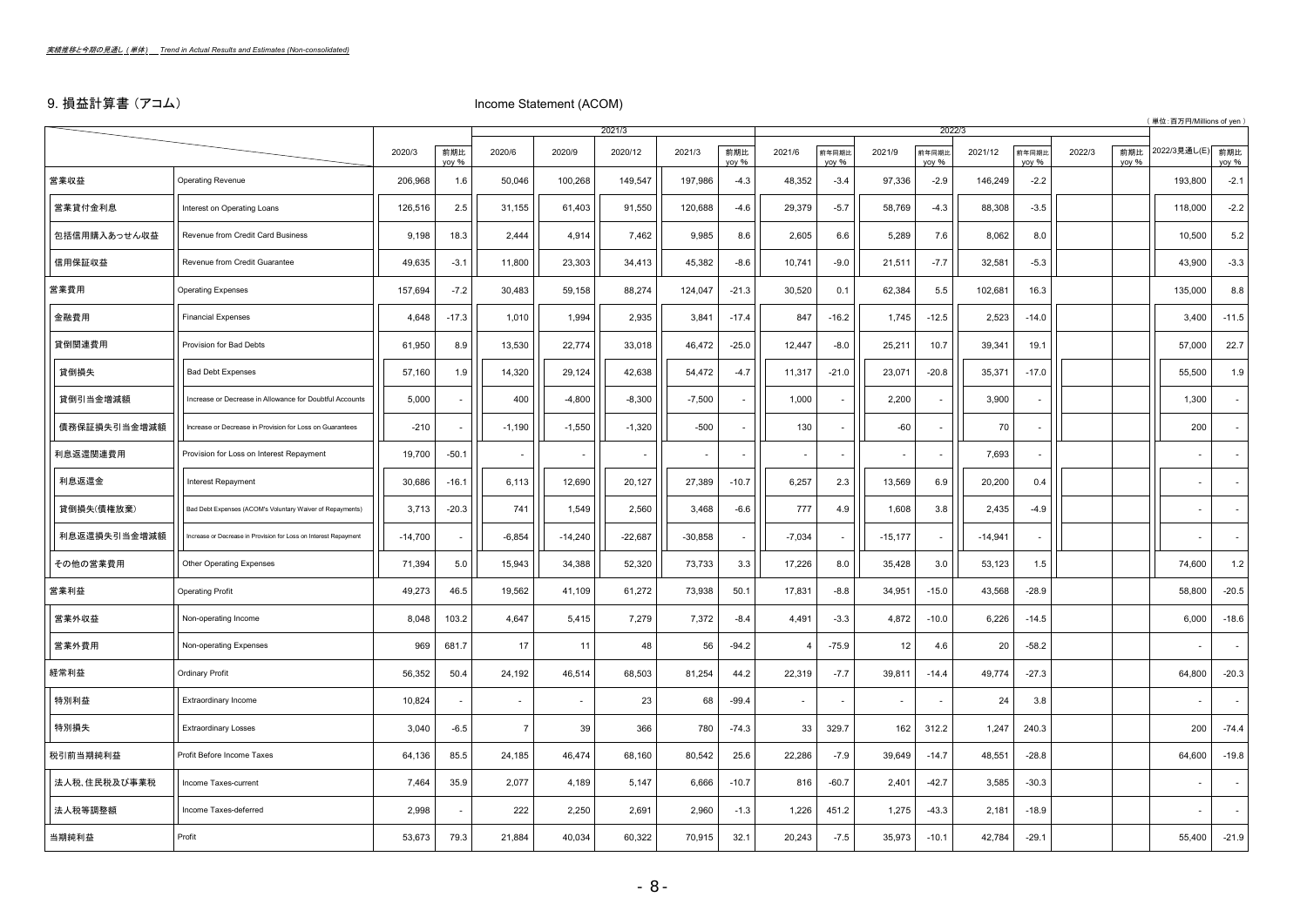# 10. 事業別営業収益 (アコム) Operating Revenue by Segment (ACOM)

|                |                               |         |              |        |         |         |         |              |        |                |        |                |         |                |        |              | (単位:百万円/Millions of yen) |              |
|----------------|-------------------------------|---------|--------------|--------|---------|---------|---------|--------------|--------|----------------|--------|----------------|---------|----------------|--------|--------------|--------------------------|--------------|
|                |                               |         |              |        |         | 2021/3  |         |              |        |                |        | 2022/3         |         |                |        |              |                          |              |
|                |                               | 2020/3  | 前期比<br>yoy % | 2020/6 | 2020/9  | 2020/12 | 2021/3  | 前期比<br>yoy % | 2021/6 | 前年同期比<br>yoy % | 2021/9 | 前年同期比<br>yoy % | 2021/12 | 前年同期比<br>yoy % | 2022/3 | 前期比<br>yoy % | 2022/3見通し(E)             | 前期比<br>yoy % |
| 営業収益           | <b>Operating Revenue</b>      | 206,968 | 1.6          | 50,046 | 100,268 | 149,547 | 197,986 | $-4.3$       | 48,352 | $-3.4$         | 97,336 | $-2.9$         | 146,249 | $-2.2$         |        |              | 193,800                  | $-2.1$       |
| ローン・クレジットカード事業 | Loan and Credit Card Business | 149,266 | 3.1          | 36,669 | 72,954  | 109,381 | 144,417 | $-3.2$       | 35,735 | $-2.5$         | 71,428 | $-2.1$         | 107,370 | $-1.8$         |        |              | 142,000                  | $-1.7$       |
| ローン事業          | Loan Business                 | 139,646 | 2.2          | 34,106 | 67,771  | 101,466 | 133,822 | $-4.2$       | 32,953 | $-3.4$         | 65,770 | $-3.0$         | 98,748  | $-2.7$         |        |              | 131,000                  | $-2.1$       |
| 無担保ローン         | <b>Unsecured Loans</b>        | 139,076 | 2.2          | 33,993 | 67,544  | 101,130 | 133,387 | $-4.1$       | 32,851 | $-3.4$         | 65,566 | $-2.9$         | 98,456  | $-2.6$         |        |              | 130,600                  | $-2.1$       |
| 消費者向け          | Consumers                     | 139,075 | 2.2          | 33,993 | 67,544  | 101,129 | 133,387 | $-4.1$       | 32,851 | $-3.4$         | 65,566 | $-2.9$         | 98,456  | $-2.6$         |        |              | 130,600                  | $-2.1$       |
| 有担保ローン         | Secured Loans                 | 570     | $-9.1$       | 113    | 226     | 336     | 434     | $-23.8$      | 102    | $-10.0$        | 204    | $-9.9$         | 292     | $-13.1$        |        |              | 400                      | $-7.8$       |
| クレジットカード事業     | <b>Credit Card Business</b>   | 9,619   | 18.0         | 2,562  | 5,183   | 7,914   | 10,594  | 10.1         | 2,781  | 8.5            | 5,657  | 9.2            | 8,621   | 8.9            |        |              | 11,000                   | 3.8          |
| 信用保証事業         | <b>Guarantee Business</b>     | 57,630  | $-1.9$       | 13,359 | 27,279  | 40,114  | 53,478  | $-7.2$       | 12,600 | $-5.7$         | 25,860 | $-5.2$         | 38,796  | $-3.3$         |        |              | 51,700                   | $-3.3$       |
| その他            | Others                        | 71      | $-8.7$       | 17     | 34      | 51      | 90      | 26.9         | 17     | 0.5            | 47     | 37.0           | 83      | 61.5           |        |              | 100                      | 11.1         |

# 10-2. 営業収益の事業別構成比 (アコム) Composition Ratio of Operating Revenue by Segment (ACOM)

|                |                               |        |        |        | 2021/3  |        |        | 2022/3 |         |        | (早立: 1/0)    |
|----------------|-------------------------------|--------|--------|--------|---------|--------|--------|--------|---------|--------|--------------|
|                |                               | 2020/3 | 2020/6 | 2020/9 | 2020/12 | 2021/3 | 2021/6 | 2021/9 | 2021/12 | 2022/3 | 2022/3見通し(E) |
| 営業収益           | <b>Operating Revenue</b>      | 100.0  | 100.0  | 100.0  | 100.0   | 100.0  | 100.0  | 100.0  | 100.0   |        | 100.0        |
| ローン・クレジットカード事業 | Loan and Credit Card Business | 72.1   | 73.3   | 72.8   | 73.2    | 73.0   | 73.9   | 73.4   | 73.4    |        | 73.3         |
| ローン事業          | Loan Business                 | 67.5   | 68.2   | 67.6   | 67.9    | 67.6   | 68.2   | 67.6   | 67.5    |        | 67.6         |
| クレジットカード事業     | <b>Credit Card Business</b>   | 4.6    | 5.1    | 5.2    | 5.3     | 5.4    | 5.7    | 5.8    | 5.9     |        | 5.7          |
| 信用保証事業         | Guarantee Business            | 27.9   | 26.7   | 27.2   | 26.8    | 27.0   | 26.1   | 26.6   | 26.5    |        | 26.7         |
| その他            | Others                        | 0.0    | 0.0    | 0.0    | 0.0     | 0.0    | 0.0    | 0.0    | 0.1     |        | 0.0          |

(単位:%)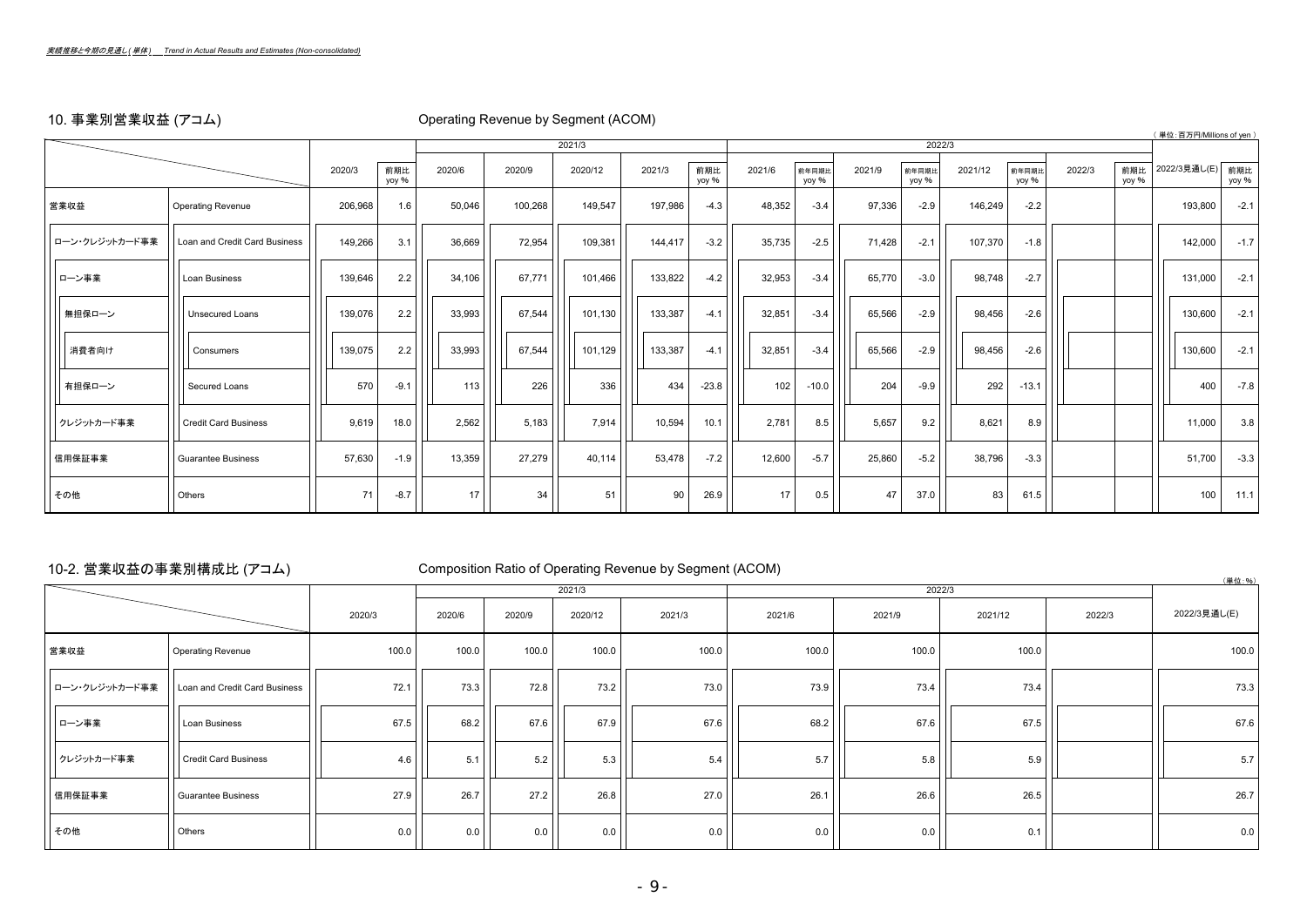# 11. 営業費用 (アコム) Operating Expenses (ACOM)

|              |                                                                  |           |              |          |           |           |           |              |                          |                |           |                |           |                          |        |              | (単位:百万円/Millions of yen) |              |
|--------------|------------------------------------------------------------------|-----------|--------------|----------|-----------|-----------|-----------|--------------|--------------------------|----------------|-----------|----------------|-----------|--------------------------|--------|--------------|--------------------------|--------------|
|              |                                                                  |           |              |          |           | 2021/3    |           |              |                          |                |           | 2022/3         |           |                          |        |              |                          |              |
|              |                                                                  | 2020/3    | 前期比<br>vov % | 2020/6   | 2020/9    | 2020/12   | 2021/3    | 前期比<br>yoy % | 2021/6                   | 前年同期比<br>vov % | 2021/9    | 前年同期比<br>yoy % | 2021/12   | 前年同期比<br>vov %           | 2022/3 | 前期比<br>vov % | 2022/3見通し(E)             | 前期比<br>yoy % |
| 営業費用         | <b>Operating Expenses</b>                                        | 157.694   | $-7.2$       | 30,483   | 59.158    | 88.274    | 124,047   | $-21.3$      | 30,520                   | 0.1            | 62,384    | 5.5            | 102,681   | 16.3                     |        |              | 135,000                  | 8.8          |
| 金融費用         | <b>Financial Expenses</b>                                        | 4,648     | $-17.3$      | 1,010    | 1,994     | 2,935     | 3,841     | $-17.4$      | 847                      | $-16.2$        | 1.745     | $-12.5$        | 2,523     | $-14.0$                  |        |              | 3,400                    | $-11.5$      |
| 貸倒関連費用       | Provision for Bad Debts                                          | 61,950    | 8.9          | 13,530   | 22,774    | 33,018    | 46,472    | $-25.0$      | 12,447                   | $-8.0$         | 25,211    | 10.7           | 39,341    | 19.1                     |        |              | 57,000                   | 22.7         |
| 貸倒損失         | <b>Bad Debt Expenses</b>                                         | 57,160    | 1.9          | 14,320   | 29.124    | 42.638    | 54.472    | $-4.7$       | 11,317                   | $-21.0$        | 23.071    | $-20.8$        | 35,371    | $-17.0$                  |        |              | 55,500                   | 1.9          |
| 貸倒引当金増減額     | Increase or Decrease in Allowance for Doubtful Accounts          | 5,000     |              | 400      | $-4.800$  | $-8.300$  | $-7.500$  |              | 1.000                    |                | 2,200     |                | 3,900     | $\overline{\phantom{a}}$ |        |              | 1,300                    | $\sim$       |
| 債務保証損失引当金増減額 | Increase or Decrease in Provision for Loss on Guarantees         | $-210$    |              | $-1,190$ | $-1,550$  | $-1,320$  | $-500$    |              | 130                      |                | $-60$     |                | 70        | $\overline{a}$           |        |              | 200                      |              |
| 利息返還関連費用     | Provision for Loss on Interest Repayment                         | 19,700    | $-50.1$      |          |           |           | ٠         |              | $\overline{\phantom{a}}$ |                |           |                | 7,693     |                          |        |              |                          |              |
| 利息返還金        | Interest Repayment                                               | 30,686    | $-16.1$      | 6,113    | 12,690    | 20,127    | 27,389    | $-10.7$      | 6,257                    | 2.3            | 13,569    | 6.9            | 20,200    | 0.4                      |        |              | $\sim$                   |              |
| 貸倒損失(債権放棄)   | Bad Debt Expenses (ACOM's Voluntary Waiver of Repayments)        | 3,713     | $-20.3$      | 741      | 1,549     | 2,560     | 3.468     | $-6.6$       | 777                      | 4.9            | 1.608     | 3.8            | 2,435     | $-4.9$                   |        |              |                          |              |
| 利息返還損失引当金増減額 | Increase or Decrease in Provision for Loss on Interest Repayment | $-14.700$ |              | $-6,854$ | $-14.240$ | $-22.687$ | $-30.858$ |              | $-7.034$                 |                | $-15.177$ |                | $-14,941$ | $\sim$                   |        |              |                          | $\sim$       |
| その他の営業費用     | Other Operating Expenses                                         | 71,394    | 5.0          | 15,943   | 34,388    | 52,320    | 73,733    | 3.3          | 17,226                   | 8.0            | 35,428    | 3.0            | 53,123    | 1.5                      |        |              | 74,600                   | 1.2          |
| 人件費          | <b>Personnel Expenses</b>                                        | 16,936    | 10.3         | 4,392    | 8.836     | 13.314    | 17.855    | 5.4          | 4.296                    | $-2.2$         | 8.443     | $-4.5$         | 12,624    | $-5.2$                   |        |              | 17,200                   | $-3.7$       |
| 広告宣伝費        | <b>Advertising Expenses</b>                                      | 12,622    | 7.0          | 1,949    | 4.505     | 7.568     | 11.092    | $-12.1$      | 3.640                    | 86.8           | 7,510     | 66.7           | 11,310    | 49.4                     |        |              | 13,100                   | 18.1         |
| 事務所費         | <b>Administrative Expenses</b>                                   | 5,931     | $-4.4$       | 1,352    | 2,818     | 4,190     | 5,547     | $-6.5$       | 1,298                    | $-4.0$         | 2,732     | $-3.0$         | 4,106     | $-2.0$                   |        |              | 5,600                    | 1.0          |
| 電算機費         | <b>Computer Expenses</b>                                         | 16,702    | $-2.0$       | 4.170    | 9.333     | 14.152    | 19.624    | 17.5         | 3.970                    | $-4.8$         | 8.120     | $-13.0$        | 12,126    | $-14.3$                  |        |              | 19,100                   | $-2.7$       |
| 手数料          | Fees                                                             | 8,191     | $-0.3$       | 1,785    | 3,658     | 5,579     | 7,438     | $-9.2$       | 1,867                    | 4.6            | 3,778     | 3.3            | 5,627     | 0.9                      |        |              | 7,900                    | 6.2          |
| 保険料          | Insurance Expenses                                               | 56        | $-4.4$       | 4        | 18        | 25        | 35        | $-37.5$      | ÷                        | $-23.5$        | 19        | 9.2            | 27        | 7.6                      |        |              | 100                      | 185.7        |
| 減価償却費        | Depreciation                                                     | 509       | $-14.6$      | 114      | 233       | 347       | 468       | $-7.9$       | 104                      | $-8.8$         | 207       | $-11.0$        | 313       | $-9.7$                   |        |              | 400                      | $-14.5$      |
| 公租公課         | Taxes and Other Public Charges                                   | 4,418     | 18.3         | 1,063    | 2,250     | 3,434     | 4,794     | 8.5          | 1,208                    | 13.7           | 2,495     | 10.9           | 3,702     | 7.8                      |        |              | 5,100                    | 6.4          |
| 事業税(外形標準課税)  | Enterprise Tax (Pro Forma Standard Taxation)                     | 1,460     | 10.9         | 360      | 747       | 1.059     | 1.393     | $-4.5$       | 265                      | $-26.6$        | 607       | $-18.8$        | 935       | $-11.8$                  |        |              | 1,300                    | $-6.7$       |
| その他          | Others                                                           | 4,565     | 24.5         | 749      | 1,985     | 2,647     | 5,482     | 20.1         | 569                      | $-24.0$        | 1,512     | $-23.8$        | 2,350     | $-11.2$                  |        |              | 4,800                    | $-12.4$      |

# 11-2. 営業収益営業費用率 (アコム) Ratio of Operating Expenses to Operating Revenue (ACOM)

| — <del>— .</del>          |                                          |        |                 |        |        |                                                                                                 |        |                  |        |                   |        |                   |         |                   |        |                 |                  | (単位:%)   |
|---------------------------|------------------------------------------|--------|-----------------|--------|--------|-------------------------------------------------------------------------------------------------|--------|------------------|--------|-------------------|--------|-------------------|---------|-------------------|--------|-----------------|------------------|----------|
|                           |                                          |        |                 |        |        | 2021/3                                                                                          |        |                  |        |                   |        |                   | 2022/3  |                   |        |                 |                  |          |
|                           |                                          | 2020/3 | 前期比<br>yoy p.p. | 2020/6 | 2020/9 | 2020/12                                                                                         | 2021/3 | 前期比<br>yoy p.p.  | 2021/6 | 前年同期比<br>yoy p.p. | 2021/9 | 前年同期比<br>yoy p.p. | 2021/12 | 前年同期比<br>yoy p.p. | 2022/3 | 前期比<br>yoy p.p. | 2022/3見通し(E) 前期比 | yoy p.p. |
| 営業費用                      | <b>Operating Expenses</b>                | 76.2   | $-7.3$          | 60.9   | 59.0   | 59.0                                                                                            | 62.7   | $-13.5$          | 63.1   | 2.2               | 64.1   | 5.1               | 70.2    | 11.2              |        |                 | 69.7             | 7.0      |
| 金融費用                      | <b>Financial Expenses</b>                | 2.3    | $-0.5$          | 2.0    | 2.0    | 2.0                                                                                             | 2.0    | $-0.3$           | 1.8    | $-0.2$            | 1.8    | $-0.2$            | 1.7     | $-0.3$            |        |                 | 1.8              | $-0.2$   |
| 貸倒関連費用                    | Provision for Bad Debts                  | 29.9   | 2.0             | 27.0   | 22.7   | 22.0                                                                                            | 23.5   | $-6.4$           | 25.7   | $-1.3$            | 25.9   | 3.2               | 26.9    | 4.9               |        |                 | 29.4             | 5.9      |
| 貸倒損失                      | <b>Bad Debt Expenses</b>                 | 27.6   | 0.0             | 28.6   | 29.0   | 28.5                                                                                            | 27.5   | $-0.1$           | 23.4   | $-5.2$            | 23.7   | $-5.3$            | 24.2    | $-4.3$            |        |                 | 28.6             | 1.1      |
| 利息返還関連費用                  | Provision for Loss on Interest Repayment | 9.5    | $-9.9$          |        |        | . .                                                                                             |        |                  |        |                   | . .    |                   | 5.3     | 5.3               |        |                 | $\sim$           |          |
| その他の営業費用                  | Other Operating Expenses                 | 34.5   | 1.1             | 31.9   | 34.3   | 35.0                                                                                            | 37.2   | 2.7 <sub>1</sub> | 35.6   | 3.7               | 36.4   | 2.1               | 36.3    | 1.3               |        |                 | 38.5             | 1.3      |
| 人件費                       | Personnel Expenses                       | 8.2    | 0.7             | 8.8    | 8.8    | 8.9                                                                                             | 9.0    | 0.8              | 8.9    |                   | 8.7    | $-0.1$            | 8.6     | $-0.3$            |        |                 | 8.9              | $-0.1$   |
| 広告宣伝費                     | <b>Advertising Expenses</b>              | 6.1    | 0.3             | 3.9    | 4.5    | 5.1                                                                                             | 5.6    | $-0.5$           | 7.5    | 3.6               | 7.7    | 3.2               | 7.7     | 2.6               |        |                 | 6.8              | 1.2      |
| 事務所費                      | <b>Administrative Expenses</b>           | 2.9    | -0.2            | 2.7    | 2.8    | 2.8                                                                                             | 2.8    |                  | 2.7    | 0.0               | 2.8    | 0.0               | 2.8     | 0.0               |        |                 | 2.9              | 0.1      |
| 電算機費                      | <b>Computer Expenses</b>                 | 8.1    | $-0.3$          | 8.4    | 9.3    | 9.5                                                                                             | 9.9    | 1.8              | 8.2    | $-0.2$            | 8.3    | $-1.0$            | 8.3     | $-1.2$            |        |                 | 9.8              | $-0.1$   |
| 手数料                       | Fees                                     | 4.0    | 0.0             | 3.6    | 3.7    | 3.7                                                                                             | 3.8    | $-0.2$           | 3.9    | 0.3               | 3.9    | 0.2               | 3.9     | 0.2               |        |                 | 4.1              | 0.3      |
| (注)営業収益営業費用率(%)=営業費用/営業収益 |                                          |        |                 |        |        | Note: Ratio of Operating Expenses to Operating Revenue = Operating Expenses / Operating Revenue |        |                  |        |                   |        |                   |         |                   |        |                 |                  |          |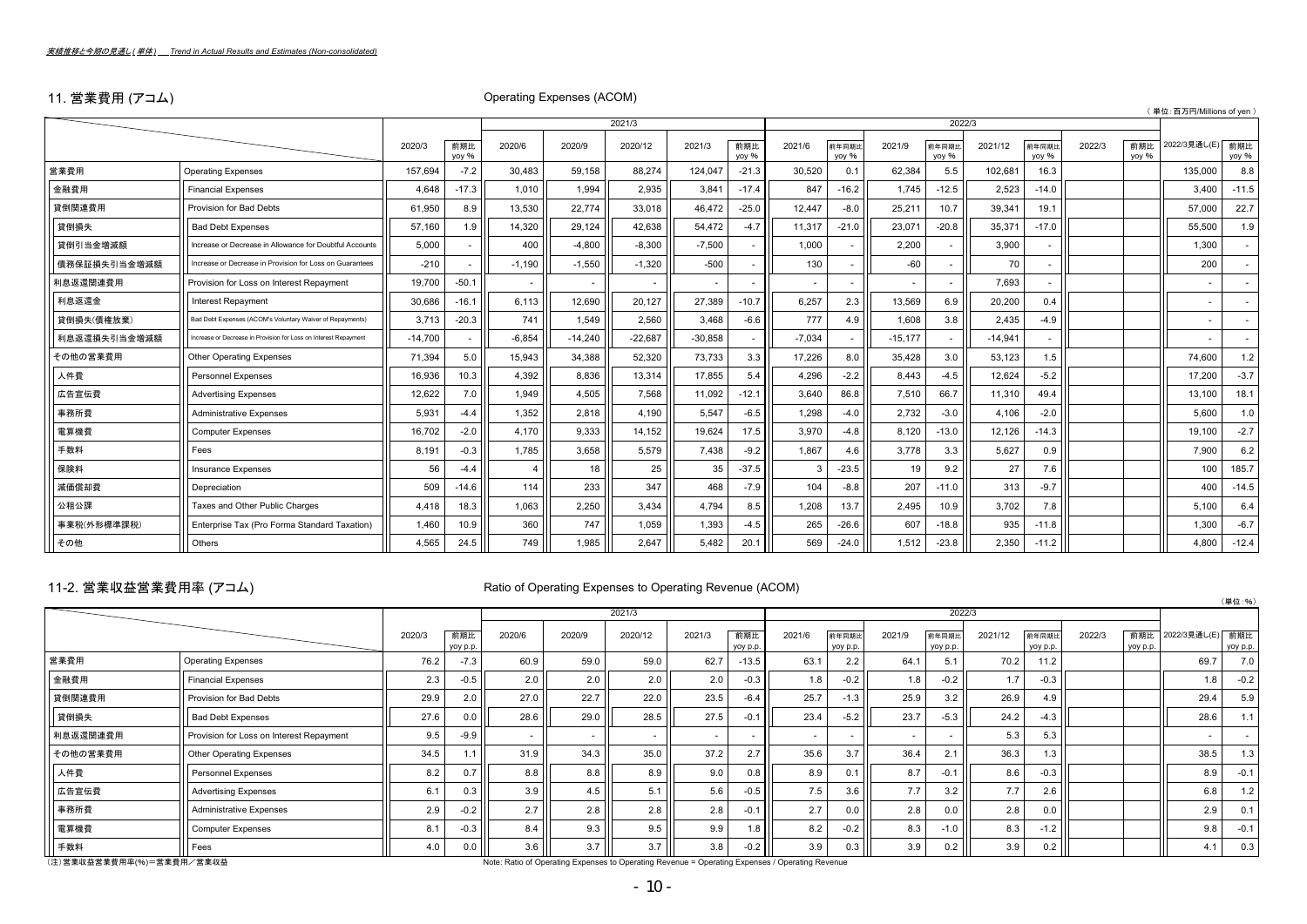$\sim$ 

# 12. 事業別営業債権残高 (アコム) Receivables Outstanding by Segment (ACOM)

|                              |                                                                                    |           |              |           |           | 2021/3    |           |             |           |                |           |                | 2022/3    |               |               |        |              |                  |                          |
|------------------------------|------------------------------------------------------------------------------------|-----------|--------------|-----------|-----------|-----------|-----------|-------------|-----------|----------------|-----------|----------------|-----------|---------------|---------------|--------|--------------|------------------|--------------------------|
|                              |                                                                                    | 2020/3    | 前期比<br>yoy % | 2020/6    | 2020/9    | 2020/12   | 2021/3    | 前期<br>yoy % | 2021/6    | 前年同期比<br>yoy % | 2021/9    | 前年同期比<br>yoy % | 2021/12   | 前年同期<br>yoy % | 前期末比<br>vtd % | 2022/3 | 前期比<br>yoy % | 2022/3見通し(E) 前期比 | yoy %                    |
|                              | ローン・クレジットカード事業 (百万円) Loan and Credit Card Business (Millions of yen)               | 915.883   | 3.5          | 888,591   | 870,332   | 864.326   | 862.839   | $-5.8$      | 864.062   | $-2.8$         | 863.168   | $-0.8$         | 864.537   | 0.0           | 0.2           |        |              | 878,000          | 1.8                      |
| ローン事業                        | Loan Business                                                                      | 840,847   | 2.3          | 813,337   | 794.644   | 787,109   | 784,051   | $-6.8$      | 783,409   | $-3.7$         | 780,524   | $-1.8$         | 779,098   | $-1.0$        | $-0.6$        |        |              | 794,700          | 1.4                      |
| 無担保ローン                       | Unsecured Loans                                                                    | 836,608   | 2.4          | 809,276   | 790,754   | 783,370   | 780.476   | $-6.7$      | 779,990   | $-3.6$         | 777.263   | $-1.7$         | 775,976   | $-0.9$        | $-0.6$        |        |              | 791,700          | 1.4                      |
| 消費者向け                        | Consumers                                                                          | 836,604   | 2.4          | 809,273   | 790,750   | 783,368   | 780.474   | $-6.7$      | 779,988   | $-3.6$         | 777.261   | $-1.7$         | 775.974   | $-0.9$        | $-0.6$        |        |              | 791,700          | 1.4                      |
| 有担保ローン                       | Secured Loans                                                                      | 4.239     | $-18.5$      | 4.061     | 3.889     | 3.738     | 3.574     | $-15.7$     | 3.419     | $-15.8$        | 3.260     | $-16.2$        | 3.121     | $-16.5$       | $-12.7$       |        |              | 3,000            | $-16.1$                  |
| 不動産カードローン                    | Real Estate Card Loan                                                              | 3.634     | $-17.8$      | 3.477     | 3,353     | 3,209     | 3.059     | $-15.8$     | 2,921     | $-16.0$        | 2.781     | $-17.1$        | 2,670     | $-16.8$       | $-12.7$       |        |              |                  | $\overline{\phantom{a}}$ |
| クレジットカード事業                   | <b>Credit Card Business</b>                                                        | 75,035    | 18.8         | 75,253    | 75,688    | 77,216    | 78,788    | 5.0         | 80,652    | 7.2            | 82,644    | 9.2            | 85.439    | 10.6          | 8.4           |        |              | 83,300           | 5.7                      |
| 1口座当たり貸付単価<br>[消費者向け無担保(千円)] | Average Balance of Unsecured Loans for<br>Consumers per Account (Thousands of yen) | 526       | $-0.9$       | 524       | 523       | 521       | 519       | $-1.3$      | 518       | $-1.1$         | 516       | $-1.3$         | 515       | $-1.2$        | $-0.8$        |        |              | 519              | 0.0                      |
|                              |                                                                                    |           |              |           |           |           |           |             |           |                |           |                |           |               |               |        |              |                  |                          |
| 信用保証残高                       | <b>Guaranteed Receivables</b>                                                      | 1.071.640 | 1.2          | 1,039,521 | 1.021.717 | 1,012,402 | 1,012,297 | $-5.5$      | 1.007.878 | $-3.0$         | 1,006,560 | $-1.5$         | 1,003,985 | $-0.8$        | $-0.8$        |        |              | 1,039,100        | 2.6                      |
| 1口座当たり利用単価<br>[信用保証残高(千円)]   | Average Balance of Guaranteed Receivables<br>per Account (Thousands of yen)        | 654       | 2.0          | 651       | 651       | 651       | 653       | $-0.2$      | 653       | 0.3            | 656       | 0.8            | 658       | 1.1           | 0.8           |        |              | 667              | 2.1                      |
| 求償債権                         | Right to reimbursement                                                             | 54,351    | 3.3          | 55,158    | 53,086    | 51,760    | 51,591    | $-5.1$      | 53,254    | $-3.5$         | 53,795    | 1.3            | 54,633    | 5.6           | 5.9           |        |              |                  |                          |

# 13. 利用者数 (アコム) Number of Customer Accounts (ACOM)

|                                        |           |              |           |           | 2021/3                                                                  |           |              |           |                |           |                | 2022/3    |         |                     |        |       |                      |         |
|----------------------------------------|-----------|--------------|-----------|-----------|-------------------------------------------------------------------------|-----------|--------------|-----------|----------------|-----------|----------------|-----------|---------|---------------------|--------|-------|----------------------|---------|
|                                        | 2020/3    | 前期比<br>yoy % | 2020/6    | 2020/9    | 2020/12                                                                 | 2021/3    | 前期比<br>yoy % | 2021/6    | 前年同期比<br>yoy % | 2021/9    | 前年同期比<br>yoy % | 2021/12   | yoy %   | 前年同期比 前期末比<br>ytd % | 2022/3 | yoy % | 前期比 2022/3見通し(E) 前期比 | yoy %   |
| ローン事業<br>(件) Loan Business             | 1,589,295 | 3.2          | 1,544,669 | 1,512,508 | 1,502,268                                                               | 1,502,695 | $-5.4$       | 1,504,267 | $-2.6$         | 1,504,724 | $-0.5$         | 1,505,573 | 0.2     | 0.2                 |        |       | 1,524,600            | 1.5     |
| 無担保ローン<br>Unsecured Loans              | 1,587,708 | 3.2          | 1,543,142 | 1,511,036 | 1,500,860                                                               | 1,501,344 | $-5.4$       | 1,502,976 | $-2.6$         | 1,503,494 | $-0.5$         | 1,504,400 | 0.2     | 0.2                 |        |       | 1,523,500            | 1.5     |
| 消費者向け<br>Consumers                     | 1,587,705 | 3.2          | 1,543,139 | 1,511,033 | 1,500,858                                                               | 1,501,342 | $-5.4$       | 1,502,974 | $-2.6$         | 1,503,492 | $-0.5$         | 1,504,398 | 0.2     | 0.2                 |        |       | 1,523,500            | 1.5     |
| Secured Loans<br>有担保ローン                | 1,587     | $-17.9$      | 1.527     | 1.472     | 1.408                                                                   | 1.351     | $-14.9$      | 1.291     | $-15.5$        | 1.230     | $-16.4$        | 1.173     | $-16.7$ | $-13.2$             |        |       | 1,100                | $-18.6$ |
| クレジットカード事業<br>(名) Credit Card Business | 465,012   | 9.0          | 457,132   | 454,636   | 455,296                                                                 | 456,382   | $-1.9$       | 459,583   | 0.5            | 464,175   | 2.1            | 489,879   | 7.6     | 7.3                 |        |       | 487,400              | 6.8     |
|                                        |           |              |           |           |                                                                         |           |              |           |                |           |                |           |         |                     |        |       |                      |         |
| 信用保証事業<br>Guarantee Bussiness          | 1,637,266 | $-0.8$       | 1,596,382 | 1,567,944 | 1,554,380                                                               | 1,549,697 | $-5.3$       | 1,542,123 | $-3.4$         | 1,533,132 | $-2.2$         | 1,525,094 | $-1.9$  | $-1.6$              |        |       | 1,556,700            | 0.5     |
| (注1)ローン事業:営業貸付金残高を有する口座数               |           |              |           |           | Notes: 1. Loan Business: Number of loan accounts with loans receivable. |           |              |           |                |           |                |           |         |                     |        |       |                      |         |

、2エリー 2 デポ - 自大学 : 2. Credit Card Business: Number of cardholders.<br>(注2)クレジットカード事業:有効会員数 : 2. Credit Card Business: Number of cardholders.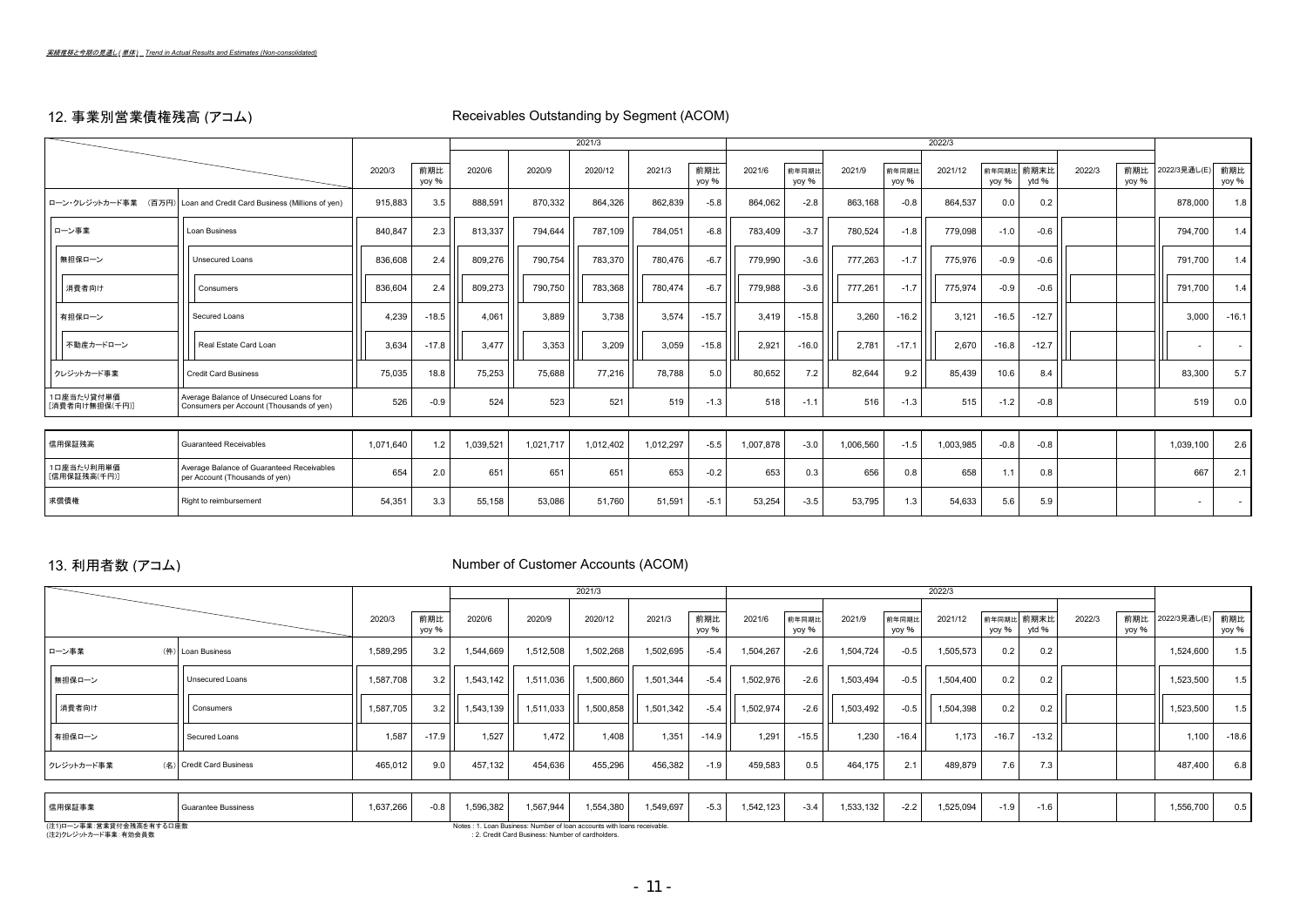### 14. ローン事業新規申込数、新客数及び新規貸付率 (アコム) インディング Number of Applicants, New Loan Customers and Lending Ratio (ACOM)

|                                                    |                                                           |         |              |                                                                                               |                                                                             | 2021/3  |         |              |         |                |         | 2022/3         |         |                |        |              |              |              |
|----------------------------------------------------|-----------------------------------------------------------|---------|--------------|-----------------------------------------------------------------------------------------------|-----------------------------------------------------------------------------|---------|---------|--------------|---------|----------------|---------|----------------|---------|----------------|--------|--------------|--------------|--------------|
|                                                    |                                                           | 2020/3  | 前期比<br>vov % | 2020/6                                                                                        | 2020/9                                                                      | 2020/12 | 2021/3  | 前期比<br>vov % | 2021/6  | 前年同期比<br>vov % | 2021/9  | 前年同期比<br>vov % | 2021/12 | 前年同期比<br>vov % | 2022/3 | 前期比<br>vov % | 2022/3見通し(E) | 前期比<br>vov % |
| 新規申込数                                              | (件) Number of Applicants                                  | 601.192 | 3.8          | 84.801                                                                                        | 186.731                                                                     | 307.581 | 436,875 | $-27.3$      | 135.820 | 60.2           | 268.181 | 43.6           | 410.409 | 33.4           |        |              |              |              |
| 新客数                                                | (件) Number of New Loan Customers                          | 261.873 |              | 35.744                                                                                        | 75,273                                                                      | 127,686 | 179,904 | $-31.3$      | 57.095  | 59.7           | 112.718 | 49.7           | 173,292 | 35.7           |        |              | 230,000      | 27.8         |
| 新規貸付率                                              | $(96)$ Lending Ratio $(%$                                 | 43.6    | $(-0.4)$     | 42.2                                                                                          | 40.3                                                                        | 41.5    | 41.2    | $(-2.4)$     | 42.0    | $(-0.2)$       | 42.0    | (1.7)          | 42.2    | (0.7)          |        |              |              |              |
| (注1)新規貸付率は提携カード分を除く<br>(注2)新規貸付率の前期比欄には()書きで増減値を表示 |                                                           |         |              | Notes : 1. Lending Ratio of New Loan Customers above do not include numbers for tie-up cards. | : 2. Figures in brackets indicate year-on-year change in percentage points. |         |         |              |         |                |         |                |         |                |        |              |              |              |
| 初回貸付単価                                             | Initial Average Lending Amount<br>(千円) (Thousands of yen) | 164     |              | 191                                                                                           | 183                                                                         | 176     | 175     | 6.7          | 167     | $-12.6$        | 170     | 74<br>$-1.1$   | 169     | $-4.0$         |        |              |              |              |

### 15. ローン事業店舗数 (アコム) Number of Loan Business Outlets (ACOM)

|                                                 |                             |        |        | 2021/3  |        |            |                |        |              | 2022/3  |       |        |            |                    |  |
|-------------------------------------------------|-----------------------------|--------|--------|---------|--------|------------|----------------|--------|--------------|---------|-------|--------|------------|--------------------|--|
|                                                 | 前期比<br>2020/3<br><b>VOV</b> | 2020/6 | 2020/9 | 2020/12 | 2021/3 | 前期比<br>yoy | 前期末比<br>2021/6 | 2021/9 | 前期末比         | 2021/12 | 前期末比  | 2022/3 | 前期比<br>VOV | ↓ 2022/3見通し(E) 前期比 |  |
| ローン事業店舗数<br>(店) Number of Loan Business Outlets | 938<br>$-62$                | 933    | 921    | 908     | 897    | $-4$       | 883            |        | 864<br>$-33$ | 858     | $-39$ |        |            | 850                |  |
| 有人店舗<br>Staffed                                 | 22                          |        |        |         |        | -18        |                |        |              |         |       |        |            |                    |  |
| Unstaffed<br>無人店舗                               | 916<br>62 I                 | 929    | 917    | 904     | 893    | $-23$      | 879            |        | 860<br>$-33$ | 854     | $-39$ |        |            | 846                |  |

# 16. 自動契約機 (アコム) Automatic Contract Machines (ACOM)

|            |                                                  |        |                   |        |        | 2021/3  |        |            |        |             |        | 2022/3 |         |       |        |            |              |        |
|------------|--------------------------------------------------|--------|-------------------|--------|--------|---------|--------|------------|--------|-------------|--------|--------|---------|-------|--------|------------|--------------|--------|
|            |                                                  | 2020/3 | 前期比<br><b>VOV</b> | 2020/6 | 2020/9 | 2020/12 | 2021/3 | 前期比<br>VOV | 2021/6 | 前期末比<br>vtd | 2021/9 | 前期末比   | 2021/12 | 前期末比  | 2022/3 | 前期比<br>VOV | 2022/3見通し(E) | 前期比    |
| 自動契約コーナー数  | (所) Number of Automatic Contract Machine Outlets | 938    | $-62$             | 933    | 921    | 908     | 897    |            | 883    | $-14$       | 864    | $-33$  | 858     | $-39$ |        |            | 850          | $-471$ |
| 自動契約機台数    | (台) Number of Automatic Contract Machines        | 978    |                   | 973    | 960    | 947     | 936    |            | 921    | -15         | 902    | -34    | 896     | $-40$ |        |            | 889          | $-47$  |
| ■ カード発行機台数 | Number of Card Issuance Machines                 | 646    |                   | 646    | 646    | 648     | 647    |            | 646    |             | 646    |        | 646     |       |        |            |              |        |

17. ATM  $(\mathcal{P} \Box \mathcal{L})$  ATMs (ACOM)

|                              |                    |        |                   |        |        | 2021/3                                                                                    |        |                   |        |       |        | 2022/3 |         |        |        |                   |              |            |
|------------------------------|--------------------|--------|-------------------|--------|--------|-------------------------------------------------------------------------------------------|--------|-------------------|--------|-------|--------|--------|---------|--------|--------|-------------------|--------------|------------|
|                              |                    | 2020/3 | 前期比<br><b>VOV</b> | 2020/6 | 2020/9 | 2020/12                                                                                   | 2021/3 | 前期比<br><b>VOV</b> | 2021/6 | 前期末比  | 2021/9 | 前期末比   | 2021/12 | 前期末比   | 2022/3 | 前期比<br><b>VOV</b> | 2022/3見通し(E) | 前期比<br>yoy |
| A T M 台数                     | (台) Number of ATMs | 51,344 | $-393$            | 51,305 | 50,762 | 50,687                                                                                    | 50,974 | $-370$            | 51,160 | 186   | 51,088 | 114    | 50,813  | $-161$ |        |                   |              | $\sim$     |
| 自社設置分                        | Proprietary        | 971    | $-43$             | 964    | 952    | 939                                                                                       | 928    | $-43$             | 914    |       | 896    | $-32$  | 890     | $-38$  |        |                   | 881          | $-47$      |
| 年中無休                         | Open 365 Days/Year | 971    | $-43$             | 964    | 952    | 939                                                                                       | 928    | $-43$             | 914    | $-14$ | 896    | $-32$  | 890     | $-38$  |        |                   |              | $\sim$     |
| 24時間稼働                       | Open 24 Hours/Day  | 866    | $-34$             | 861    | 848    | 835                                                                                       | 824    | $-42$             | 811    | -13   | 794    | $-30$  | 790     | $-34$  |        |                   |              | $\sim$     |
| 提携分                          | .   Tie-up         | 50,373 | $-350$            | 50,341 | 49,810 | 49,748                                                                                    | 50.046 | $-327$            | 50.246 | 200   | 50,192 | 146    | 49,923  | $-123$ |        |                   |              | $\sim$     |
| (注)提携分は、当社と提携している銀行が管理している台数 |                    |        |                   |        |        | Notes : The figures in "Tie-up" represent number of ATMs managed by tie-up partner banks. |        |                   |        |       |        |        |         |        |        |                   |              |            |

18. 社員数 (アコム) Employees (ACOM)

|      |                               |        |                   |        |        | 2021/3  |        |     |        |                 |           | 2022/3          |         |      |        |                   |              |     |
|------|-------------------------------|--------|-------------------|--------|--------|---------|--------|-----|--------|-----------------|-----------|-----------------|---------|------|--------|-------------------|--------------|-----|
|      |                               | 2020/3 | 前期比<br><b>VOV</b> | 2020/6 | 2020/9 | 2020/12 | 2021/3 | 前期比 | 2021/6 | 前期末比<br>vtd     | 2021/9    | 前期末比            | 2021/12 | 前期末比 | 2022/3 | 前期比<br><b>VOV</b> | 2022/3見通し(E) | 前期比 |
| 合計   | (名) Number of Total Employees | 2,151  |                   | 2,229  | 2,219  | 2,225   | 2,203  | 52  | 2,275  | 72 <sub>1</sub> | 2,253     | 50              | 2,234   | 3'   |        |                   |              |     |
| 正社員  | Permanent Employees           | 2,063  | 43 I              | 2.141  | 2.127  | 2.140   | 2.112  | 49  | 2,182  | 70 I            | 2,155     | 43 <sup>1</sup> | 2.136   | 24   |        |                   | 2,132        | 20  |
| 非正社員 | <b>Temporary Employees</b>    | 88     |                   | 88     | 92     | 85      |        |     | 93     |                 | <b>QR</b> |                 |         |      |        |                   |              |     |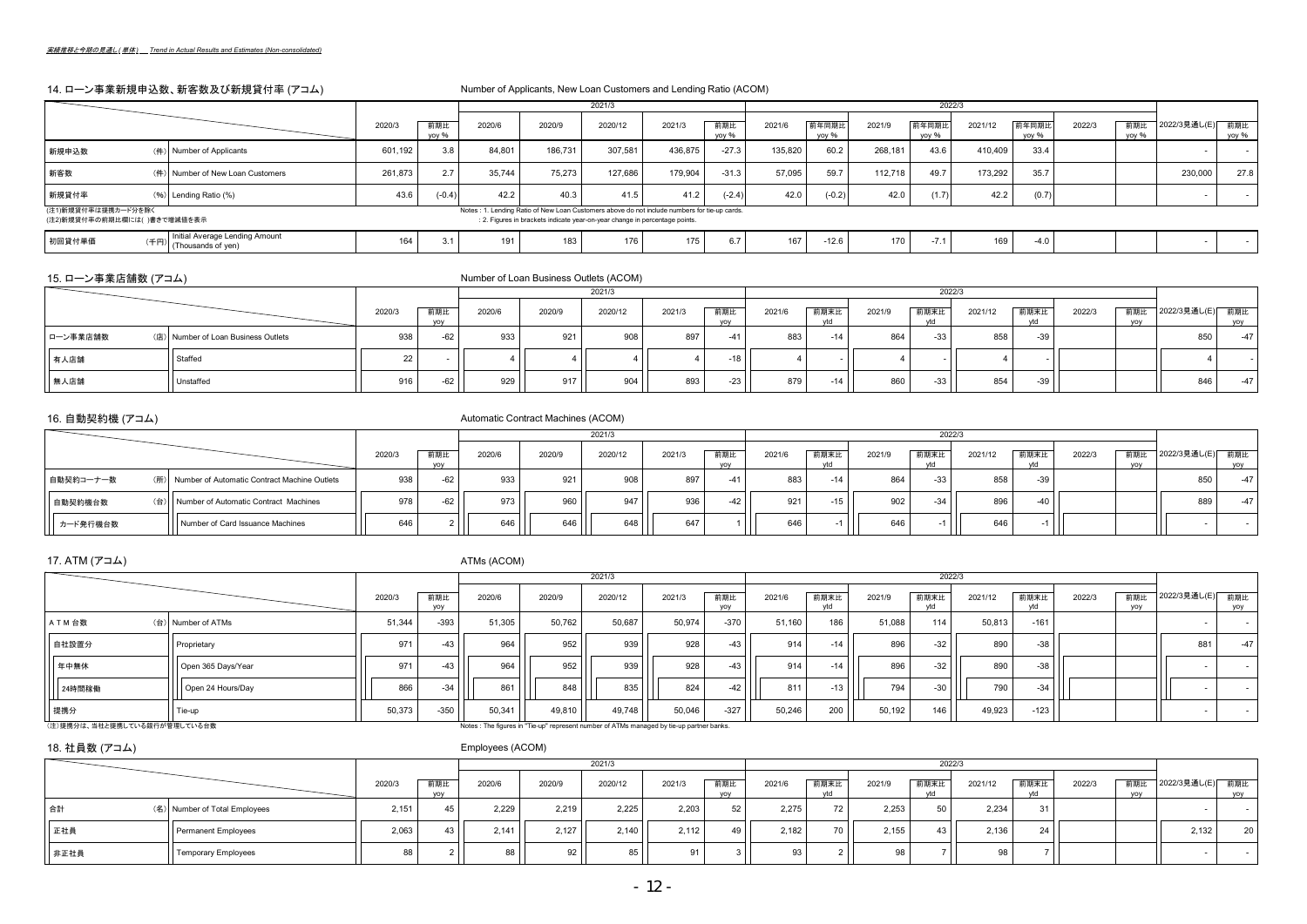# 19. 期中平均利回り (アコム) わたり インストランス Average Loan Yield (ACOM)

|                                        |                        |        |                 |                                                                                                                                                      |                   |        |                   |         |                   |        |                 |        |                   |        |                   |         |                   |        |          |                      | (単位: %)  |
|----------------------------------------|------------------------|--------|-----------------|------------------------------------------------------------------------------------------------------------------------------------------------------|-------------------|--------|-------------------|---------|-------------------|--------|-----------------|--------|-------------------|--------|-------------------|---------|-------------------|--------|----------|----------------------|----------|
|                                        |                        |        |                 |                                                                                                                                                      |                   |        | 2021/3            |         |                   |        |                 |        |                   |        | 2022/3            |         |                   |        |          |                      |          |
|                                        |                        | 2020/3 | 前期比<br>yoy p.p. | 2020/6                                                                                                                                               | 前年同期比<br>yoy p.p. | 2020/9 | 前年同期比<br>yoy p.p. | 2020/12 | 前年同期比<br>yoy p.p. | 2021/3 | 前期比<br>yoy p.p. | 2021/6 | 前年同期比<br>yoy p.p. | 2021/9 | 前年同期比<br>yoy p.p. | 2021/12 | 前年同期比<br>yoy p.p. | 2022/3 | yoy p.p. | 前期比 2022/3見通し(E) 前期比 | yoy p.p. |
| 期中平均利回り                                | Average Loan Yield     | 15.18  | $-0.03$         | 14.99                                                                                                                                                | $-0.29$           | 14.97  | $-0.27$           | 14.99   | $-0.22$           | 15.01  | $-0.17$         | 15.02  | 0.03              | 14.98  | 0.01              | 14.97   | $-0.02$           |        |          | 15.00                | $-0.01$  |
| 無担保ローン                                 | <b>Unsecured Loans</b> | 15.20  | $-0.03$         | 15.01                                                                                                                                                | $-0.30$           | 14.99  | $-0.27$           | 15.01   | $-0.22$           | 15.03  | $-0.17$         | 15.03  | 0.02              | 14.99  | 0.00              | 14.99   | $-0.02$           |        |          | 15.02                | $-0.01$  |
| 消費者向け                                  | Consumers              | 15.20  | $-0.03$         | 15.01                                                                                                                                                | $-0.30$           | 14.99  | $-0.27$           | 15.01   | $-0.22$           | 15.03  | $-0.17$         | 15.03  | 0.02              | 14.99  | 0.00              | 14.99   | $-0.02$           |        |          | 15.02                | $-0.01$  |
| 有担保ローン                                 | Secured Loans          | 11.92  | 0.82            | 10.88                                                                                                                                                | $-0.39$           | 11.06  | $-1.62$           | 11.11   | $-1.18$           | 11.04  | $-0.88$         | 11.59  | 0.71              | 11.81  | 0.75              | 11.52   | 0.41              |        |          | 10.62                | $-0.42$  |
| (注)期中平均利回り=営業貸付金利息/月初平均貸付金残高(%) [年率換算] |                        |        |                 | Note: Average Loan Yield = Interest on Operating Loans / Term Average of Receivable Outstanding at the Beginning of the Each Month (%, Annual Rate). |                   |        |                   |         |                   |        |                 |        |                   |        |                   |         |                   |        |          |                      |          |

### 20. 貸付金利別残高構成 [消費者向け無担保ローン] (アコム) Accounts Receivable-operating Loans by Interest Rate [Unsecured Loans for Consumers] (ACOM)

( 単位:百万円/Millions of yen )

|                                |                                       |                           |                      |                 |         | 2021/3          |         |                 |         |                 |         |                 |         | 2022/3          |                          |                 |        |          |                      |                      |
|--------------------------------|---------------------------------------|---------------------------|----------------------|-----------------|---------|-----------------|---------|-----------------|---------|-----------------|---------|-----------------|---------|-----------------|--------------------------|-----------------|--------|----------|----------------------|----------------------|
| 実質年率                           | <b>Effective Annual Interest Rate</b> | 構成比<br>2020/3<br>C.R.(96) | 2020/6               | 構成比<br>C.R.(96) | 2020/9  | 構成比<br>C.R.(96) | 2020/12 | 構成比<br>C.R.(96) | 2021/3  | 構成比<br>C.R.(96) | 2021/6  | 構成比<br>C.R.(96) | 2021/9  | 構成比<br>C.R.(96) | 2021/12                  | 構成比<br>C.R.(96) | 2022/3 | C.R.(96) | 構成比 2022/3見通し(E) 構成比 | C.R.(96)             |
| 合計                             | Total                                 | 836,604<br>100.0          | 809,273              | 100.0           | 790,750 | 100.0           | 783,368 | 100.0           | 780,474 | 100.0           | 779,988 | 100.0           | 777,261 | 100.0           | 775,974                  | 100.0           |        |          | 791,700              | 100.0                |
| 20.000% <                      | 20.000% <                             | $\Omega$                  | 0.0 <sub>1</sub>     | 0.0             |         | 0.0             |         | 0.0             |         | 0.0             | $\sim$  |                 | $\sim$  |                 |                          |                 |        |          | $\sim$               | <b>Contract</b>      |
| 20.000%<br>$18.000\%$ < $\leq$ | 20.000%<br>18.000%<br>$\lt$ $\leq$    | $\sim$                    | $\sim$               | $\sim$          | $\sim$  |                 | $\sim$  | $\sim$          | $\sim$  |                 | $\sim$  |                 | $\sim$  | $\sim$          | $\overline{\phantom{a}}$ |                 |        |          | $\sim$               | $\sim 100$ m $^{-1}$ |
| $15.000\%$ < $\leq$<br>18.000% | 15.000%<br>18.000%<br>$\lt$ $\leq$    | 401,239<br>48.0           | 384,892              | 47.6            | 370.481 | 46.9            | 365,431 | 46.6            | 362,808 | 46.5            | 360,821 | 46.3            | 358,434 | 46.1            | 357,119                  | 46.0            |        |          | 364,700 46.1         |                      |
| $10.000\%$ < $\leq$<br>15.000% | 10.000%<br>$\lt$ $\leq$<br>15.000%    | 389,869<br>46.6           | 379,095              | 46.8            | 374,347 | 47.3            | 371,007 | 47.4            | 369,877 | 47.4            | 370,526 | 47.5            | 369,180 | 47.5            | 368,111                  | 47.4            |        |          | 374,800              | 47.3                 |
| $\leq$ 10.000%                 | 10.000%<br>≦                          | 45,495                    | 45,285<br>$5.4 \mid$ | 5.6             | 45,922  | 5.8             | 46,929  | 6.0             | 47,788  | 6.1             | 48,640  | 6.2             | 49,647  | 6.4             | 50,743                   | 6.6             |        |          | 52,200               | 6.6                  |

20-2. 貸付金利別口座数構成 [消費者向け無担保ローン] (アコム) Number of Accounts by Interest Rate [Unsecured Loans for Consumers] (ACOM)

|                                   |                                       |           |                 |           |                 |           |                 | 2021/3    |                 |           |                          |           |                 |                          | 2022/3                   |           |                 |        |          |                          |                            |
|-----------------------------------|---------------------------------------|-----------|-----------------|-----------|-----------------|-----------|-----------------|-----------|-----------------|-----------|--------------------------|-----------|-----------------|--------------------------|--------------------------|-----------|-----------------|--------|----------|--------------------------|----------------------------|
| 実質年率                              | <b>Effective Annual Interest Rate</b> | 2020/3    | 構成比<br>C.R.(96) | 2020/6    | 構成比<br>C.R.(96) | 2020/9    | 構成比<br>C.R.(96) | 2020/12   | 構成比<br>C.R.(96) | 2021/3    | 構成比<br>C.R.(96)          | 2021/6    | 構成比<br>C.R.(96) | 2021/9                   | 構成比<br>C.R.(96)          | 2021/12   | 構成比<br>C.R.(96) | 2022/3 | C.R.(96) | 構成比 2022/3見通し(E) 構成比     | C.R.(96)                   |
| 合計                                | Total                                 | 1,587,705 | 100.0           | 1,543,139 | 100.0           | 1,511,033 | 100.0           | 1,500,858 | 100.0           | 1,501,342 | 100.0                    | 1,502,974 | 100.0           | 1,503,492                | 100.0                    | 1,504,398 | 100.0           |        |          |                          | $\sim$ 100 $\pm$ 100 $\pm$ |
| 20.000% <                         | 20.000% <                             | $\sim$    | 0.0             |           | 0.0             |           | 0.0             |           | 0.0             |           | 0.0                      |           |                 | $\overline{\phantom{a}}$ | $\sim$                   | $\sim$    |                 |        |          | $\overline{\phantom{a}}$ | $\sim 100$                 |
| 20.000%<br>18.000%<br>$\lt$ $\le$ | 20.000%<br>18.000%<br>$\lt$ $\le$     |           |                 |           |                 |           |                 |           | $\sim$          |           | $\overline{\phantom{a}}$ |           |                 |                          | $\overline{\phantom{a}}$ |           |                 |        |          | $\overline{\phantom{a}}$ | $\sim$ $-$                 |
| $15.000\%$ < $\leq$<br>18.000%    | 15.000%<br>$\lt$ $\leq$<br>18.000%    | 1,130,539 | 71.2            | 1,094,060 | 70.9            | 1,061,586 | 70.3            | 1,051,839 | 70.1            | 1,049,680 | 69.9                     | 1,047,968 | 69.7            | 1,045,693                | 69.6                     | 1,045,116 | 69.5            |        |          | $\overline{\phantom{a}}$ | $\sim$ 100 $\pm$ 100 $\pm$ |
| $10.000\%$ < $\leq$<br>15.000%    | 10.000%<br>$\lt$ $\leq$<br>15.000%    | 359,689   | 22.7            | 350,951   | 22.7            | 349,350   | 23.1            | 346,446   | 23.1            | 346,540   | 23.1                     | 347,319   | 23.1            | 347,520                  | 23.1                     | 346,102   | 23.0            |        |          | $\sim$                   | $\sim 100$                 |
| 10.000%                           | 10.000%<br>≦                          | 97,475    | 6.1             | 98,127    | 6.4             | 100,096   | 6.6             | 102,572   | 6.8             | 105,121   | 7.0                      | 107,687   | 7.2             | 110,279                  | 7.3                      | 113,180   | 7.5             |        |          | $\overline{\phantom{a}}$ | $\sim$ $\sim$              |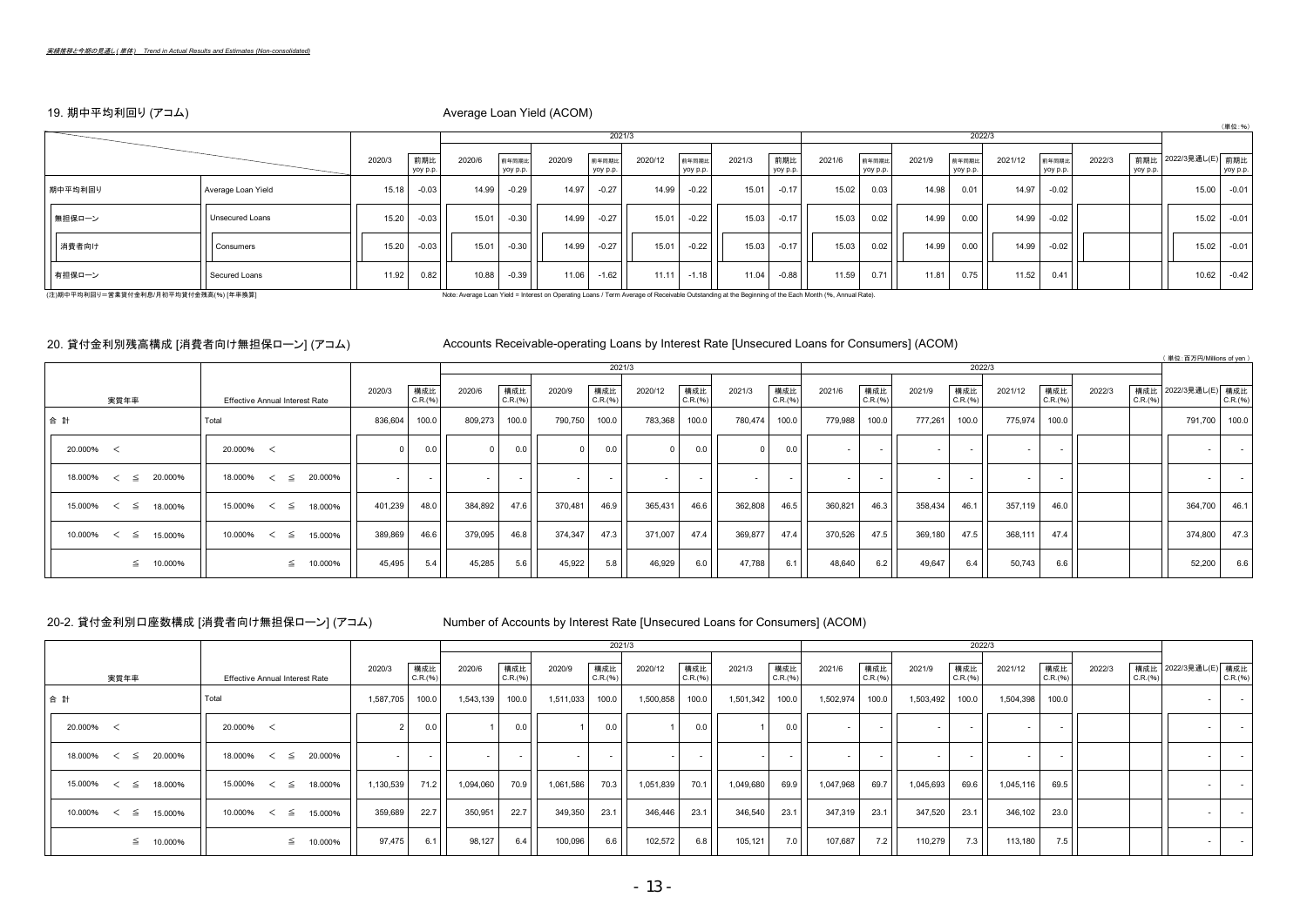# 21. 貸付金額別残高構成 [消費者向け無担保ローン] (アコム) Accounts Receivable-operating Loans by Classified Receivables Outstanding [Unsecured Loans for Consumers] (ACOM)

 $($   $($   $)$   $)$   $($   $)$   $($   $)$   $($   $)$   $($   $)$   $($   $)$   $($   $)$   $($   $)$   $($   $)$   $($   $)$   $($   $)$   $($   $)$   $($   $)$   $($   $)$   $($   $)$   $($   $)$   $($   $)$   $($   $)$   $($   $)$   $($   $)$   $($   $)$   $($   $)$   $($   $)$   $($   $)$   $($   $)$   $($   $)$   $($ 

|                  |                                                                |                           |         |                           | 2021/3          |         |                 |         |                 |         |                 |         | 2022/3          |         |                 |        |          | ∖ 単位:日刀門/Millions or yeni |          |
|------------------|----------------------------------------------------------------|---------------------------|---------|---------------------------|-----------------|---------|-----------------|---------|-----------------|---------|-----------------|---------|-----------------|---------|-----------------|--------|----------|---------------------------|----------|
| 残高ランク            | <b>Classified Receivable Outstanding</b><br>(Thousands of yen) | 構成比<br>2020/3<br>C.R.(96) | 2020/6  | 構成比<br>2020/9<br>C.R.(96) | 構成比<br>C.R.(96) | 2020/12 | 構成比<br>C.R.(96) | 2021/3  | 構成比<br>C.R.(96) | 2021/6  | 構成比<br>C.R.(96) | 2021/9  | 構成比<br>C.R.(96) | 2021/12 | 構成比<br>C.R.(96) | 2022/3 | C.R.(96) | 構成比 2022/3見通し(E) 構成比      | C.R.(96) |
| 合計               | Total                                                          | 836,604<br>100.0          | 809,273 | 100.0<br>790,750          | 100.0           | 783,368 | 100.0           | 780,474 | 100.0           | 779,988 | 100.0           | 777,261 | 100.0           | 775,974 | 100.0           |        |          | 791,700 100.0             |          |
| 10万円以下           | 100<br>$\leq$                                                  | 13,079<br>1.5             | 12,489  | 12,237<br>1.5             | 1.6             | 12,289  | 1.6             | 12,682  | 1.6             | 13,087  | 1.7             | 13,520  | 1.7             | 13,908  | 1.8             |        |          | 12,100                    | 1.5      |
| 10万円超<br>30万円以下  | 300<br>100<br>$\lt$ $\leq$                                     | 80,075<br>9.6             | 77,654  | 76,206<br>9.6             | 9.6             | 75,919  | 9.7             | 76,374  | 9.8             | 75,703  | 9.7             | 75,095  | 9.7             | 74,381  | 9.6             |        |          | 74,900                    | 9.5      |
| 30万円超<br>50万円以下  | 500<br>300<br>$\lt$ $\leq$                                     | 27.5<br>229,969           | 220,144 | 27.2<br>212,178           | 26.8            | 210,133 | 26.8            | 208,415 | 26.7            | 208,239 | 26.7            | 208,113 | 26.8            | 208,373 | 26.9            |        |          | 220,700 27.9              |          |
| 100万円以下<br>50万円超 | 1,000<br>500<br>$\lt$ $\leq$                                   | 23.8<br>198,834           | 194,129 | 191,025<br>24.0           | 24.2            | 189,145 | 24.1            | 188,680 | 24.2            | 188,461 | 24.2            | 187,996 | 24.2            | 187,389 | 24.1            |        |          | 186,600 23.6              |          |
| 100万円超           | 1,000<br>$\prec$                                               | 37.6<br>314,645           | 304,856 | 37.7<br>299,103           | 37.8            | 295,880 | 37.8            | 294,321 | 37.7            | 294,495 | 37.7            | 292,536 | 37.6            | 291,921 | 37.6            |        |          | 297,400                   | 37.5     |

21-2. 貸付金額別口座数構成 [消費者向け無担保ローン] (アコム) Number of Accounts by Classified Receivables Outstanding [Unsecured Loans for Consumers] (ACOM)

|                  |                                                                |                           |           |                 |           |                 | 2021/3    |                 |           |                 |           |                 |           | 2022/3          |           |                 |        |          |                          |                  |
|------------------|----------------------------------------------------------------|---------------------------|-----------|-----------------|-----------|-----------------|-----------|-----------------|-----------|-----------------|-----------|-----------------|-----------|-----------------|-----------|-----------------|--------|----------|--------------------------|------------------|
| 残高ランク            | <b>Classified Receivable Outstanding</b><br>(Thousands of yen) | 構成比<br>2020/3<br>C.R.(96) | 2020/6    | 構成比<br>C.R.(96) | 2020/9    | 構成比<br>C.R.(96) | 2020/12   | 構成比<br>C.R.(96) | 2021/3    | 構成比<br>C.R.(96) | 2021/6    | 構成比<br>C.R.(96) | 2021/9    | 構成比<br>C.R.(96) | 2021/12   | 構成比<br>C.R.(96) | 2022/3 | C.R.(96) | 構成比 2022/3見通し(E) 構成比     | C.R.(%)          |
| 合計               | Total                                                          | 100.0<br>1,587,705        | 1,543,139 | 100.0           | 1,511,033 | 100.0           | 1,500,858 | 100.0           | 1,501,342 | 100.0           | 1,502,974 | 100.0           | 1,503,492 | 100.0           | 1,504,398 | 100.0           |        |          | $\sim$                   | $\sim 100$       |
| 10万円以下           | 100<br>$\leq$                                                  | 208,938<br>13.2           | 203,932   | 13.2            | 201,305   | 13.3            | 202,323   | 13.5            | 207,053   | 13.8            | 212,630   | 14.1            | 218,010   | 14.5            | 223,390   | 14.8            |        |          | $\sim$                   | $\sim 100$       |
| 10万円超<br>30万円以下  | 300<br>100<br>$\lt$ $\leq$                                     | 23.9<br>379,520           | 370,295   | 24.0            | 364,952   | 24.2            | 363,373   | 24.2            | 365,512   | 24.3            | 363,237   | 24.2            | 361,040   | 24.0            | 357,890   | 23.8            |        |          | $\overline{\phantom{a}}$ | $\sim$ 100 $\pm$ |
| 30万円超<br>50万円以下  | 500<br>300<br>$\lt$ $\leq$                                     | 33.5<br>532,580           | 513,337   | 33.3            | 496,383   | 32.8            | 491,566   | 32.8            | 487,105   | 32.4            | 485,938   | 32.3            | 484,967   | 32.3            | 484,933   | 32.2            |        |          | $\sim$                   | $\sim$           |
| 50万円超<br>100万円以下 | 1,000<br>500<br>$\lt$ $\leq$                                   | 262,724<br>16.6           | 257,350   | 16.7            | 253,508   | 16.8            | 250,766   | 16.7            | 250,009   | 16.7            | 249,406   | 16.6            | 248,701   | 16.5            | 247,677   | 16.5            |        |          |                          | $\sim 100$       |
| 100万円超           | 1,000<br>$\prec$                                               | 203,943<br>12.8           | 198,225   | 12.8            | 194,885   | 12.9            | 192,830   | 12.8            | 191,663   | 12.8            | 191,763   | 12.8            | 190,774   | 12.7            | 190,508   | 12.7            |        |          | $\sim$                   | $\sim 100$       |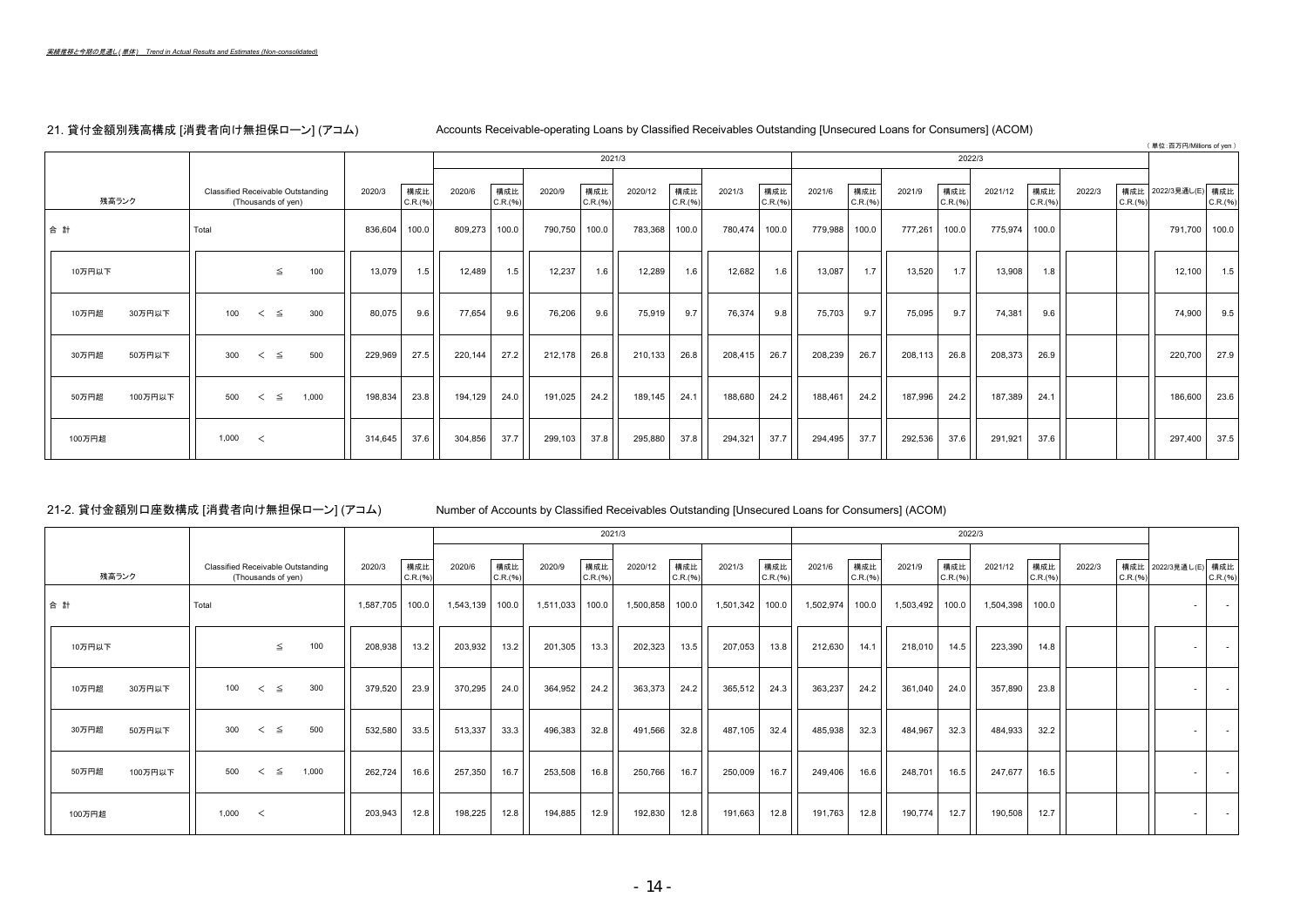### 22. 顧客年収別件数構成比 [消費者向け無担保ローン] (アコム) Composition Ratio of Customer Accounts by Annual Income [Unsecured Loans for Consumers] (ACOM)

| $  \frac{1}{2}$ $\frac{1}{2}$ $\frac{1}{2}$ $\frac{1}{2}$ $\frac{1}{2}$ $\frac{1}{2}$ $\frac{1}{2}$ $\frac{1}{2}$ $\frac{1}{2}$ $\frac{1}{2}$ $\frac{1}{2}$ $\frac{1}{2}$ $\frac{1}{2}$ $\frac{1}{2}$ $\frac{1}{2}$ $\frac{1}{2}$ $\frac{1}{2}$ $\frac{1}{2}$ $\frac{1}{2}$ $\frac{1}{2}$ $\frac{1}{2}$ $\frac$ |                                 |                          |              |                                      |                                |       |                                      |                                |       |                                      |                                |        |                                       |                                |       |                                      | $\cdots$                       |       |                                      |                                |       |                                      |                                |       |                                      |                                |    |                                      |                          |
|-----------------------------------------------------------------------------------------------------------------------------------------------------------------------------------------------------------------------------------------------------------------------------------------------------------------|---------------------------------|--------------------------|--------------|--------------------------------------|--------------------------------|-------|--------------------------------------|--------------------------------|-------|--------------------------------------|--------------------------------|--------|---------------------------------------|--------------------------------|-------|--------------------------------------|--------------------------------|-------|--------------------------------------|--------------------------------|-------|--------------------------------------|--------------------------------|-------|--------------------------------------|--------------------------------|----|--------------------------------------|--------------------------|
|                                                                                                                                                                                                                                                                                                                 |                                 |                          |              |                                      |                                |       |                                      |                                |       |                                      |                                |        |                                       |                                |       |                                      |                                |       |                                      |                                |       |                                      |                                |       |                                      |                                |    | (単位:千円/Thousands of yen, %)          |                          |
|                                                                                                                                                                                                                                                                                                                 |                                 |                          |              |                                      |                                |       |                                      |                                |       |                                      |                                | 2021/3 |                                       |                                |       |                                      |                                |       |                                      |                                |       |                                      | 2022/3                         |       |                                      |                                |    |                                      |                          |
|                                                                                                                                                                                                                                                                                                                 |                                 |                          |              | 2020/3                               |                                |       | 2020/6                               |                                |       | 2020/9                               |                                |        | 2020/12                               |                                |       | 2021/3                               |                                |       | 2021/6                               |                                |       | 2021/9                               |                                |       | 2021/12                              |                                |    | 2022/3                               |                          |
|                                                                                                                                                                                                                                                                                                                 |                                 |                          |              |                                      |                                |       |                                      |                                |       |                                      |                                |        |                                       |                                |       |                                      |                                |       |                                      |                                |       |                                      |                                |       |                                      |                                |    |                                      |                          |
|                                                                                                                                                                                                                                                                                                                 |                                 |                          | 新規           | 初回<br>貸付単価                           | 既存                             | 新規    | 初回<br>貸付単価                           | 既存                             | 新規    | 初回<br>貸付単価                           | 既存                             | 新規     | 初回<br>貸付単価                            | 既存                             | 新規    | 初回<br>貸付単価                           | 既存                             | 新規    | 初回<br>貸付単価                           | 既存                             | 新規    | 初回<br>貸付単価                           | 既存                             | 新規    | 初回<br>貸付単価                           | 既存                             | 新規 | 初回<br>貸付単価                           | 既存                       |
| 年収ランク                                                                                                                                                                                                                                                                                                           | Annual Income (Millions of ven) |                          | New Accounts | Initial Average<br>Lending<br>Amount | Existing Accounts New Accounts |       | Initial Average<br>Lending<br>Amount | Existing Accounts New Accounts |       | Initial Average<br>Lending<br>Amount | Existing Accounts New Accounts |        | Initial Average<br>Lending<br>Amount. | Existing Accounts New Accounts |       | Initial Average<br>Lending<br>Amount | Existing Accounts New Accounts |       | Initial Average<br>Lending<br>Amount | Existing Accounts New Accounts |       | Initial Average<br>Lending<br>Amount | Existing Accounts New Accounts |       | Initial Average<br>Lending<br>Amount | Existing Accounts New Accounts |    | Initial Average<br>Lending<br>Amount | <b>Existing Accounts</b> |
| 合計                                                                                                                                                                                                                                                                                                              | Total                           |                          | 100.0        | 164                                  | 100.0                          | 100.0 | 191                                  | 100.0                          | 100.0 | 183                                  | 100.0                          | 100.0  | 176                                   | 100.0                          | 100.0 | 175                                  | 100.0                          | 100.0 | 167                                  | 100.0                          | 100.0 | 170                                  | 100.0                          | 100.0 | 169                                  | 100.0                          |    |                                      |                          |
| 200万円以下                                                                                                                                                                                                                                                                                                         |                                 | $\leq$<br>$\overline{2}$ | 24.5         | 124                                  | 22.0                           | 22.5  | 142                                  | 21.9                           | 23.3  | 136                                  | 21.8                           | 24.4   | 131                                   | 21.9                           | 24.7  | 130                                  | 21.9                           | 24.0  | 123                                  | 21.7                           | 24.5  | 123                                  | 21.5                           | 25.1  | 121                                  | 21.4                           |    |                                      |                          |
| 500万円以下<br>200万円超                                                                                                                                                                                                                                                                                               | 2<br>$\prec$                    | $\leq$<br>- 5            | 65.2         | 169                                  | 60.7                           | 67.1  | 196                                  | 60.9                           | 67.2  | 189                                  | 60.9                           | 66.5   | 182                                   | 60.8                           | 66.2  | 180                                  | 60.8                           | 66.8  | 171                                  | 61.1                           | 66.6  | 174                                  | 61.3                           | 66.2  | 174                                  | 61.5                           |    |                                      |                          |
| 700万円以下<br>500万円超                                                                                                                                                                                                                                                                                               | 5<br>$\tilde{\phantom{a}}$      | $\leq$<br>$\overline{7}$ | 6.9          | 215                                  | 11.3                           | 7.0   | 246                                  | 11.3                           | 6.5   | 242                                  | 11.3                           | 6.2    | 238                                   | 11.3                           | 6.2   | 240                                  | 11.3                           | 6.3   | 240                                  | 11.3                           | 6.1   | 244                                  | 11.3                           | 6.0   | 244                                  | 11.2                           |    |                                      |                          |
| 1,000万円以下<br>700万円超                                                                                                                                                                                                                                                                                             | 7<br>$\prec$                    | $\leq$<br>10             | 2.6          | 247                                  | 4.7                            | 2.6   | 276                                  | 4.6                            | 2.3   | 274                                  | 4.7                            | 2.2    | 274                                   | 4.7                            | 2.2   | 275                                  | 4.7                            | 2.3   | 273                                  | 4.6                            | 2.2   | 285                                  | 4.6                            | 2.1   | 288                                  | 4.6                            |    |                                      |                          |
| 1,000万円超                                                                                                                                                                                                                                                                                                        | 10 <sub>1</sub><br>$\sim$       |                          | 0.8          | 338                                  | 1.3                            | 0.8   | 348                                  | 1.3                            | 0.7   | 355                                  | 1.3                            | 0.7    | 361                                   | 1.3                            | 0.7   | 382                                  | 1.3                            | 0.6   | 439                                  | 1.3                            | 0.6   | 453                                  | 1.3                            | 0.6   | 432                                  | 1.3                            |    |                                      |                          |

### 23. 顧客年代別件数構成比 [消費者向け無担保ローン] (アコム) Composition Ratio of Customer Accounts by Age [Unsecured Loans for Consumers] (ACOM)

|                  |             |                 |                                |                       |                                |                        |                       |                                |        | 2021/3  |                                           |         |             |       |                                           |         |       |                                           |         |       |                                           |                       | 2022/3 |                                |                       |                                |        |                       |
|------------------|-------------|-----------------|--------------------------------|-----------------------|--------------------------------|------------------------|-----------------------|--------------------------------|--------|---------|-------------------------------------------|---------|-------------|-------|-------------------------------------------|---------|-------|-------------------------------------------|---------|-------|-------------------------------------------|-----------------------|--------|--------------------------------|-----------------------|--------------------------------|--------|-----------------------|
|                  |             |                 | 2020/3                         |                       |                                | 2020/6                 |                       |                                | 2020/9 |         |                                           | 2020/12 |             |       | 2021/3                                    |         |       | 2021/6                                    |         |       | 2021/9                                    |                       |        | 2021/12                        |                       |                                | 2022/3 |                       |
|                  |             | 新規              | 既存                             | 信却                    | 新規                             | 既存                     | 償却                    | 新規                             | 既存     | 償却      | 新規                                        | 既存      | 償却          | 新規    | 既存                                        | 償却      | 新規    | 既存                                        | 償却      | 新規    | 既存                                        | 償却                    | 新規     | 既存                             | 償却                    | 新規                             | 既存     | 信却                    |
|                  |             |                 | New Accounts Existing Accounts | Write-offs<br>Account | New Accounts Existing Accounts |                        | Write-offs<br>Account | New Accounts Existing Accounts |        | Account | Write-offs New Accounts Existing Accounts |         | Account     |       | Write-offs New Accounts Existing Accounts | Account |       | Write-offs New Accounts Existing Accounts | Account |       | Write-offs New Accounts Existing Accounts | Write-offs<br>Account |        | New Accounts Existing Accounts | Write-offs<br>Account | New Accounts Existing Accounts |        | Write-offs<br>Account |
| 合計               | Total       | 100.0           | 100.0                          | 100.0                 | 100.0                          | 100.0                  | 100.0                 | 100.0                          | 100.0  | 100.0   | 100.0                                     | 100.0   | 100.0       | 100.0 | 100.0                                     | 100.0   | 100.0 | 100.0                                     | 100.0   | 100.0 | 100.0                                     | 100.0                 | 100.0  | 100.0                          | 100.0                 |                                |        |                       |
| $\sim$ 297       | Under 29    | 59.1            | 27.7                           | 37.8                  | 62.4                           | 27.4                   | 38.6                  | 63.2                           | 27.2   | 38.8    | 63.4                                      | 27.5    | 38.3        | 62.4  | 27.6                                      | 38.1    | 58.1  | 27.6                                      | 40.1    | 59.0  | 27.7                                      | 40.7                  | 60.3   | 28.0                           | 40.6                  |                                |        |                       |
| $\sim$ 397<br>30 | Age 30 - 39 | 16.4            | 22.8                           | 19.4                  | 15.3                           | 22.8                   | 19.9                  | 15.1                           | 22.7   | 19.6    | 15.2                                      | 22.6    | 19.7        | 15.4  | 22.6                                      | 19.7    | 17.1  | 22.7                                      | 19.2    | 16.9  | 22.6                                      | 18.9                  | 16.6   | 22.6                           | 18.9                  |                                |        |                       |
| $\sim$ 497<br>40 | Age 40 - 49 | 13.0            | 21.9                           | 17.5                  | 11.7                           | 21.9                   | 16.5                  | 11.3                           | 21.8   | 16.7    | 11.1                                      | 21.6    | 16.7        | 11.4  | 21.4                                      | 16.7    | 12.6  | 21.2                                      | 15.0    | 12.2  | 21.1                                      | 15.1                  | 11.7   | 20.8                           | 15.1                  |                                |        |                       |
| $\sim$ 597<br>50 | Age 50 - 59 | 8.2             | 16.6                           | 14.1                  | 7.7                            | 16.9                   | 13.9                  | 7.4                            | 17.1   | 13.8    | 7.3                                       | 17.2    | 13.9        | 7.6   | 17.2                                      | 14.0    | $8.7$ | 17.3                                      | 13.6    | 8.4   | 17.4                                      | 13.3                  | 8.0    | 17.4                           | 13.5                  |                                |        |                       |
| 60才以上            | Over 60     | $3.3 \parallel$ | 11.0                           | 11.2                  | 2.9                            | $\vert$ 11.0 $\vert$ 1 | 11.1                  | 3.0                            | 11.2   | 11.1    | 3.0                                       |         | $11.1$ 11.4 | 3.2   | 11.2                                      | 11.5    | 3.5   | 11.2                                      | 12.1    | 3.5   | 11.2                                      | 12.0                  | 3.4    |                                | $11.2$ 11.9           |                                |        |                       |

(単位:%)

(単位:%)

### 24. 顧客性別件数構成比 [消費者向け無担保ローン] (アコム) Composition Ratio of Customer Accounts by Gender [Unsecured Loans for Consumers] (ACOM)

|    |        |      |                                |                       |      |                                |                       |      |                                |      | 2021/3                                                 |         |                       |      |                                |      |      |                                                          |      |      |                                                   |                       | 2022/3 |                                |                       |                                |        |                       |
|----|--------|------|--------------------------------|-----------------------|------|--------------------------------|-----------------------|------|--------------------------------|------|--------------------------------------------------------|---------|-----------------------|------|--------------------------------|------|------|----------------------------------------------------------|------|------|---------------------------------------------------|-----------------------|--------|--------------------------------|-----------------------|--------------------------------|--------|-----------------------|
|    |        |      | 2020/3                         |                       |      | 2020/6                         |                       |      | 2020/9                         |      |                                                        | 2020/12 |                       |      | 2021/3                         |      |      | 2021/6                                                   |      |      | 2021/9                                            |                       |        | 2021/12                        |                       |                                | 2022/3 |                       |
|    |        |      | 既存                             |                       |      |                                |                       |      |                                |      |                                                        | 既存      | 價却                    |      |                                |      |      |                                                          |      |      | 既存                                                |                       |        | 既存                             | 價却                    |                                |        | 償却                    |
|    |        |      | New Accounts Existing Accounts | Write-offs<br>Account |      | New Accounts Existing Accounts | Write-offs<br>Account |      | New Accounts Existing Accounts |      | -munts Write-offs New Accounts Existing Accounts   *** |         | Write-offs<br>Account |      | New Accounts Existing Accounts |      |      | - - - counts Write-offs New Accounts Existing Accounts - |      |      | -mounts Write-offs New Accounts Existing Accounts | Write-offs<br>Account |        | New Accounts Existing Accounts | Write-offs<br>Account | New Accounts Existing Accounts |        | Write-offs<br>Account |
| 男性 | Male   | 70.0 | 72.6                           | 72.9                  | 72.4 | 72.5                           | 72.6                  | 72.3 | 72.6                           | 72.7 | 71.2                                                   | 72.5    | 72.9                  | 70.6 | 72.4                           | 73.0 | 68.6 | 72.3                                                     | 73.3 | 67.8 | 72.1                                              | 73.6                  | 67.5   | 72.0                           | 73.4                  |                                |        |                       |
| 女性 | Female | 30.0 | 27.4                           | 27.1                  | 27.6 | 27.5                           | 27.4                  | 27.7 | 27.4                           | 27.3 | 28.8                                                   | 27.5    | 27.1                  | 29.4 | 27.6                           | 27.0 | 31.4 | 27.7                                                     | 26.7 | 32.2 | 27.9                                              | 26.4                  | 32.5   | 28.0                           | 26.6                  |                                |        |                       |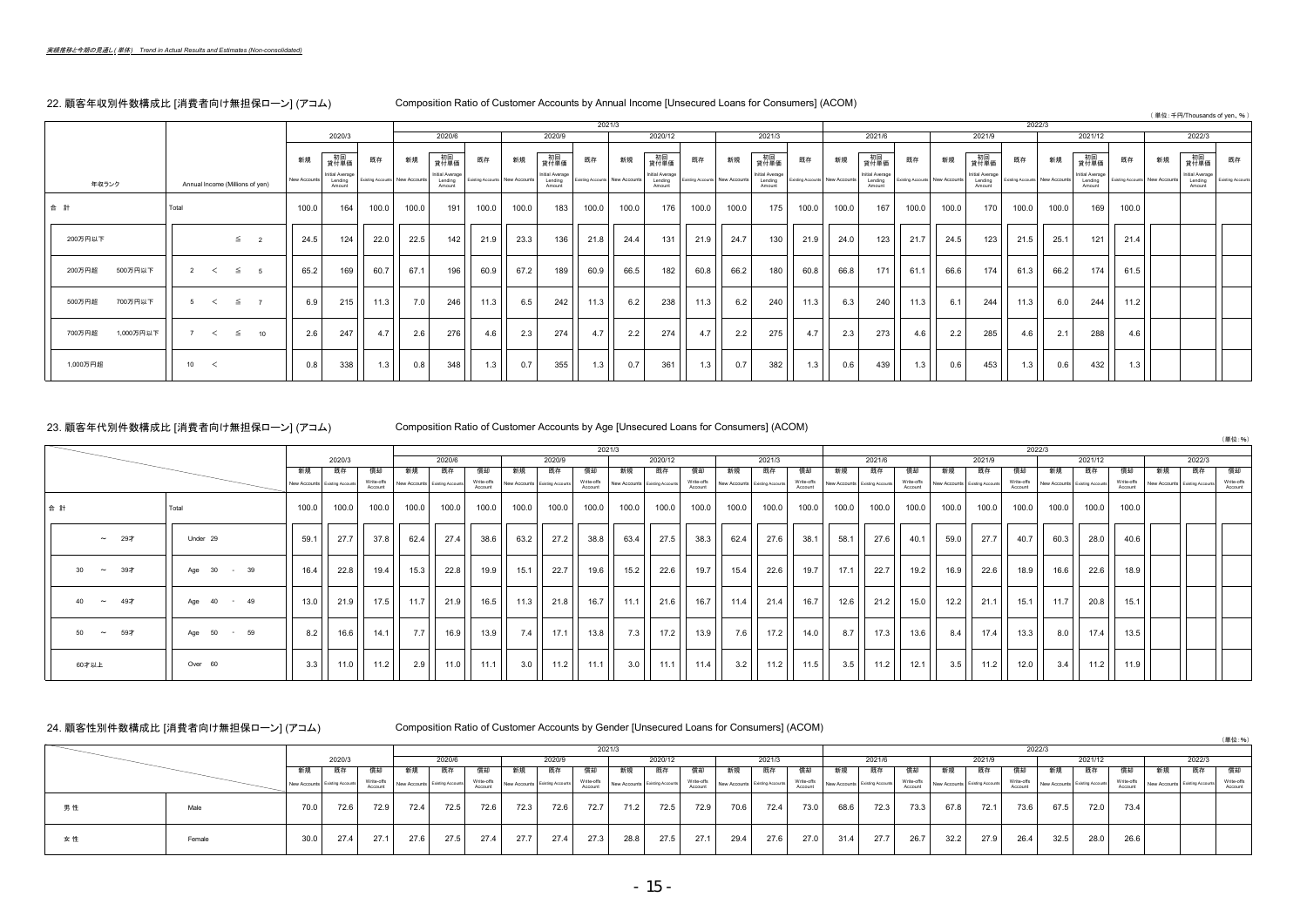### 25. 貸倒損失 (アコム) Bad Debt Expenses (ACOM)

|                              |                                                                                           |        |              |        |        | 2021/3  |        |              |                |                |        | 2022/3         |         |                |        |              |              |              |
|------------------------------|-------------------------------------------------------------------------------------------|--------|--------------|--------|--------|---------|--------|--------------|----------------|----------------|--------|----------------|---------|----------------|--------|--------------|--------------|--------------|
|                              |                                                                                           | 2020/3 | 前期比<br>yoy % | 2020/6 | 2020/9 | 2020/12 | 2021/3 | 前期比<br>yoy % | 2021/6         | 前年同期比<br>yoy % | 2021/9 | 前年同期比<br>yoy % | 2021/12 | 前年同期比<br>yoy % | 2022/3 | 前期比<br>yoy % | 2022/3見通し(E) | 前期比<br>yoy % |
| 貸倒損失<br>(百万円)                | Bad Debt Expenses (Millions of yen)                                                       | 60.874 | 0.2          | 15,061 | 30,674 | 45,199  | 57.940 | $-4.8$       | 12,095         | $-19.7$        | 24,679 | $-19.5$        | 37,807  | $-16.4$        |        |              | 58,700       | 1.3          |
| ローン・クレジットカード事業               | Loan and Credit Card Business                                                             | 33,892 | 2.6          | 8,604  | 17,605 | 25,612  | 32,719 | $-3.5$       | 7,182          | $-16.5$        | 14,735 | $-16.3$        | 22,298  | $-12.9$        |        |              | 34,600       | 5.7          |
| ローン事業                        | Loan Business                                                                             | 30,569 | 1.1          | 7,639  | 15,586 | 22,622  | 28,937 | $-5.3$       | 6,254          | $-18.1$        | 12,870 | $-17.4$        | 19,553  | $-13.6$        |        |              | 29,900       | 3.3          |
| 無担保ローン                       | Unsecured Loans                                                                           | 30,177 | $-0.1$       | 7,637  | 15,566 | 22,595  | 28,896 | $-4.2$       | 6,253          | $-18.1$        | 12,855 | $-17.4$        | 19,532  | $-13.6$        |        |              | 29,800       | 3.1          |
| 貸倒損失                         | <b>Bad Debt Expenses</b>                                                                  | 26,463 | 3.5          | 6,896  | 14,016 | 20,034  | 25,427 | $-3.9$       | 5.476          | $-20.6$        | 11.246 | $-19.8$        | 17,096  | $-14.7$        |        |              | $\sim$       | $\sim$       |
| 利息返還請求に伴う債権放棄                | Waiver of Repayments accompanied with<br>Interest Repayments                              | 3,713  | $-20.3$      | 741    | 1,549  | 2,560   | 3,468  | $-6.6$       | 777            | 4.9            | 1.608  | 3.8            | 2,435   | $-4.9$         |        |              | $\sim$       | $\sim$       |
| 有担保ローン                       | Secured Loans                                                                             | 392    |              |        | 20     | 27      | 41     | $-89.4$      | $\overline{1}$ | $-35.0$        | 14     | $-27.1$        | 20      | $-25.1$        |        |              | $\sim$       | $\sim$       |
| クレジットカード事業                   | <b>Credit Card Business</b>                                                               | 3,322  | 19.6         | 965    | 2,018  | 2,989   | 3.781  | 13.8         | 927            | $-3.9$         | 1,864  | $-7.6$         | 2.745   | $-8.2$         |        |              | 4.700        | 24.3         |
| 信用保証事業                       | <b>Guarantee Business</b>                                                                 | 26,979 | $-2.8$       | 6,456  | 13,069 | 19,587  | 25,218 | $-6.5$       | 4,912          | $-23.9$        | 9,944  | $-23.9$        | 15,508  | $-20.8$        |        |              | 24,100       | $-4.4$       |
| 1口座当たり償却単価<br>[無担保ローン(千円)]   | Average Amount of Bad Debt Expenses per Account<br>for Unsecured Loans (Thousands of ven) | 428    | $-1.6$       | 424    | 426    | 431     | 433    | 1.2          | 420            | $-0.9$         | 418    | $-1.9$         | 417     | $-3.2$         |        |              | $\sim$       | $\sim$       |
| <参考>                         | <reference></reference>                                                                   |        |              |        |        |         |        |              |                |                |        |                |         |                |        |              |              |              |
| 1口座当たり既存顧客単価<br>[無担保ローン(千円)] | Average Balance of Unsecured Loans for Consumers<br>per Account (Thousands of yen)        | 526    | $-0.9$       | 524    | 523    | 521     | 519    | $-1.3$       | 518            | $-1.1$         | 516    | $-1.3$         | 515     | $-1.2$         |        |              | 519          | 0.0          |
| [貸倒損失率]                      | [Ratio of Bad Debt Expenses]                                                              |        |              |        |        |         |        |              |                |                |        |                |         |                |        |              |              |              |
| ローン・クレジットカード事業               | (%) Loan and Credit Card Business (%)                                                     | 3.70   | $(-0.03)$    | 0.97   | 2.02   | 2.96    | 3.79   | (0.09)       | 0.83           | $(-0.14)$      | 1.71   | $(-0.31)$      | 2.58    | $(-0.38)$      |        |              | 3.94         | (0.15)       |
| ローン事業                        | Loan Business                                                                             | 3.63   | $(-0.05)$    | 0.94   | 1.96   | 2.87    | 3.69   | (0.06)       | 0.80           | $(-0.14)$      | 1.65   | $(-0.31)$      | 2.51    | $(-0.36)$      |        |              | 3.76         | (0.07)       |
| 無担保ローン                       | Unsecured Loans                                                                           | 3.61   | $(-0.09)$    | 0.94   | 1.97   | 2.88    | 3.70   | (0.09)       | 0.80           | $(-0.14)$      | 1.65   | $(-0.32)$      | 2.52    | $(-0.36)$      |        |              | 3.76         | (0.06)       |
| 貸倒損失                         | <b>Bad Debt Expenses</b>                                                                  | 3.16   | (0.03)       | 0.85   | 1.77   | 2.56    | 3.26   | (0.10)       | 0.70           | $(-0.15)$      | 1.45   | $(-0.32)$      | 2.20    | $(-0.36)$      |        |              | $\sim$       | $\sim$       |
| 利息返還請求に伴う債権放棄                | Waiver of Repayments accompanied with<br><b>Interest Repayments</b>                       | 0.44   | $(-0.13)$    | 0.09   | 0.20   | 0.33    | 0.44   | (0.00)       | 0.10           | (0.01)         | 0.21   | (0.01)         | 0.31    | $(-0.02)$      |        |              | $\sim$       | $\sim$       |
| 有担保ローン                       | Secured Loans                                                                             | 9.18   | (8.63)       | 0.05   | 0.53   | 0.73    | 1.16   | $(-8.02)$    | 0.03           | $(-0.02)$      | 0.46   | $(-0.07)$      | 0.66    | $(-0.07)$      |        |              | $\sim$       | $\sim$       |
| クレジットカード事業                   | <b>Credit Card Business</b>                                                               | 4.43   | (0.03)       | 1.28   | 2.67   | 3.87    | 4.80   | (0.37)       | 1.15           | $(-0.13)$      | 2.26   | $(-0.41)$      | 3.21    | $(-0.66)$      |        |              | 5.64         | (0.84)       |
| 信用保証事業                       | <b>Guarantee Business</b>                                                                 | 2.39   | $(-0.10)$    | 0.59   | 1.21   | 1.84    | 2.37   | $(-0.02)$    | 0.46           | $(-0.13)$      | 0.94   | $(-0.27)$      | 1.46    | $(-0.38)$      |        |              | 2.21         | $(-0.16)$    |

(注1)貸倒損失率 Notes:1. Ratio of Bad Debt Expenses

ローン事業=貸倒損失額 / 営業貸付金残高+破産更生債権残高) Loan Business = Bad Debt Expenses of Loan Business = Bad Debt Expenses of Loan Business /(Receivables Outstanding plus Claims Provable in Bankruptcy, Claim

(注2)貸倒損失率の前期比欄には( )書きで増減値を表示 :2. Figures in brackets indicate year-on-year change in percentage points.

|               |                                                              |        |                   |        |                   |        | 2021/3          |         |                  |        |                    |        |                 | 2022/3 |                 |         |                  |        |                 |
|---------------|--------------------------------------------------------------|--------|-------------------|--------|-------------------|--------|-----------------|---------|------------------|--------|--------------------|--------|-----------------|--------|-----------------|---------|------------------|--------|-----------------|
| 【金額ベース】       | [Based on Receivables Outstanding]                           | 2020/3 | 構成比<br>$C.R.$ (%) | 2020/6 | 構成比<br>$C.R.$ (%) | 2020/9 | 構成比<br>C.R. (%) | 2020/12 | 構成比<br>C.R. (96) | 2021/3 | 構成比<br>C.R. (96)   | 2021/6 | 構成比<br>C.R. (%) | 2021/9 | 構成比<br>C.R. (%) | 2021/12 | 構成比<br>C.R. (96) | 2022/3 | 構成比<br>C.R. (%) |
| 貸倒損失          | (百万円) Amount of Bad Debt Expenses (Millions of yen)          | 30.177 | 100.0             | 7.637  | 100.0             | 15,566 | 100.0           | 22.595  | 100.0            | 28,896 | 100.0              | 6.253  | 100.0           | 12.855 | 100.0           | 19.532  | 100.0            |        |                 |
| 自己破産          | Personal Bankruptcy                                          | 3.284  | 10.9 <sub>1</sub> | 485    |                   | 1,366  | 8.8             | 2.325   | 10.3             | 3.260  | $11.3$             | 540    | 8.6             | 1.185  | 9.2             | 2.033   | 10.4             |        |                 |
| 行方不明          | Failure to Locate Borrowers                                  | 638    | 2.1               | 70     |                   | 216    | 1.4             | 336     | $1.5$            | 459    | $1.6$   $\sqrt{ }$ | 81     | 1.3             | 200    | 1.6             | 311     | 1.6 <sub>1</sub> |        |                 |
| 支払不能等         | Borrowers' Inability of Making Repayments, etc.              | 21.902 | 72.6              | 6.207  | 81.3              | 12.158 | 78.1            | 16.952  | 75.0             | 21.137 | 73.1               | 4.716  | 75.5            | 9.612  | 74.8            | 14,369  | 73.6             |        |                 |
| 債権放棄          | ACOM's Voluntary Waiver of Repayments                        | 4.353  | 14.4              | 873    | 11.4              | 1.826  | 11.7            | 2.980   | 13.2             | 4.039  | 14.0               | 914    | 14.6            | 1.856  | 14.4            | 2.817   | 14.4             |        |                 |
| 利息返還請求に伴う債権放棄 | Waiver of Repayments accompanied with<br>Interest Repayments | 3.713  |                   | 741    |                   | 1.549  |                 | 2.560   |                  | 3.468  |                    | 777    |                 | 1,608  |                 | 2.435   | $\sim$           |        |                 |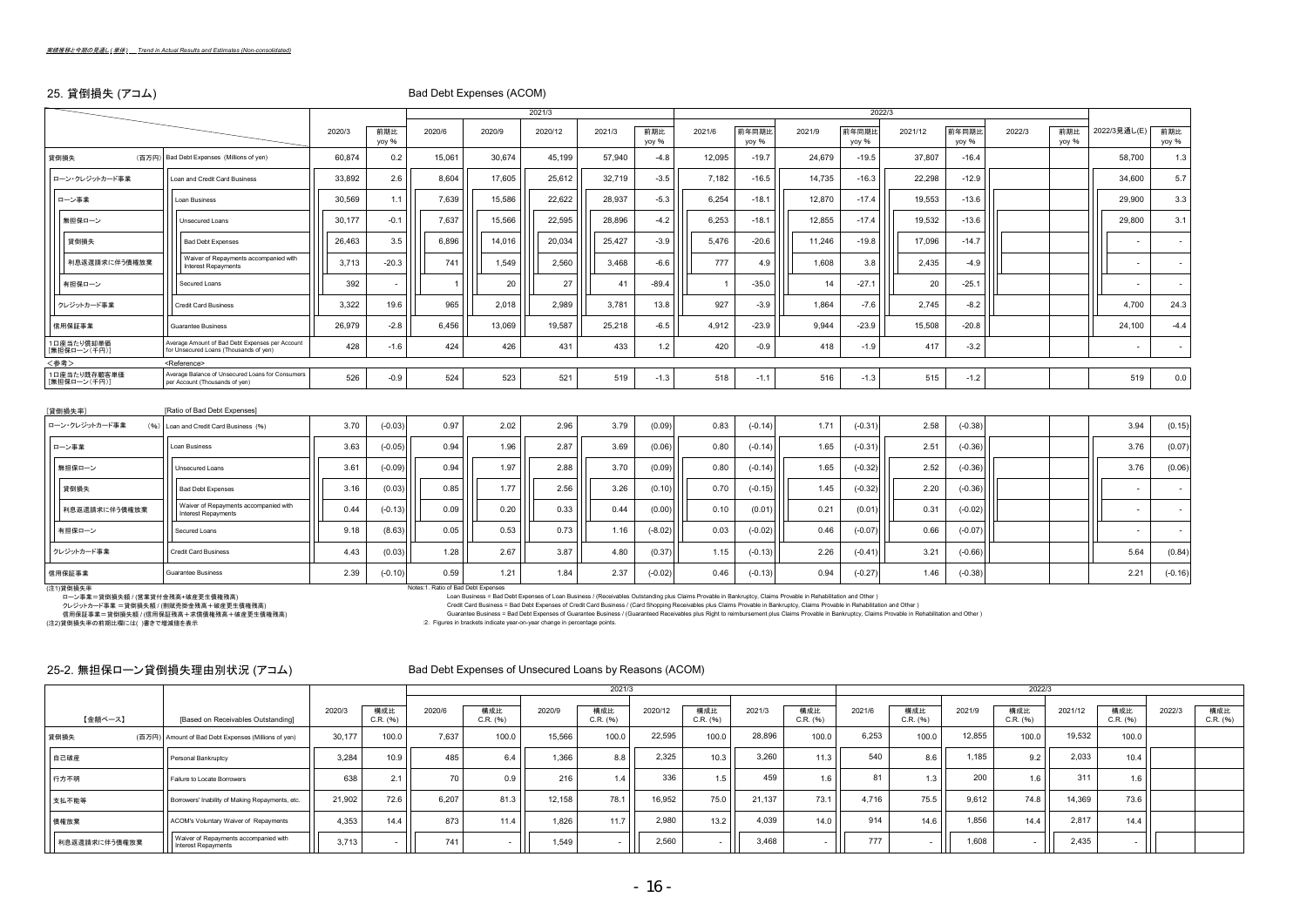### 26. 不良債権の状況 (アコム) Non-performing Loans (ACOM)

### ( 単位:百万円/Millions of yen )

( 単位:百万円/Millions of yen )

|           |                                                          |               |      |        |      |        | 2021/3 |         |      |        |      |        |      |        | 2022/3 |         |      |        |     |
|-----------|----------------------------------------------------------|---------------|------|--------|------|--------|--------|---------|------|--------|------|--------|------|--------|--------|---------|------|--------|-----|
|           |                                                          | 2020/3        | 末残比  | 2020/6 | 末残比  | 2020/9 | 末残比    | 2020/12 | 末残比  | 2021/3 | 末残比  | 2021/6 | 末残比  | 2021/9 | 末残比    | 2021/12 | 末残比  | 2022/3 | 末残比 |
| 不良債権合計    | Total Amount of Non-performing Loans                     | 60.061        | 7.14 | 62.417 | 7.67 | 59.951 | 7.54   | 59.714  | 7.58 | 59.738 | 7.62 | 61.808 | 7.89 | 62.674 | 8.03   | 63.471  | 8.14 |        |     |
| 破綻先債権     | Loans to Borrowers in Bankruptcy or Under Reorganization | 652           | 0.08 | 613    | 0.08 | 622    | 0.08   | 591     | 0.08 | 552    | 0.07 | 524    | 0.07 | 537    | 0.07   | 548     | 0.07 |        |     |
| 破産申立債権    | Applications for Bankruptcy are Proceeded                | $\rightarrow$ |      | 76     |      | 54     | 0.01   | 44      | 0.01 | 52     | 0.01 | 45     | 0.01 | 53     | 0.01   | 53      | 0.01 |        |     |
| 民事再生申立債権  | Applications for The Civil Rehabilitation are Proceeded  | 253           | 0.03 | 218    | 0.03 | 258    | 0.03   | 232     | 0.03 | 194    | 0.02 | 182    | 0.02 | 197    | 0.03   | 209     | 0.03 |        |     |
| 民事再生決定債権  | Applications for The Civil Rehabilitation are Determined | 291           | 0.03 | 285    | 0.04 | 285    | 0.04   | 291     | 0.04 | 290    | 0.04 | 279    | 0.04 | 276    | 0.04   | 275     | 0.04 |        |     |
| 延滞債権      | Loans in Arrears                                         | 25,746        | 3.06 | 26,611 | 3.27 | 24,911 | 3.13   | 22.901  | 2.91 | 22.405 | 2.86 | 23,116 | 2.95 | 23.243 | 2.98   | 22.664  | 2.91 |        |     |
| 3カ月以上延滞債権 | Loans Past Due for Three Months or More                  | 2.385         | 0.28 | 3.755  | 0.46 | 1.911  | 0.24   | 2.713   | 0.34 | 2.341  | 0.30 | 2.956  | 0.38 | 2.733  | 0.35   | 2.978   | 0.38 |        |     |
| 貸出条件緩和債権  | Restructured Loans                                       | 31,276        | 3.72 | 31,437 | 3.86 | 32,505 | 4.09   | 33,508  | 4.26 | 34,439 | 4.39 | 35,210 | 4.49 | 36,160 | 4.63   | 37,279  | 4.78 |        |     |

 $\mathcal{L}_{\mathcal{A}}$ 

(注1)「金融業者の貸付業務のための社債の発行等に関する法律」第九条の規定、及び同法を実施するために定めた「特定金融会社等の会計の整理に<br>| 関する内閣府令」等に従い、営業資付金( 破産更生債権等を含む)における不良債権の状況を表示<br>(注2) 利息返還損失引当金の計上に伴い、2006年3月期より弁護士等受任中の未和解債権残高を未収利息不計上貸付金として延滞債権に含んで表示

Notes : 1. ACOM discloses the trend of non-performing bans in accounts receivable – operating bans (including claims provable in bankruptor, claims provable in tenhabilitation and other), as stipulated in paragraph 9 of "A

 $\sim 10^{-11}$ 

 $\mathbb{R}^2$ 

interest from the fiscal year ended March 31, 2006.

 $\sim 10^{-1}$ 

 $\sim 10^{-1}$ 

26-2. 3カ月未満の延滞債権 [本社管理債権を除く] (アコム) Loans in Arrears for Less Than 3 Months [excluding balance held by headquarters' collection department] (ACOM)

|               |                                         |        |         |        |      |        |      | 2021/3  |      |        |      |        |                   |        | 2022   |         |      |        |     |
|---------------|-----------------------------------------|--------|---------|--------|------|--------|------|---------|------|--------|------|--------|-------------------|--------|--------|---------|------|--------|-----|
|               |                                         | 2020/  | 末残比     | 2020/6 | 末残比  | 2020/9 | 末残比  | 2020/12 | 末残比  | 2021/3 | 末残比  | 2021/6 | 末残比               | 2021/9 | 末残比    | 2021/12 | 末残比  | 2022/3 | 末残比 |
| 11日以上3カ月未満延滞額 | 11 days $\leq$ < 3 months               | 21.197 | 2.52    | 15,331 | 1.88 | 18,238 | 2.29 | 17,176  | 2.18 | 18,222 | 2.32 | 16,937 | 2.16 <sub>1</sub> | 18,628 | 2.39   | 18,506  | 2.37 |        |     |
| 31日以上3カ月未満延滞額 | $31 \text{ days} \leq 3 \text{ months}$ | 9.332  | 1 1 1 I | 7.137  | 0.88 | 8,180  | 1.03 | 7,336   | 0.93 | 9,098  | 1.16 | 8.980  | 1.15              | 8.695  | 1.11 I | 8.339   | 1.07 |        |     |
| 11日以上31日未満延滞額 | 11 days $\leq$ < 31 days                | 11,865 | 1.41    | 8,194  | 1.01 | 10,057 | 1.27 | 9,839   | 1.25 | 9,123  | 1.16 | 7,956  | 1.02              | 9,933  | 1.27   | 10.167  | 1.30 |        |     |

### 27. 貸倒引当金 (アコム) しゅうしょう しゅうしょう Allowance for Doubtful Accounts (ACOM)

| -----------                                                                                                                                                                                                                                                                                                                                                                 |                                   |        |                     |          |          |          |          |              |        |                |        |                |         |                |        |              | (単位:百万円/Millions of yen) |                          |
|-----------------------------------------------------------------------------------------------------------------------------------------------------------------------------------------------------------------------------------------------------------------------------------------------------------------------------------------------------------------------------|-----------------------------------|--------|---------------------|----------|----------|----------|----------|--------------|--------|----------------|--------|----------------|---------|----------------|--------|--------------|--------------------------|--------------------------|
| $\begin{picture}(20,20) \put(0,0){\dashbox{0.5}(5,0){ }} \put(15,0){\dashbox{0.5}(5,0){ }} \put(15,0){\dashbox{0.5}(5,0){ }} \put(15,0){\dashbox{0.5}(5,0){ }} \put(15,0){\dashbox{0.5}(5,0){ }} \put(15,0){\dashbox{0.5}(5,0){ }} \put(15,0){\dashbox{0.5}(5,0){ }} \put(15,0){\dashbox{0.5}(5,0){ }} \put(15,0){\dashbox{0.5}(5,0){ }} \put(15,0){\dashbox{0.5}(5,0){ }}$ |                                   |        |                     |          |          | 2021/3   |          |              |        |                |        | 2022/3         |         |                |        |              |                          |                          |
|                                                                                                                                                                                                                                                                                                                                                                             | $\overbrace{\hspace{27mm}}^{}$    | 2020/3 | 前期比<br><b>VOV %</b> | 2020/6   | 2020/9   | 2020/12  | 2021/3   | 前期比<br>vov % | 2021/6 | 前年同期比<br>VOV % | 2021/9 | 前年同期比<br>vov % | 2021/12 | 前年同期比<br>yoy % | 2022/3 | 前期比<br>vov % | 2022/3見通し(E)             | 前期比<br>yoy %             |
| 貸倒引当金                                                                                                                                                                                                                                                                                                                                                                       | Allowance for Doubtful Accounts   | 64.400 |                     | 64.800   | 59,600   | 56,100   | 56,900   | $-11.6$      | 57,900 | $-10.6$        | 59,100 | $-0.8$         | 60,800  | 8.4            |        |              | 58,200                   | 2.3                      |
| 一般債権                                                                                                                                                                                                                                                                                                                                                                        | General Allowance                 | 23.315 | 21.1                | 22.262   | 19.947   | 18,999   | 19.981   | $-14.3$      | 19.013 | $-14.6$        | 19,808 | $-0.7$         | 20,899  | 10.0           |        |              |                          | $\overline{\phantom{a}}$ |
| 消費者向け無担保債権                                                                                                                                                                                                                                                                                                                                                                  | <b>Unsecured Consumer Loans</b>   | 20,708 | 20.0                | 19.550   | 17,329   | 16.427   | 17,603   | $-15.0$      | 16.622 | $-15.0$        | 17.329 | $-0.0$         | 18.444  | 12.3           |        |              |                          |                          |
| 本社管理債権                                                                                                                                                                                                                                                                                                                                                                      | Specific Allowance                | 40.804 | 2.3                 | 42,252   | 39,382   | 36,838   | 36,701   | $-10.1$      | 38,664 | $-8.5$         | 39,072 | $-0.8$         | 39,687  | 7.7            |        |              |                          |                          |
| 引当金增減額                                                                                                                                                                                                                                                                                                                                                                      | Increase or Decrease in Allowance | 5.000  |                     | 400      | $-4,800$ | $-8,300$ | $-7.500$ |              | 1.000  |                | 2.200  |                | 3.900   |                |        |              | 1.300                    |                          |
|                                                                                                                                                                                                                                                                                                                                                                             |                                   |        |                     |          |          |          |          |              |        |                |        |                |         |                |        |              |                          |                          |
| 債務保証損失引当金                                                                                                                                                                                                                                                                                                                                                                   | Provision for Loss on Guarantees  | 8.640  |                     | 7.450    | 7,090    | 7.320    | 8.140    | $-5.8$       | 8.270  | 11.0           | 8.080  | 14.0           | 8.210   | 12.2           |        |              | 8.340                    | 2.5                      |
| 引当金増減額                                                                                                                                                                                                                                                                                                                                                                      | Increase or Decrease in Provision | $-210$ |                     | $-1,190$ | $-1,550$ | $-1.320$ | $-500$   |              | 130    |                | $-60$  |                | 70      |                |        |              | 200                      | $\sim$                   |

### 28. 利息返還損失引当金 (アコム) Provision for Loss on Interest Repayment (ACOM)

|            |                                                           |           |                     |          |           |           |           | $\cdots$     |          |                |           |                |           |                |        |              | (単位:百万円/Millions of yen) |              |
|------------|-----------------------------------------------------------|-----------|---------------------|----------|-----------|-----------|-----------|--------------|----------|----------------|-----------|----------------|-----------|----------------|--------|--------------|--------------------------|--------------|
|            |                                                           |           |                     |          |           | 2021/3    |           |              |          |                |           | 2022/3         |           |                |        |              |                          |              |
|            |                                                           | 2020/3    | 前期比<br><b>VOV %</b> | 2020/6   | 2020/9    | 2020/12   | 2021/3    | 前期比<br>vov % | 2021/6   | 前年同期比<br>vov % | 2021/9    | 前年同期比<br>vov % | 2021/12   | 前年同期比<br>yoy % | 2022/3 | 前期比<br>vov % | 2022/3見通し(E)             | 前期比<br>yoy % |
| 期首引当金残高    | Provision at the Beginning of Respective Period           | 102,300   | $-1.7$              | 87.600   | 87,600    | 87,600    | 87,600    | $-14.4$      | 56.741   | $-35.2$        | 56.741    | $-35.2$        | 56,741    | $-35.2$        |        |              | 56.741                   | $-35.2$      |
| 取崩額        | Drawdown of Provision                                     | 34.400    | $-16.6$             | 6.854    | 14.240    | 22.687    | 30,858    | $-10.3$      | 7.034    | 2.6            | 15.177    | 6.6            | 22.635    | $-0.2$         |        |              |                          |              |
| 利息返還金      | Interest Repayment                                        | 30,686    | $-16.$              | 6.113    | 12.690    | 20.127    | 27,389    | $-10.7$      | 6.257    | 2.3            | 13.569    | 6.9            | 20,200    | 0.4            |        |              |                          |              |
| 貸倒損失(債権放棄) | Bad Debt Expenses (ACOM's Voluntary Waiver of Repayments) | 3.713     | $-20.3$             | 741      | 1.549     | 2.560     | 3.468     | $-6.6$       | 777      | 4.9            | 1.608     | 3.8            | 2.435     | $-4.9$         |        |              |                          |              |
| 繰入額        | Addition of Provision                                     | 19,700    | $-50.7$             |          |           |           |           |              |          | -              |           |                | 7,693     |                |        |              |                          |              |
| 期末引当金残高    | Provision at the End of Respective Period                 | 87,600    | $-14.4$             | 80.745   | 73.359    | 64.912    | 56.741    | $-35.2$      | 49.707   | $-38.4$        | 41.563    | $-43.3$        | 41.800    | $-35.6$        |        |              |                          |              |
| 引当金增減額     | Increase or Decrease in Provision                         | $-14.700$ |                     | $-6.854$ | $-14.240$ | $-22,687$ | $-30,858$ |              | $-7.034$ |                | $-15,177$ |                | $-14.941$ |                |        |              |                          |              |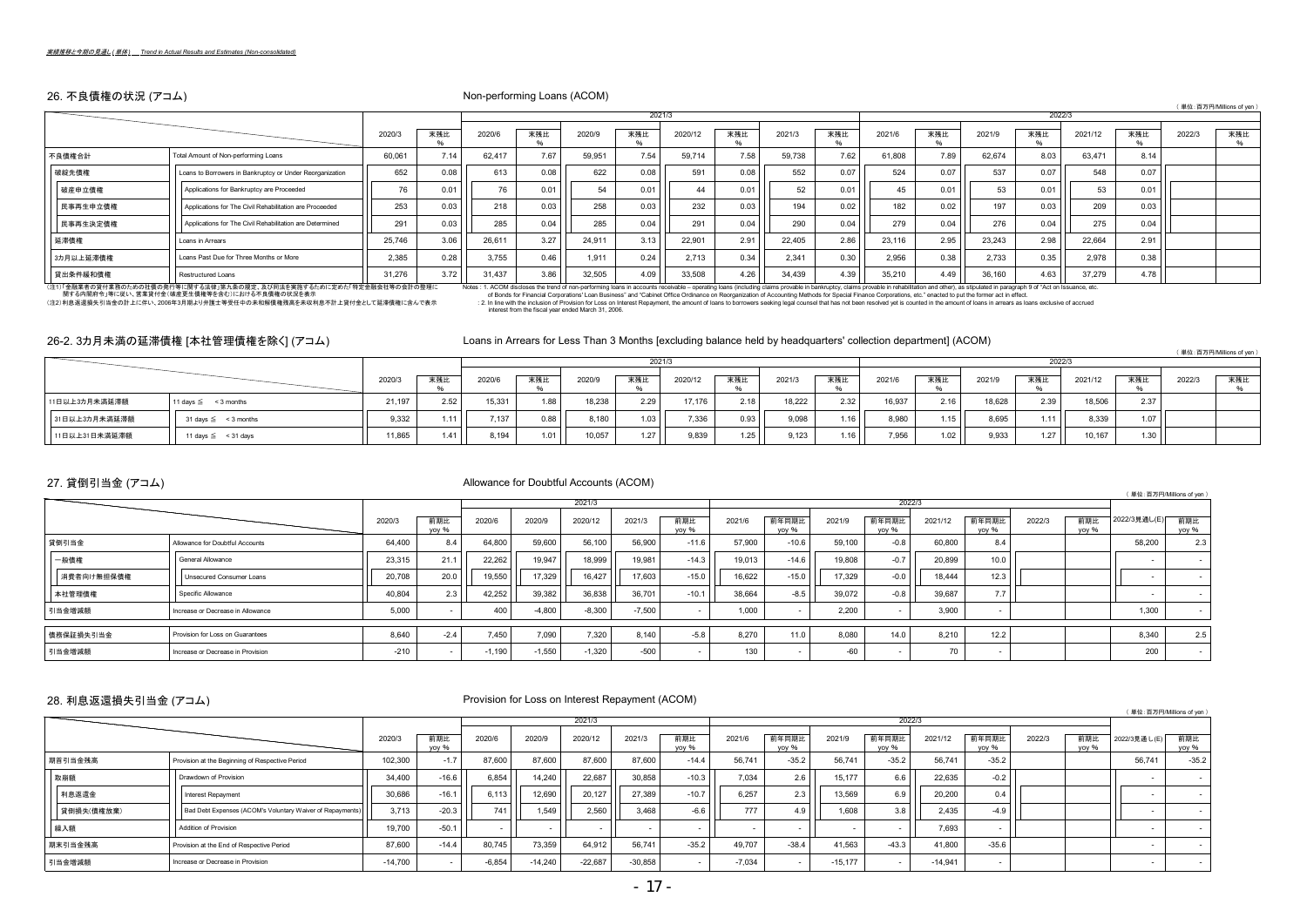### 29. 資金調達 (アコム) わけのことにはない Funds Procurement (ACOM)

| $\sim$ $\sim$ $\sim$ $\sim$ $\sim$ |                                                                 |         |                 |                                                                                                                                                                 |                |         |         |                 |         |                          |         |                          |         |              |                          |                 |        |                 |              |                | (単位:百万円/Millions of yen) |
|------------------------------------|-----------------------------------------------------------------|---------|-----------------|-----------------------------------------------------------------------------------------------------------------------------------------------------------------|----------------|---------|---------|-----------------|---------|--------------------------|---------|--------------------------|---------|--------------|--------------------------|-----------------|--------|-----------------|--------------|----------------|--------------------------|
|                                    |                                                                 |         |                 |                                                                                                                                                                 |                | 2021/3  |         |                 |         |                          |         |                          | 2022/3  |              |                          |                 |        |                 |              |                |                          |
|                                    |                                                                 | 2020/3  | 構成比<br>C.R.(96) | 2020/6                                                                                                                                                          | 2020/9         | 2020/12 | 2021/3  | 構成比<br>C.R.(96) | 2021/6  | 構成比<br>C.R.(96)          | 2021/9  | 構成比<br>C.R.(96)          | 2021/12 | 前期比<br>vov % | 前期末比<br>vtd %            | 構成比<br>C.R.(96) | 2022/3 | 構成比<br>C.R.(96) | 2022/3見通し(E) | 前期比<br>yoy %   | 構成比<br>C.R.(96)          |
| 借入金残高                              | Borrowings                                                      | 612,343 | 100.0           | 577,802                                                                                                                                                         | 544,566        | 528,407 | 524,437 | 100.0           | 512,554 | 100.0                    | 497,000 | 100.0                    | 484,569 | $-8.3$       | $-7.6$                   | 100.0           |        |                 | 491,200      | $-6.3$         | 100.0                    |
| 間接                                 | Indirect                                                        | 389,345 | 63.6            | 387,803                                                                                                                                                         | 366,566        | 350,407 | 349,437 | 66.6            | 348,554 | 68.0                     | 333,000 | 67.0                     | 320,569 | $-8.5$       | $-8.3$                   | 66.2            |        |                 | 336,200      | $-3.8$         | 68.4                     |
| 都市銀行等                              | City Banks, etc.                                                | 304,197 | 49.7            | 296,986                                                                                                                                                         | 283,759        | 273,382 | 276,363 | 52.7            | 280,752 | 54.8                     | 268,267 | 54.0                     | 253,645 | $-7.2$       | $-8.2$                   | 52.4            |        |                 |              |                |                          |
| 地方銀行                               | Regional Banks                                                  | 41,912  | 6.8             | 44,610                                                                                                                                                          | 40,433         | 37,693  | 37,219  | 7.1             | 34,388  | 6.7                      | 33,189  | 6.7                      | 35,584  | $-5.6$       | $-4.4$                   | 7.4             |        |                 |              |                |                          |
| 信託銀行                               | <b>Trust Banks</b>                                              | 500     | 0.1             | 500                                                                                                                                                             | 500            | 500     | 500     | 0.1             | 500     | 0.1                      | 500     | 0.1                      | 500     |              |                          | 0.1             |        |                 |              |                |                          |
| 外国銀行                               | Foreign Banks                                                   | 2,350   | 0.4             | 2,300                                                                                                                                                           | 2,250          | 2,000   | 2,000   | 0.4             | 2,000   | 0.4                      | 2,000   | 0.4                      | 2,000   |              |                          | 0.4             |        |                 |              |                |                          |
| 生命保険会社                             | Life Insurance Companies                                        | 10,712  | 1.7             | 10,902                                                                                                                                                          | 8,788          | 7,290   | 5,230   | 1.0             | 4,356   | 0.8                      | 3,428   | 0.7                      | 3,866   | $-47.0$      | $-26.1$                  | 0.8             |        |                 |              |                |                          |
| 損害保険会社                             | Non-life Insurance Companies                                    | 3,500   | 0.6             | 3,375                                                                                                                                                           | 2,750          | 2,625   | 2,500   | 0.4             | 2,000   | 0.4                      | 2,000   | 0.4                      | 2,000   | $-23.8$      | $-20.0$                  | 0.4             |        |                 |              |                |                          |
| その他                                | Others                                                          | 26,174  | 4.3             | 29,130                                                                                                                                                          | 28,086         | 26,917  | 25,625  | 4.9             | 24,558  | 4.8                      | 23,616  | 4.7                      | 22,974  | $-14.6$      | $-10.3$                  | 4.7             |        |                 |              |                |                          |
| 直接                                 | Direct                                                          | 222,998 | 36.4            | 189,999                                                                                                                                                         | 178,000        | 178,000 | 175,000 | 33.4            | 164,000 | 32.0                     | 164,000 | 33.0                     | 164,000 | $-7.9$       | $-6.3$                   | 33.8            |        |                 | 155,000      | $-11.4$        | 31.6                     |
| コマーシャル・ペーパー                        | <b>Commercial Papers</b>                                        | 29,998  | 4.9             | 11,999                                                                                                                                                          | $\blacksquare$ |         | 5,000   | 1.0             | 4,000   | 0.8                      | 4,000   | 0.8                      | 4,000   |              | $-20.0$                  | 0.8             |        |                 |              |                |                          |
| 普通社債                               | <b>Straight Bonds</b>                                           | 193,000 | 31.5            | 178,000                                                                                                                                                         | 178,000        | 178,000 | 170,000 | 32.4            | 160,000 | 31.2                     | 160,000 | 32.2                     | 160,000 | $-10.1$      | $-5.9$                   | 33.0            |        |                 |              |                |                          |
| 短期借入金                              | Short-term Loans Payable                                        | 29,998  | 4.9             | 11,999                                                                                                                                                          | $\sim$         |         | 5,000   | 1.0             | 4,000   | 0.8                      | 4,000   | 0.8                      | 4,000   |              | $-20.0$                  | 0.8             |        |                 |              |                |                          |
| 長期借入金                              | Long-term Loans Payable                                         | 582,345 | 95.1            | 565,803                                                                                                                                                         | 544,566        | 528,407 | 519,437 | 99.0            | 508,554 | 99.2                     | 493,000 | 99.2                     | 480,569 | $-9.1$       | $-7.5$                   | 99.2            |        |                 |              |                |                          |
| 固定金利借入                             | Fixed                                                           | 536,123 | 87.6            | 504,302                                                                                                                                                         | 480,065        | 474,251 | 475,636 | 90.7            | 469,697 | 91.6                     | 462,979 | 93.2                     | 459,327 | $-3.1$       | $-3.4$                   | 94.8            |        |                 |              |                |                          |
| 金利スワップ(想定元本)                       | Interest Rate Swaps (Notional)                                  | 23,566  | 3.8             | 18,666                                                                                                                                                          | 15,350         | 14,900  | 14,700  | 2.8             | 14,700  | 2.9                      | 13,700  | 2.8                      | 13,700  | $-8.1$       | $-6.8$                   | 2.8             |        |                 |              |                |                          |
| 期中平均調達金利                           | (%) Average Interest Rate on Funds Procured During the Year (%) | 0.76    |                 | 0.67                                                                                                                                                            | 0.68           | 0.68    | 0.69    |                 | 0.65    |                          | 0.68    | $\overline{\phantom{a}}$ | 0.66    |              | $\sim$                   |                 |        |                 | 0.68         |                |                          |
| 期中平均表面調達金利                         | Average Nominal Interest Rate on Funds Procured During the Year | 0.56    |                 | 0.52                                                                                                                                                            | 0.53           | 0.53    | 0.53    |                 | 0.49    |                          | 0.49    | ÷,                       | 0.49    |              | ÷,                       |                 |        |                 |              |                |                          |
| 変動金利                               | Floating Interest Rate                                          | 0.60    |                 | 0.57                                                                                                                                                            | 0.56           | 0.56    | 0.56    |                 | 0.54    |                          | 0.53    | $\overline{\phantom{a}}$ | 0.52    |              | $\blacksquare$           |                 |        |                 |              |                |                          |
| 固定金利                               | <b>Fixed Interest Rate</b>                                      | 0.78    |                 | 0.69                                                                                                                                                            | 0.70           | 0.70    | 0.71    |                 | 0.66    |                          | 0.69    | $\overline{\phantom{a}}$ | 0.67    |              |                          |                 |        |                 |              |                |                          |
| 短期借入金利                             | Short-term                                                      |         |                 |                                                                                                                                                                 | ÷,             |         |         |                 |         |                          |         |                          |         |              |                          |                 |        |                 |              |                |                          |
| 長期借入金利                             | Long-term                                                       | 0.80    |                 | 0.67                                                                                                                                                            | 0.69           | 0.69    | 0.69    |                 | 0.65    |                          | 0.68    | $\overline{\phantom{a}}$ | 0.66    |              | $\overline{\phantom{a}}$ |                 |        |                 |              |                |                          |
| 直接借入金利                             | Direct                                                          | 0.63    |                 | 0.57                                                                                                                                                            | 0.59           | 0.60    | 0.63    |                 | 0.56    |                          | 0.63    | $\overline{\phantom{a}}$ | 0.61    |              | $\overline{\phantom{a}}$ |                 |        |                 |              |                |                          |
| 間接借入金利                             | Indirect                                                        | 0.83    |                 | 0.73                                                                                                                                                            | 0.73           | 0.72    | 0.72    |                 | 0.70    |                          | 0.69    |                          | 0.68    |              | $\overline{\phantom{a}}$ |                 |        |                 |              |                |                          |
| <参考>                               | <reference></reference>                                         |         |                 |                                                                                                                                                                 |                |         |         |                 |         |                          |         |                          |         |              |                          |                 |        |                 |              |                |                          |
| 期間平均長期プライムレート                      | Term Average of Long-term Prime Rate                            | 0.96    |                 | 1.06                                                                                                                                                            | 1.04           | 1.03    | 1.02    |                 | 1.00    | $\overline{\phantom{a}}$ | 1.00    | $\overline{\phantom{a}}$ | 1.00    |              | $\sim$                   |                 |        |                 |              | $\blacksquare$ |                          |
| (注)期中平均表面調達金利はデリバティブ等付随金融費用を除いて算出  |                                                                 |         |                 | Note : Financial expenses pertaining to derivatives have been excluded from the calculation of average nominal interest rate on funds procured during the year. |                |         |         |                 |         |                          |         |                          |         |              |                          |                 |        |                 |              |                |                          |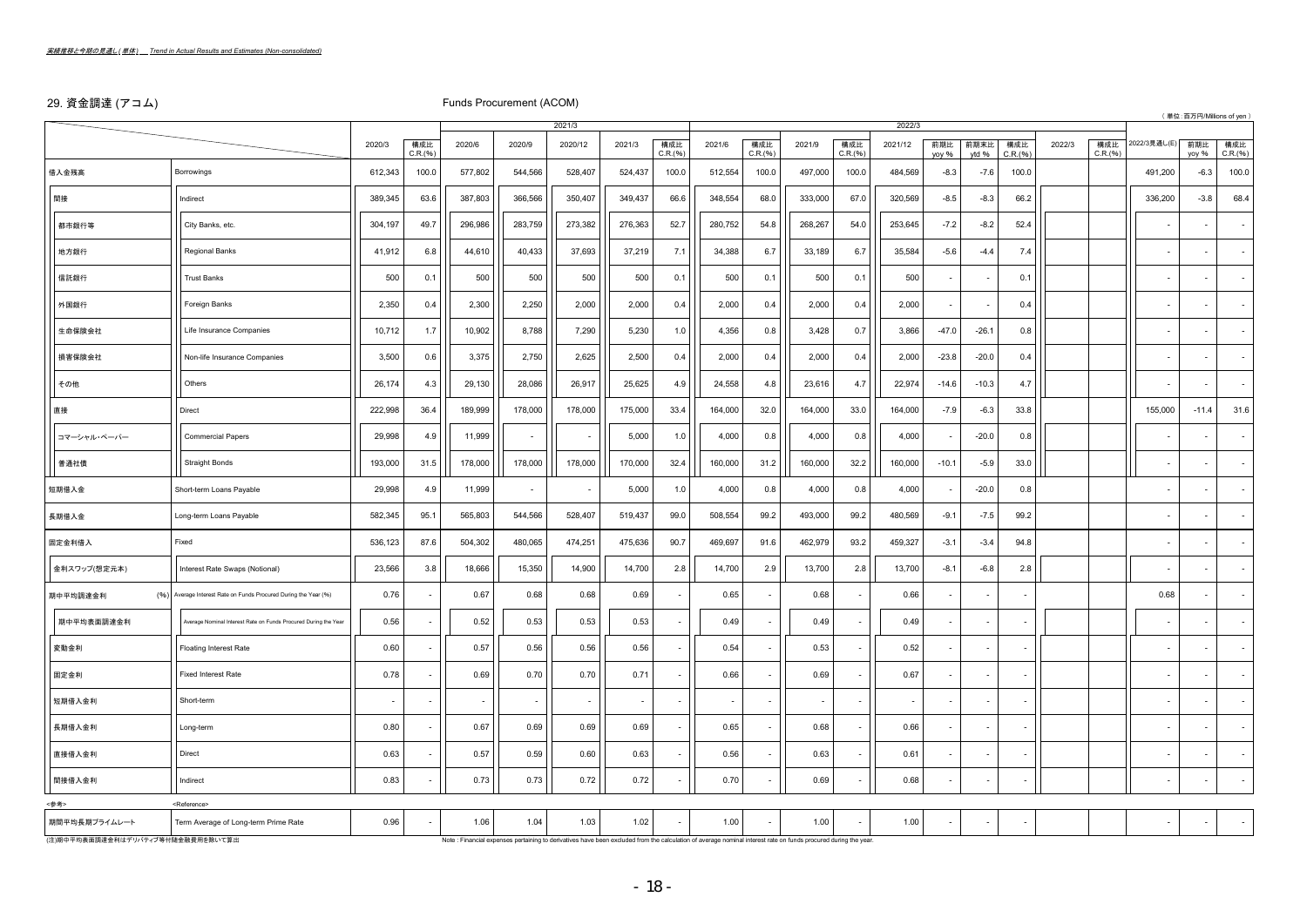# 30. クレジットカード事業 (アコム) Credit Card Business (ACOM)

|          |                                                  |         |              |         |         |         |         |              |         |                |         |                |         |        |                     |        |              | (単位:百万円/Millions of yen) |              |
|----------|--------------------------------------------------|---------|--------------|---------|---------|---------|---------|--------------|---------|----------------|---------|----------------|---------|--------|---------------------|--------|--------------|--------------------------|--------------|
|          |                                                  |         |              |         |         | 2021/3  |         |              |         |                |         |                | 2022/3  |        |                     |        |              |                          |              |
|          |                                                  | 2020/3  | 前期比<br>yoy % | 2020/6  | 2020/9  | 2020/12 | 2021/3  | 前期比<br>yoy % | 2021/6  | 前年同期比<br>yoy % | 2021/9  | 前年同期上<br>yoy % | 2021/12 | yoy %  | 前年同期比 前期末比<br>ytd % | 2022/3 | 前期比<br>yoy % | 2022/3見通し(E)             | 前期比<br>yoy % |
| 割賦売掛金残高  | Card Shopping Receivables                        | 75,035  | 18.8         | 75,253  | 75,688  | 77,216  | 78,788  | 5.0          | 80,652  | 7.2            | 82,644  | 9.2            | 85,439  | 10.6   | 8.4                 |        |              | 83,300                   | 5.7          |
| リボルビング残高 | Revolving Receivables                            | 69,984  | 19.5         | 70.783  | 70,929  | 72,051  | 73.737  | 5.4          | 75,393  | 6.5            | 77.108  | 8.7            | 79.347  | 10.1   | 7.6                 |        |              |                          | $\sim$       |
| 有効会員数    | (名) Number of Cardholders                        | 465,012 | 9.0          | 457,132 | 454,636 | 455,296 | 456,382 | $-1.9$       | 459,583 | 0.5            | 464.175 | 2.1            | 489,879 | 7.6    | 7.3                 |        |              | 487,400                  | 6.8          |
| 残有会員数    | (名) Number of Accounts with Shopping Receivables | 258,431 | 9.7          | 254,143 | 253,278 | 254,200 | 255,819 | $-1.0$       | 259,921 | 2.3            | 263,690 | 4.1            | 272,582 | 7.2    | 6.6                 |        |              |                          | $\sim$       |
| 営業収益     | Revenue from Credit Card Business                | 9,619   | 18.0         | 2.562   | 5.183   | 7,914   | 10.594  | 10.1         | 2.781   | 8.5            | 5.657   | 9.2            | 8.621   | 8.9    |                     |        |              | 11,000                   | 3.8          |
| 期中平均手数料率 | (%) Average Commission Rates (%)                 | 13.29   | $(-0.15)$    | 13.05   | 13.03   | 13.09   | 13.10   | $(-0.19)$    | 13.12   | (0.07)         | 13.11   | (0.08)         | 13.11   | (0.02) |                     |        |              | $\sim$                   | $\sim$       |

(注1)期中平均手数料率 = 割賦手数料 / 月初平均リボルビング残高(%) [年率換算] Notes : 1. Average Commission Rates = Charge for Installment Payment / Term Average of Revolving Receivables at the Beginning of the Each Month (%, Annual Rate). : 2. Figures in brackets indicate year-on-year change in percentage points.

 $($   $\mathbb{R}$   $\mathbb{H}$  :  $\mathbb{F}$   $\mathbb{F}$   $\mathbb{H}$   $\mathbb{M}$   $\mathbb{H}$  is so of year  $\mathbb{N}$ 

# 31. 信用保証事業 (アコム) Cuarantee Business (ACOM)

|            |                                                                                     |           |              |          |           |           |                 |              |           |                |           |                |           |                     |        |        |              | \ 뿌™ : 남겨버/Millions or yen_ |              |
|------------|-------------------------------------------------------------------------------------|-----------|--------------|----------|-----------|-----------|-----------------|--------------|-----------|----------------|-----------|----------------|-----------|---------------------|--------|--------|--------------|-----------------------------|--------------|
|            |                                                                                     |           |              |          |           | 2021/3    |                 |              |           |                |           |                | 2022/3    |                     |        |        |              |                             |              |
|            |                                                                                     | 2020/3    | 前期比<br>vov % | 2020/6   | 2020/9    | 2020/12   | 2021/3          | 前期比<br>yoy % | 2021/6    | 前年同期比<br>yoy % | 2021/9    | 前年同期比<br>yoy % | 2021/12   | 前年同期比 前期末比<br>vov % | vtd %  | 2022/3 | 前期比<br>yoy % | 2022/3見通し(E)                | 前期比<br>yoy % |
| 利用残高       | <b>Guaranteed Receivables</b>                                                       | 1.071.640 | 1.2          | ,039,521 | 1,021,717 | 1,012,402 | 1.012.297       | $-5.5$       | 1.007.878 | $-3.0$         | 1,006,560 | $-1.5$         | 1,003,985 | $-0.8$              | $-0.8$ |        |              | 1,039,100                   | 2.6          |
| 利用件数       | (件) Number of Accounts with Outstanding Balance                                     | 1,637,266 | $-0.8$       | 596,382  | 1,567,944 | .554,380  | 549,697         | $-5.3$       | 1.542.123 | $-3.4$         | 1,533,132 | $-2.2$         | 1,525,094 | $-1.9$              | $-1.6$ |        |              | 1,556,700                   | 0.5          |
| 1口座当たり利用単価 | Average Balance of Guaranteed Receivables<br>(千円)<br>per Account (Thousands of yen) | 654       | 2.0          | 651      | 651       | 651       | 653             | $-0.2$       | 653       | 0.3            | 656       | 0.8            | 658       | 1.1                 | 0.8    |        |              | 667                         |              |
| 営業収益       | Revenue from Guarantee Business                                                     | 57.630    | $-1.9$       | 13.359   | 27.279    | 40.114    | 53.478          | $-7.2$       | 12.600    | $-5.7$         | 25.860    | $-5.2$         | 38.796    | $-3.3$              |        |        |              | 51,700                      | $-3.3$       |
| 保証提携先      | (行) Alliance Partners                                                               | 30        |              | 30       | 30        | 30        | 30 <sub>1</sub> | $\sim$       | 30        |                | 301       | $\sim$         | 30        | . .                 |        |        |              |                             |              |

# <参考>信用保証事業 (エム・ユー信用保証) <>>>>>>><Reference> Guarantee Business (MU Credit Guarantee Co., LTD.)

|            |                                                                                     |         |              |         |         |         |         |              |         |                |                 |                |         |                  |                     |        |              | (単位:百万円/Millions of yen ) |              |
|------------|-------------------------------------------------------------------------------------|---------|--------------|---------|---------|---------|---------|--------------|---------|----------------|-----------------|----------------|---------|------------------|---------------------|--------|--------------|---------------------------|--------------|
|            |                                                                                     |         |              |         |         | 2021/3  |         |              |         |                |                 |                | 2022/3  |                  |                     |        |              |                           |              |
|            |                                                                                     | 2020/3  | 前期比<br>vov % | 2020/6  | 2020/9  | 2020/12 | 2021/3  | 前期比<br>vov % | 2021/6  | 前年同期比<br>vov % | 2021/9          | 前年同期比<br>vov % | 2021/12 | yoy %            | 前年同期比 前期末比<br>vtd % | 2022/3 | 前期比<br>vov % | 2022/3見通し(E)              | 前期比<br>yoy % |
| 利用残高       | <b>Guaranteed Receivables</b>                                                       | 161.588 | 5.3          | 158.607 | 156,987 | 156.971 | 157.796 | $-2.3$       | 158.739 | 0.1            | 159.188         | 1.4            | 159,660 | 1.7              | 1.2                 |        |              | 165,700                   | 5.0          |
| 利用件数       | (件) Number of Accounts with Outstanding Balance                                     | 258,675 | 4.0          | 256,024 | 253,711 | 253,847 | 253,808 | $-1.9$       | 254,694 | $-0.5$         | 254.114         | 0.2            | 254.184 | 0.1              | 0.1                 |        |              | 264,000                   | 4.0          |
| 1口座当たり利用単価 | Average Balance of Guaranteed Receivables<br>(千円)<br>per Account (Thousands of yen) | 624     |              | 619     | 618     | 618     | 621     | $-0.5$       | 623     | 0.6            | 626             | 1.3            | 628     | 1.6 <sub>1</sub> | 1.1                 |        |              | 627                       | 1.0          |
| 営業収益       | Revenue from Guarantee Business                                                     | 10,939  | 3.1          | 2.752   | 5.458   | 8,130   | 10.766  | $-1.6$       | 2.641   | $-4.0$         | 5,276           | $-3.3$         | 7,958   | $-2.1$           |                     |        |              | 10,700                    | $-0.6$       |
| 保証提携先      | (行) Alliance Partners                                                               | 25      |              | 25      | 25      | 25      | 25      |              | 25      |                | 25 <sub>1</sub> |                | 25      |                  |                     |        |              |                           | $\sim$       |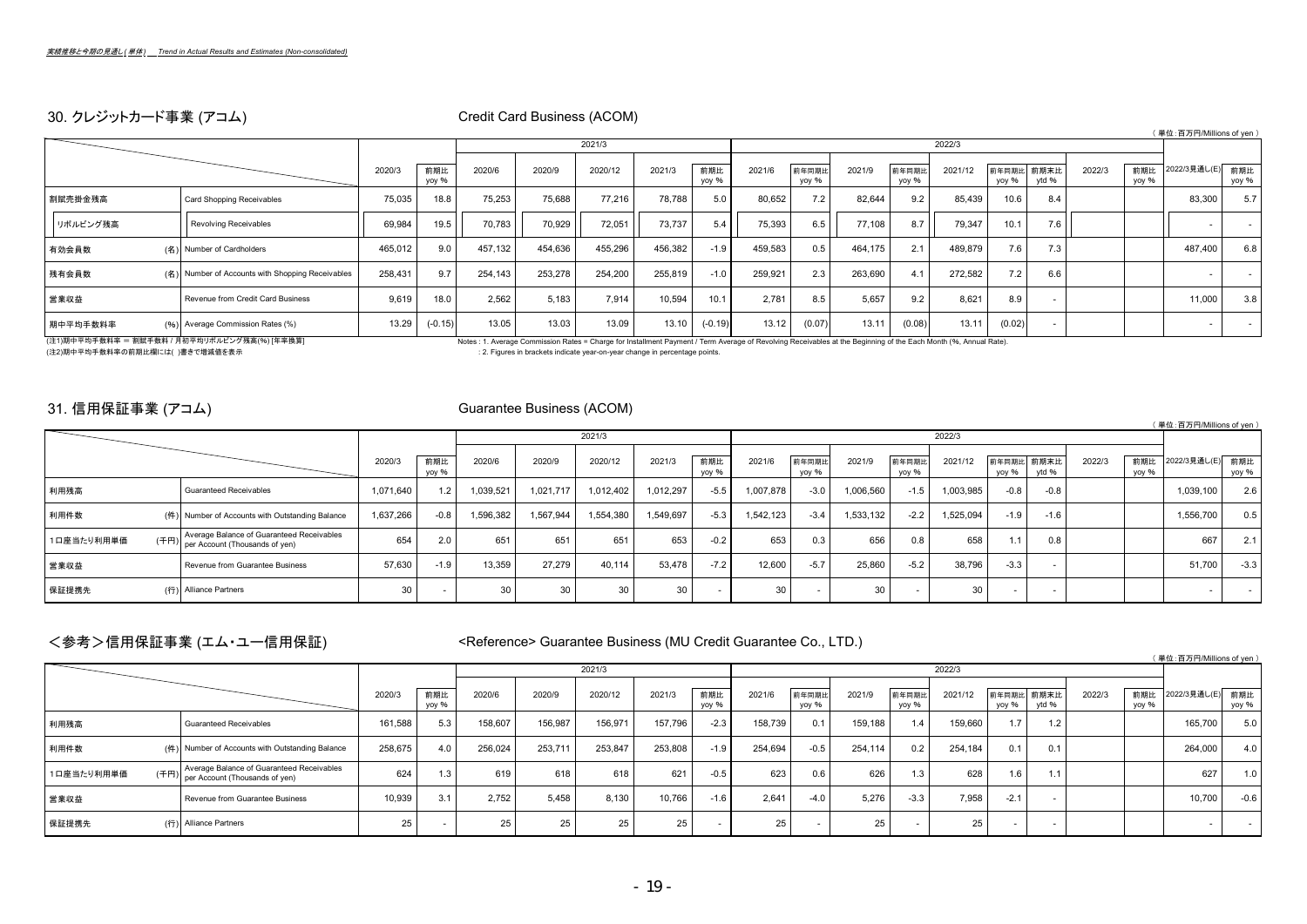# 32. 財務指標 (アコム) Christian Communical Ratios (ACOM)

|            |                                      |                |                 |                |                |                          |                |                 |                |                   |                |                   |                |                          |        |                 |                | (単位:%)          |
|------------|--------------------------------------|----------------|-----------------|----------------|----------------|--------------------------|----------------|-----------------|----------------|-------------------|----------------|-------------------|----------------|--------------------------|--------|-----------------|----------------|-----------------|
|            |                                      |                |                 |                |                | 2021/3                   |                |                 |                |                   |                |                   | 2022/3         |                          |        |                 |                |                 |
|            |                                      | 2020/3         | 前期比<br>yoy p.p. | 2020/6         | 2020/9         | 2020/12                  | 2021/3         | 前期比<br>yoy p.p. | 2021/6         | 前年同期比<br>yoy p.p. | 2021/9         | 前年同期上<br>yoy p.p. | 2021/12        | 前年同期比<br>yoy p.p.        | 2022/3 | 前期比<br>yoy p.p. | 2022/3見通し(E    | 前期比<br>yoy p.p. |
| 配当性向       | Dividend Pay-out Ratio               | 11.7           | 1.2             |                | 11.7           | $\blacksquare$           | 13.3           | 1.6             |                |                   | 13.1           | 1.4               |                | $\overline{\phantom{a}}$ |        |                 | 17.0           | 3.7             |
| 自己資本比率     | Shareholders' Equity Ratio           | 33.0<br>(16.6) | 4.0<br>(2.0)    | 35.7<br>(18.0) | 38.1<br>(19.2) | 40.0<br>(20.2)           | 40.9<br>(20.7) | 7.9<br>(4.1)    | 42.7<br>(21.5) | 7.0<br>(3.5)      | 44.5<br>(22.4) | 6.4<br>(3.2)      | 45.3<br>(22.7) | 5.3<br>(2.5)             |        |                 | 45.9<br>(22.8) | 5.0<br>(2.1)    |
| 自己資本配当率    | Dividend on Equity                   | 1.9            | 0.8             |                | 1.2            | $\overline{\phantom{a}}$ | 2.4            | 0.5             |                |                   | 1.1            | $-0.1$            |                | $\blacksquare$           |        |                 | 2.1            | $-0.3$          |
| 自己資本当期純利益率 | Return on Equity (ROE)               | 16.0           | 5.9             | 23.8           | 21.1           | 20.7                     | 18.1           | 2.1             | 18.9           | $-4.9$            | 16.4           | $-4.7$            | 12.9           | $-7.8$                   |        |                 | 12.4           | $-5.7$          |
| 総資産営業利益率   | Operating Profit to Total Assets     | 4.6            | 1.4             | 7.3            | 7.7            | 7.7                      | 7.0            | 2.4             | 6.9            | $-0.4$            | 6.8            | $-0.9$            | 5.7            | $-2.0$                   |        |                 | 5.7            | $-1.3$          |
| 総資産経常利益率   | Ordinary Profit to Total Assets      | 5.2            | 1.7             | 9.0            | 8.7            | 8.6                      | 7.6            | 2.4             | 8.7            | $-0.3$            | 7.7            | $-1.0$            | 6.5            | $-2.1$                   |        |                 | 6.3            | $-1.3$          |
| 総資産当期純利益率  | Return on Assets (ROA)               | 5.0            | 2.2             | 8.2            | 7.5            | 7.5                      | 6.7            | 1.7             | 7.9            | $-0.3$            | 7.0            | $-0.5$            | 5.6            | $-1.9$                   |        |                 | 5.4            | $-1.3$          |
| 営業収益営業利益率  | <b>Operating Margin</b>              | 23.8           | 7.3             | 39.1           | 41.0           | 41.0                     | 37.3           | 13.5            | 36.9           | $-2.2$            | 35.9           | $-5.1$            | 29.8           | $-11.2$                  |        |                 | 30.3           | $-7.0$          |
| 営業収益経常利益率  | Ordinary Profit to Operating Revenue | 27.2           | 8.8             | 48.3           | 46.4           | 45.8                     | 41.0           | 13.8            | 46.2           | $-2.1$            | 40.9           | $-5.5$            | 34.0           | $-11.8$                  |        |                 | 33.4           | $-7.6$          |
| 営業収益当期純利益率 | Profit Margin                        | 25.9           | 11.2            | 43.7           | 39.9           | 40.3                     | 35.8           | 9.9             | 41.9           | $-1.8$            | 37.0           | $-2.9$            | 29.3           | $-11.0$                  |        |                 | 28.6           | $-7.2$          |
| 流動比率       | <b>Current Ratio</b>                 | 599.9          | 177.2           | 786.6          | 792.1          | 757.5                    | 744.4          | 144.5           | 719.4          | $-67.2$           | 773.7          | $-18.4$           | 642.0          | $-115.5$                 |        |                 | 622.3          | $-122.1$        |
| 固定比率       | <b>Fixed Assets Ratio</b>            | 23.4           | $-7.8$          | 22.4           | 20.6           | 19.6                     | 18.9           | $-4.5$          | 17.9           | $-4.5$            | 17.2           | $-3.4$            | 16.8           | $-2.8$                   |        |                 | 16.2           | $-2.7$          |
|            |                                      |                |                 |                |                |                          |                |                 |                |                   |                |                   |                |                          |        |                 |                |                 |

(注1)自己資本比率の下段( )内は総資産に信用保証残高を含めた場合の値を表示 Notes : 1. The figures in the brackets on the second line of shareholders' equity ratio item represent the ratios calculated with the equity including guaranteed receivables.<br>(注2)一 : 2. Some of figures are converted into annual percentage ratio.

 $\sim$ 

 $(1 + 1)$ 

# <参考>連結財務指標 <Reference> Financial Ratios (Consolidated)

|            |                                      |        |          |        |        |         |        |          |        |          |        |          |         |          |        | (単位:%)   |
|------------|--------------------------------------|--------|----------|--------|--------|---------|--------|----------|--------|----------|--------|----------|---------|----------|--------|----------|
|            |                                      |        |          |        |        | 2021/3  |        |          |        |          |        | 2022/3   |         |          |        |          |
|            |                                      |        |          |        |        |         |        |          |        |          |        |          |         |          |        |          |
|            |                                      | 2020/3 | 前期比      | 2020/6 | 2020/9 | 2020/12 | 2021/3 | 前期比      | 2021/6 | 前年同期比    | 2021/9 | 前年同期比    | 2021/12 | 前年同期比    | 2022/3 | 前期比      |
|            |                                      |        | yoy p.p. |        |        |         |        | yoy p.p. |        | yoy p.p. |        | yoy p.p. |         | yoy p.p. |        | yoy p.p. |
|            |                                      | 32.4   | 5.0      | 34.8   | 37.1   | 38.9    | 39.8   | 7.4      | 41.5   | 6.7      | 43.1   | 6.0      | 44.0    | 5.1      |        |          |
| 自己資本比率     | Shareholders' Equity Ratio           | (16.5) | (2.3)    | (17.6) | (18.9) | (19.7)  | (20.3) | (3.8)    | (21.2) | (3.6)    | (21.9) | (3.0)    | (22.2)  | (2.5)    |        |          |
| 自己資本当期純利益率 | Return on Equity (ROE)               | 15.5   | 4.4      | 20.5   | 20.0   | 19.9    | 17.5   | 2.0      | 16.2   | $-4.3$   | 15.5   | $-4.5$   | 12.3    | $-7.6$   |        |          |
|            |                                      |        |          |        |        |         |        |          |        |          |        |          |         |          |        |          |
| 総資産営業利益率   | Operating Profit to Total Assets     | 5.9    | 1.4      | 8.2    | 8.7    | 8.7     | 7.9    | 2.0      | 8.3    | 0.1      | 8.0    | $-0.7$   | 6.6     | $-2.1$   |        |          |
|            |                                      |        |          |        |        |         |        |          |        |          |        |          |         |          |        |          |
| 総資産経常利益率   | Ordinary Profit to Total Assets      | 5.8    | 1.3      | 8.3    | 8.8    | 8.8     | 8.0    | 2.2      | 8.3    | 0.0      | 8.0    | $-0.8$   | 6.7     | $-2.1$   |        |          |
| 総資産当期純利益率  | Return on Assets (ROA)               | 4.6    | 1.7      | 6.9    | 6.9    | 7.1     | 6.3    | 1.7      | 6.6    | $-0.3$   | 6.4    | $-0.5$   | 5.2     | $-1.9$   |        |          |
|            |                                      |        |          |        |        |         |        |          |        |          |        |          |         |          |        |          |
| 営業収益営業利益率  | <b>Operating Margin</b>              | 27.1   | 6.3      | 38.2   | 40.4   | 40.7    | 37.1   | 10.0     | 38.3   | 0.1      | 36.8   | $-3.6$   | 30.5    | $-10.2$  |        |          |
| 営業収益経常利益率  | Ordinary Profit to Operating Revenue | 26.9   | 5.9      | 38.4   | 41.1   | 41.2    | 37.6   | 10.7     | 38.4   | 0.0      | 37.2   | $-3.9$   | 30.7    | $-10.5$  |        |          |
|            |                                      |        |          |        |        |         |        |          |        |          |        |          |         |          |        |          |
| 営業収益当期純利益率 | Profit Margin                        | 21.3   | 7.7      | 32.0   | 32.2   | 32.9    | 29.6   | 8.3      | 30.4   | $-1.6$   | 29.8   | $-2.4$   | 23.7    | $-9.2$   |        |          |
| 流動比率       | <b>Current Ratio</b>                 | 560.0  | 185.8    | 676.0  | 685.7  | 682.1   | 658.0  | 98.0     | 624.0  | $-52.0$  | 685.3  | $-0.4$   | 601.6   | $-80.5$  |        |          |
|            |                                      |        |          |        |        |         |        |          |        |          |        |          |         |          |        |          |
| 固定比率       | <b>Fixed Assets Ratio</b>            | 16.6   | $-5.6$   | 15.9   | 14.3   | 13.7    | 13.5   | $-3.1$   | 12.6   | $-3.3$   | 12.1   | $-2.2$   | 11.9    | $-1.8$   |        |          |
|            |                                      |        |          | .      |        |         |        |          |        |          |        | .        |         |          |        |          |

(注2)一部数値については年率換算にて表示 : 2. Some of figures are converted into annual percentage ratio.

(注1)自己資本比率の下段( )内は総資産に信用保証残高を含めた場合の値を表示 Notes : 1. The figures in the brackets on the second line of shareholders' equity ratio item represent the ratios calculated with the equity including guaranteed receivables.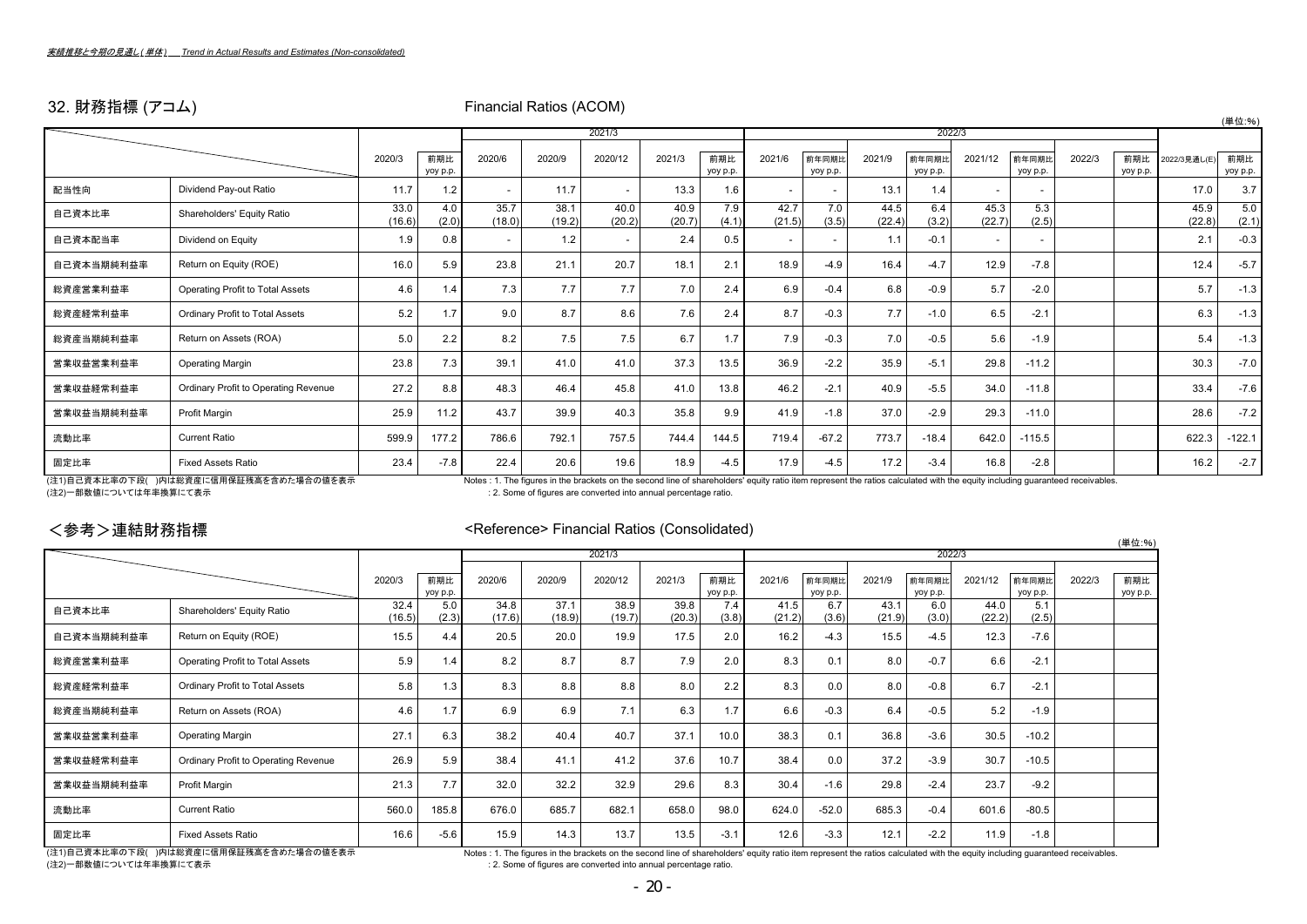# 33. 1株当たり指標 (アコム) Per Share Data (ACOM)

|       | $\frac{1}{2}$ |                  |                  |        |                          |        |         |        |        |        |                          |        | (単位:円/Yen)   |
|-------|---------------|------------------|------------------|--------|--------------------------|--------|---------|--------|--------|--------|--------------------------|--------|--------------|
|       |               |                  |                  | 2020/3 |                          |        | 2021/3  |        |        |        | 2022/3                   |        | 2022/3見通し(E) |
|       |               |                  |                  |        | 2020/6                   | 2020/9 | 2020/12 | 2021/3 | 2021/6 | 2021/9 | 2021/12                  | 2022/3 |              |
| 当期純利益 | 単体            | Profit           | Non-consolidated | 34.26  | 13.97                    | 25.56  | 38.50   | 45.27  | 12.92  | 22.96  | 27.31                    |        | 35.36        |
|       | 連結            |                  | Consolidated     | 38.04  | 13.80                    | 27.77  | 42.25   | 50.34  | 12.72  | 24.99  | 29.74                    |        | 38.94        |
| 配当金   |               | <b>Dividends</b> |                  | 4.00   | $\overline{\phantom{a}}$ | 3.00   |         | 6.00   | $\sim$ | 3.00   | $\overline{\phantom{a}}$ |        | 6.00         |
| 純資産   | 単体            | Net Assets       | Non-consolidated | 229.65 | 241.61                   | 253.20 | 263.15  | 269.91 | 279.83 | 289.87 | 291.22                   |        | 299.24       |
|       | 連結            |                  | Consolidated     | 265.11 | 273.56                   | 289.46 | 299.21  | 310.02 | 321.15 | 332.03 | 331.85                   |        | 339.91       |

| [前年同期比増減率] |    |                  | [Ratio of Increase or Decrease from the Previous Fiscal Year] |        |         |        |                          |        |        |         |         |        | (単位:%)       |
|------------|----|------------------|---------------------------------------------------------------|--------|---------|--------|--------------------------|--------|--------|---------|---------|--------|--------------|
|            |    |                  |                                                               | 2020/3 |         |        | 2021/3                   |        |        |         | 2022/3  |        | 2022/3見通し(E) |
|            |    |                  |                                                               |        | 2020/6  | 2020/9 | 2020/12                  | 2021/3 | 2021/6 | 2021/9  | 2021/12 | 2022/3 |              |
| 当期純利益      | 単体 | Profit           | Non-consolidated                                              | 79.4   | $-25.7$ | $-9.8$ | $-2.5$                   | 32.1   | $-7.5$ | $-10.2$ | $-29.1$ |        | $-21.9$      |
|            | 連結 |                  | Consolidated                                                  | 57.7   | $-18.9$ | $-3.5$ | 2.3                      | 32.3   | $-7.8$ | $-10.0$ | $-29.6$ |        | $-22.6$      |
| 配当金        |    | <b>Dividends</b> |                                                               | 100.0  | $\sim$  | 50.0   | $\overline{\phantom{a}}$ | 50.0   | $\sim$ | $\sim$  |         |        | $\sim$       |
| 純資産        | 単体 | Net Assets       | Non-consolidated                                              | 15.8   | 11.8    | 12.2   | 12.0                     | 17.5   | 15.8   | 14.5    | 10.7    |        | 10.9         |
|            | 連結 |                  | Consolidated                                                  | 16.6   | 11.6    | 12.6   | 11.7                     | 16.9   | 17.4   | 14.7    | 10.9    |        | 9.6          |

# 34. 発行済株式総数 (アコム) Shares Issued (ACOM)

|                                                                                                                                                                                                                                |                                 |           |           |           |                                                                                                                 |           |           |              |           |  | (単位:千株/Thousands) |
|--------------------------------------------------------------------------------------------------------------------------------------------------------------------------------------------------------------------------------|---------------------------------|-----------|-----------|-----------|-----------------------------------------------------------------------------------------------------------------|-----------|-----------|--------------|-----------|--|-------------------|
|                                                                                                                                                                                                                                |                                 |           |           |           | 2021/3                                                                                                          |           |           | 2021/3見通し(E) |           |  |                   |
|                                                                                                                                                                                                                                | 2020/3                          | 2020/6    | 2020/9    | 2020/12   | 2021/3                                                                                                          | 2021/6    | 2021/9    | 2021/12      | 2022/3    |  |                   |
| 期中平均株式数                                                                                                                                                                                                                        | Average Number of Shares Issued | 1,566,614 | 1,566,614 | 1,566,614 | 1,566,614                                                                                                       | 1,566,614 | 1,566,614 | 1,566,614    | 1,566,614 |  |                   |
|                                                                                                                                                                                                                                | During the Year                 |           |           |           |                                                                                                                 |           |           |              |           |  |                   |
| 期末発行済株式数                                                                                                                                                                                                                       | Number of Shares Issued         | 1,566,614 | 1,566,614 | 1,566,614 | 1,566,614                                                                                                       | 1,566,614 | 1,566,614 | 1,566,614    | 1,566,614 |  |                   |
| The second contract the property of the second contract of the second contract of the second contract of the second contract of the second contract of the second contract of the second contract of the second contract of th | at Year-end                     |           |           |           | the contract of the contract of the contract of the contract of the contract of the contract of the contract of |           | .         |              |           |  |                   |

(注1)期中平均株式数は期中平均自己株式数を除いて記載 インディングのプロジェクトンのプロジェクトンのプロジェクトンの Notes: 1. Average number of treasury stocks during the year are excluded from the average number of shares issued during the year.<br>(注2)期末発行済株式数は期末自己株式数を除いて記載

: 2. Number of treasury stocks at year-end are excluded from the number of shares issued at year-end.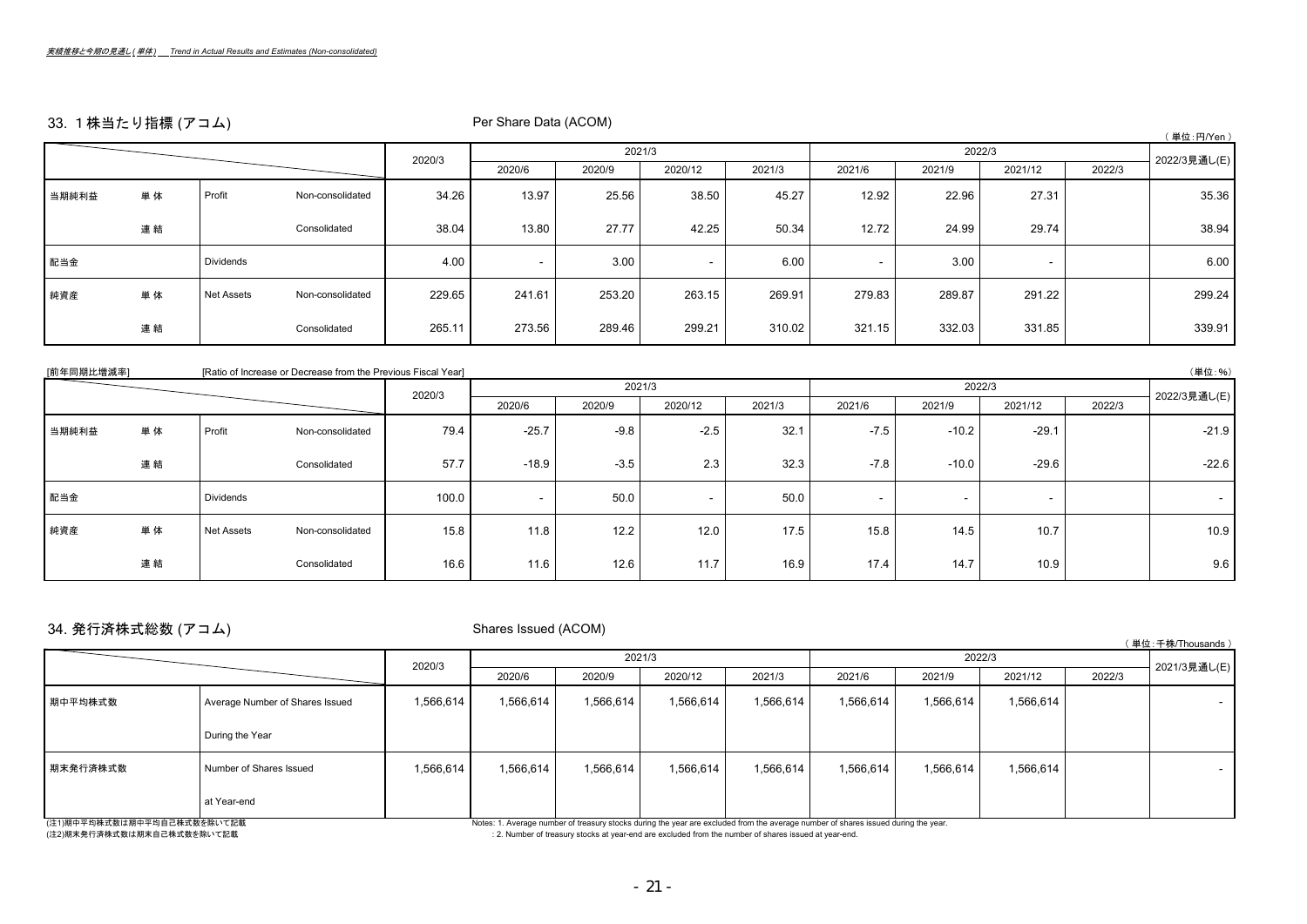# 35. EASY BUY Public Company Limited EASY BUY Public Company Limited

|                           | <b>SO.</b> ENG. BOT I GDID COMPANY EMMICY            |           |              | LAOT DOT'T GDID OOITIPGITY LITTINGS    |           |           |           |              |           |                |           |                |           |                     |                          |        |              | (単位:百万円、百万タイバーツ/Milions of yen, Millions of THB |              |
|---------------------------|------------------------------------------------------|-----------|--------------|----------------------------------------|-----------|-----------|-----------|--------------|-----------|----------------|-----------|----------------|-----------|---------------------|--------------------------|--------|--------------|-------------------------------------------------|--------------|
|                           |                                                      |           |              |                                        |           | 2021/3    |           |              |           |                |           |                | 2022/3    |                     |                          |        |              |                                                 |              |
|                           |                                                      | 2020/3    | 前期比<br>yoy % | 2020/6                                 | 2020/9    | 2020/12   | 2021/3    | 前期比<br>yoy % | 2021/6    | 前年同期比<br>yoy % | 2021/9    | 前年同期比<br>yoy % | 2021/12   | 前年同期比 前期末比<br>yoy % | vtd %                    | 2022/3 | 前期比<br>yoy % | 2022/3見通し(E)                                    | 前期比<br>yoy % |
| 営業貸付金残高                   | Accounts Receivable-operating Loans                  | 200,495   | 12.4         | 184,979                                | 189.430   | 183,724   | 192,410   | $-4.0$       | 196,915   | 6.5            | 191,890   | 1.3            | 182,751   | $-0.5$              | $-5.0$                   |        |              | 197.400                                         | 2.6          |
|                           |                                                      | (55, 232) | (5.6)        | (55, 382)                              | (54, 277) | (55,007)  | (55, 933) | (1.3)        | (55, 625) | (0.4)          | (55, 782) | (2.8)          | (55, 379) | (0.7)               | $(-1.0)$                 |        |              | (57, 300)                                       | (2.4)        |
| 口座数                       | Number of Customer Accounts<br>$(4+)$                | 1,420,501 | 5.0          | ,424,717                               | 1,406,423 | 1,438,066 | 1,463,484 | 3.0          | 1,442,163 | 1.2            | 1,440,651 | 2.4            | 1,427,015 | $-0.8$              | $-2.5$                   |        |              | 1,483,600                                       | 1.4          |
| 割賦売掛金残高                   | Accounts Receivable-installment                      | 690       | 14.5         | 601                                    | 588       | 539       | 635       | $-8.0$       | 783       | 30.4           | 714       | 21.3           | 577       | 6.9                 | $-9.1$                   |        |              | 700                                             | 10.2         |
|                           |                                                      | (190)     | (7.6)        | (179)                                  | (168)     | (161)     | (184)     | $(-3.0)$     | (221)     | (23.0)         | (207)     | (23.0)         | (174)     | (8.2)               | $(-5.3)$                 |        |              | (200)                                           | (8.7)        |
| 契約件数                      | (件) Number of Contracts with Receivables Outstanding | 14,389    | 13.3         | 14,148                                 | 13,814    | 13.652    | 14,269    | $-0.8$       | 15,566    | 10.0           | 15,487    | 12.1           | 14,780    | 8.3                 | 3.6                      |        |              | 17,000                                          | 19.1         |
| 決算日為替レート                  | (円) Current Exchange Rate<br>(Yen)                   | 3.63      |              | 3.34                                   | 3.49      | 3.34      | 3.44      |              | 3.54      |                | 3.44      |                | 3.30      |                     |                          |        |              | 3.44                                            |              |
|                           |                                                      | 54,332    | 9.2          | 13,696                                 | 26,875    | 39,407    | 51,901    | $-4.5$       | 12,836    | $-6.3$         | 25,659    | $-4.5$         | 37,886    | $-3.9$              |                          |        |              | 50,500                                          | $-2.7$       |
| 営業収益                      | <b>Operating Revenue</b>                             | (15, 435) | (6.1)        | (3,924)                                | (7, 835)  | (11, 522) | (15, 175) | $(-1.7)$     | (3,667)   | $(-6.6)$       | (7, 331)  | $(-6.4)$       | (10, 981) | $(-4.7)$            | $( - 1)$                 |        |              | (14, 700)                                       | $(-3.1)$     |
| 営業利益(セグメント利益)             |                                                      | 23,065    | 13.4         | 5,332                                  | 11,153    | 17.140    | 20,485    | $-11.2$      | 6,200     | 16.3           | 11,282    | 1.2            | 13,168    | $-23.2$             |                          |        |              | 17.700                                          | $-13.6$      |
|                           | <b>Operating Profit (Segment Profit)</b>             | (6, 552)  | (10.2)       | (1,527)                                | (3,251)   | (5,011)   | (5,989)   | $(-8.6)$     | (1,771)   | (15.9)         | (3, 223)  | $(-0.9)$       | (3, 817)  | $(-23.8)$           | $($ -                    |        |              | (5, 100)                                        | $(-14.8)$    |
| 期中平均為替レート                 | (Yen)<br>(円) Average Exchange Rate                   | 3.52      | $\sim$       | 3.49                                   | 3.43      | 3.42      | 3.42      |              | 3.50      |                | 3.50      |                | 3.45      |                     | $\overline{\phantom{a}}$ |        |              | 3.42                                            | $\sim$       |
| <b>1341ABLER-B-10BALD</b> |                                                      |           |              | $1.1 - 4.5 - 1.65 - 1 - 5 - 0.1 - 0.0$ |           |           |           |              |           |                |           |                |           |                     |                          |        |              |                                                 |              |

(注1)会計年度末:12月31日<br>(注2)各数値下段の( )内は現地通貨ベースを表示

 $Notes: 1.$  End of fiscal year : December 31 : 2. Figures in brackets indicate the amounts in local currencies.

### 36. ACOM CONSUMER FINANCE CORPORATION ACOM CONSUMER FINANCE CORPORATION

|                                                |                                     |       |              |                  |              |                                                                                                                   | 2021/3       |              |                |              |                          |                |                          |                |                          |                          |        |              | (単位:百万円、百万フィリピンペソ/Millions of yen, Millions of PHP) |                          |
|------------------------------------------------|-------------------------------------|-------|--------------|------------------|--------------|-------------------------------------------------------------------------------------------------------------------|--------------|--------------|----------------|--------------|--------------------------|----------------|--------------------------|----------------|--------------------------|--------------------------|--------|--------------|-----------------------------------------------------|--------------------------|
|                                                |                                     |       |              |                  |              | 2022/3                                                                                                            |              |              |                |              |                          |                |                          |                |                          |                          |        |              |                                                     |                          |
|                                                |                                     |       | 2020/3       | 前期比<br>yoy %     | 2020/6       | 2020/9                                                                                                            | 2020/12      | 2021/3       | 前期比<br>yoy %   | 2021/6       | 前年同期比<br>yoy %           | 2021/9         | 前年同期比<br>yoy %           | 2021/12        | 前年同期比<br>yoy %           | 前期末比<br>ytd %            | 2022/3 | 前期比<br>yoy % | 2022/3見通し(E)                                        | 前期比<br>yoy %             |
| 営業貸付金残高                                        | Accounts Receivable-operating Loans |       | 338<br>(155) | 696.5<br>(681.9) | 411<br>(190) | 451<br>(207)                                                                                                      | 564<br>(256) | 664<br>(304) | 96.2<br>(95.3) | 897<br>(390) | 118.1<br>(104.8)         | 1.195<br>(519) | 164.5<br>(150.7)         | 1,458<br>(656) | 158.4<br>(156.1)         | 119.6<br>(115.7)         |        |              | 2,000<br>(900)                                      | 201.2<br>(196.1)         |
| 口座数                                            | (件) Number of Customer Accounts     |       | 15,227       | 478.3            | 16,262       | 16,318                                                                                                            | 17,928       | 18,764       | 23.2           | 24,159       | 48.6                     | 30,088         | 84.4                     | 35,110         | 95.8                     | 87.1                     |        |              | 42,100                                              | 124.4                    |
| 決算日為替レート                                       | (円) Current Exchange Rate           | (Yen) | 2.17         | $\sim$           | 2.16         | 2.18                                                                                                              | 2.20         | 2.18         |                | 2.30         | $\overline{\phantom{a}}$ | 2.30           | $\overline{\phantom{a}}$ | 2.22           | $\overline{\phantom{a}}$ | $\sim$                   |        |              | 2.18                                                | $\sim$                   |
|                                                |                                     |       | 151          | 501.7            | 51           | 95                                                                                                                | 165          | 235          | 55.0           | 116          | 123.6                    | 265            | 177.7                    | 450            | 171.6                    |                          |        |              | 700                                                 | 197.9                    |
| 営業収益                                           | <b>Operating Revenue</b>            |       | (71)         | (498.8)          | (24)         | (44)                                                                                                              | (76)         | (108)        | (51.4)         | (52)         | (117.6)                  | (117)          | (166.6)                  | (200)          | (163.1)                  | $-$ )                    |        |              | (300)                                               | (177.8)                  |
|                                                |                                     |       | $-359$       |                  | $-81$        | $-120$                                                                                                            | $-189$       | $-328$       |                | $-116$       | $\sim$                   | $-238$         | $\overline{\phantom{a}}$ | $-346$         | $\overline{\phantom{a}}$ | $\overline{\phantom{a}}$ |        |              | $-400$                                              | $\overline{\phantom{a}}$ |
| 営業利益(セグメント利益)                                  | Operating Profit (Segment Profit)   |       | $(-169)$     | $\sim$           | $(-37)$      | $(-55)$                                                                                                           | $(-87)$      | $(-151)$     | $\sim$         | $(-52)$      | $ \lambda$               | $(-106)$       | $( - 1)$                 | $(-154)$       | $( - )$                  | $\sim$ $\sim$            |        |              | $(-200)$                                            | $(-)$                    |
| 期中平均為替レート                                      | (円) Average Exchange Rate           | (Yen) | 2.12         |                  | 2.16         | 2.16                                                                                                              | 2.17         | 2.17         |                | 2.22         | $\sim$                   | 2.25           | $\overline{\phantom{a}}$ | 2.24           | $\overline{\phantom{a}}$ | $\overline{\phantom{a}}$ |        |              | 2.17                                                | $\sim$                   |
| (注1) 会計年度末: 12月31日<br>(注2)各数値下段の()内は現地通貨ベースを表示 |                                     |       |              |                  |              | Notes : 1. End of fiscal year : December 31<br>: 2. Figures in brackets indicate the amounts in local currencies. |              |              |                |              |                          |                |                          |                |                          |                          |        |              |                                                     |                          |